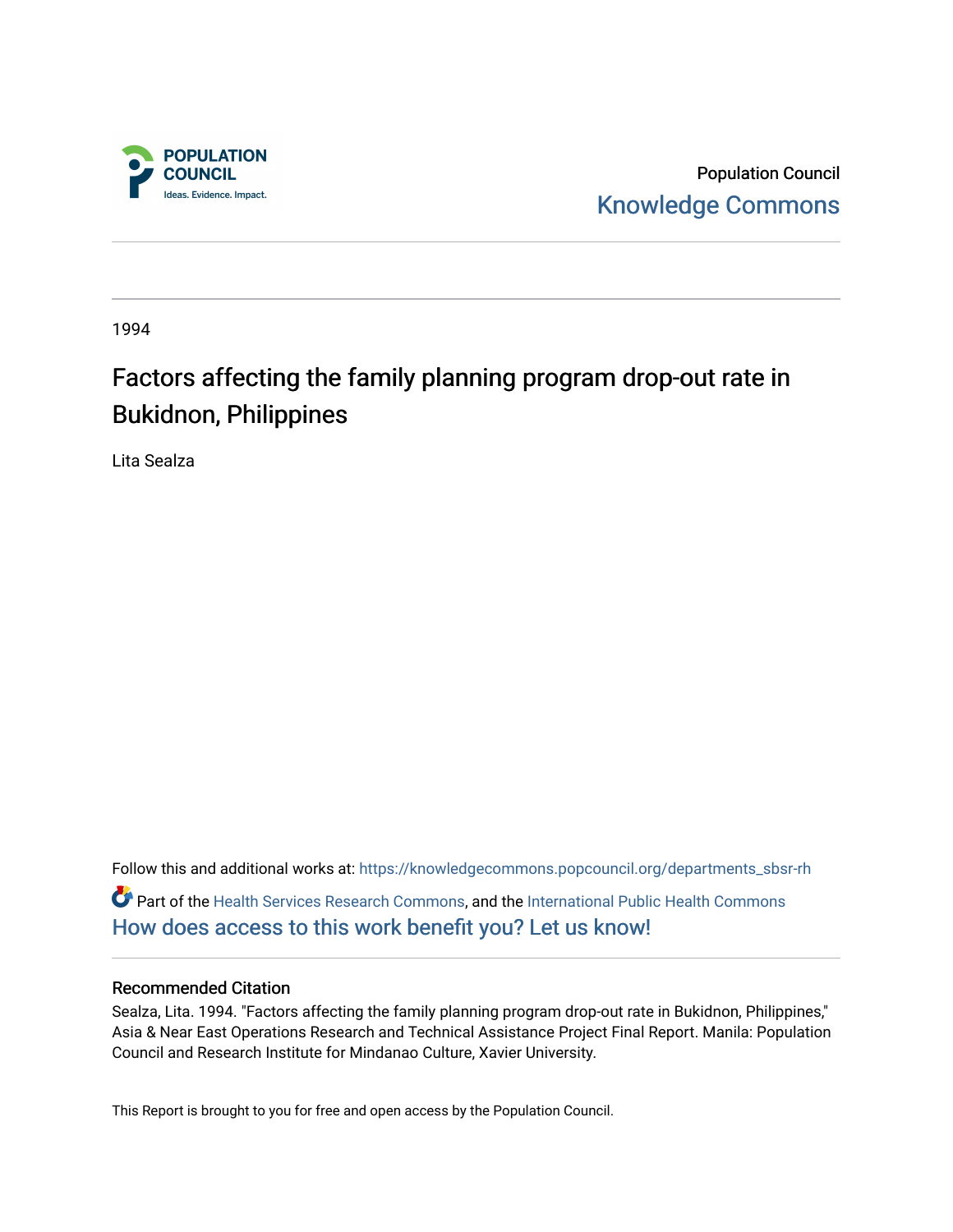## **FACTORS AFFECTING THE FAMILY PLANNING PROGRAM DROP-OUT RATES IN BUKIDNON PROVINCE, THE PHILIPPINES**

**PHILIPPINES**

**Lita Sealza** 

**Final Report**

**Subcontract Number C193.41A**

# **RESEARCH INSTITUTE FOR MINDANAO CULTURE XAVIER UNIVERSITY**

# **THE POPULATION COUNCIL**

# **ASIA & NEAR EAST OPERATIONS RESEARCH AND TECHNICAL ASSISTANCE PROJECT**

**August 1994**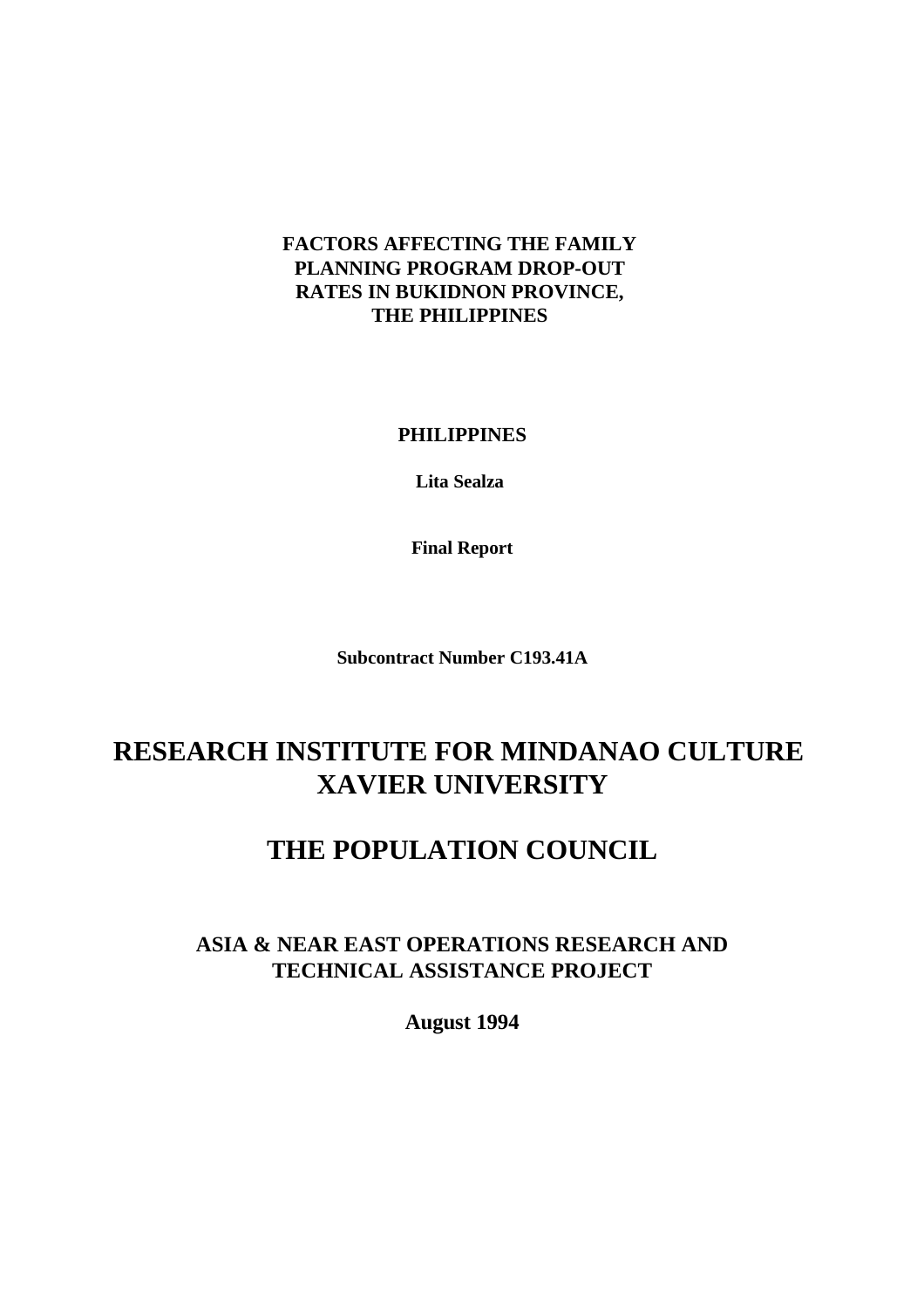# **ACKNOWLEDGEMENT**

This study was made possible through support provided by the Population Council under its Family Planning Operations Research and Training Program (FPORT) for which the author would like to express her appreciation.

The help of the field supervisors and interviewers of the Research Institute for Mindanao Culture are also gratefully acknowledged.

Thanks are also due to Dr. Michael Costello, Director of the Research Institue for Mindanao Culture, for his detailed comments and suggestions.

I would also like to thank Dr. Edith Abocejo of the Department of Health Region X and Ms. Annette Valdez of the Bukidnon Provincial Health Office for facilitating the conduct of our interviews with the residents as well as with the DOH field staff.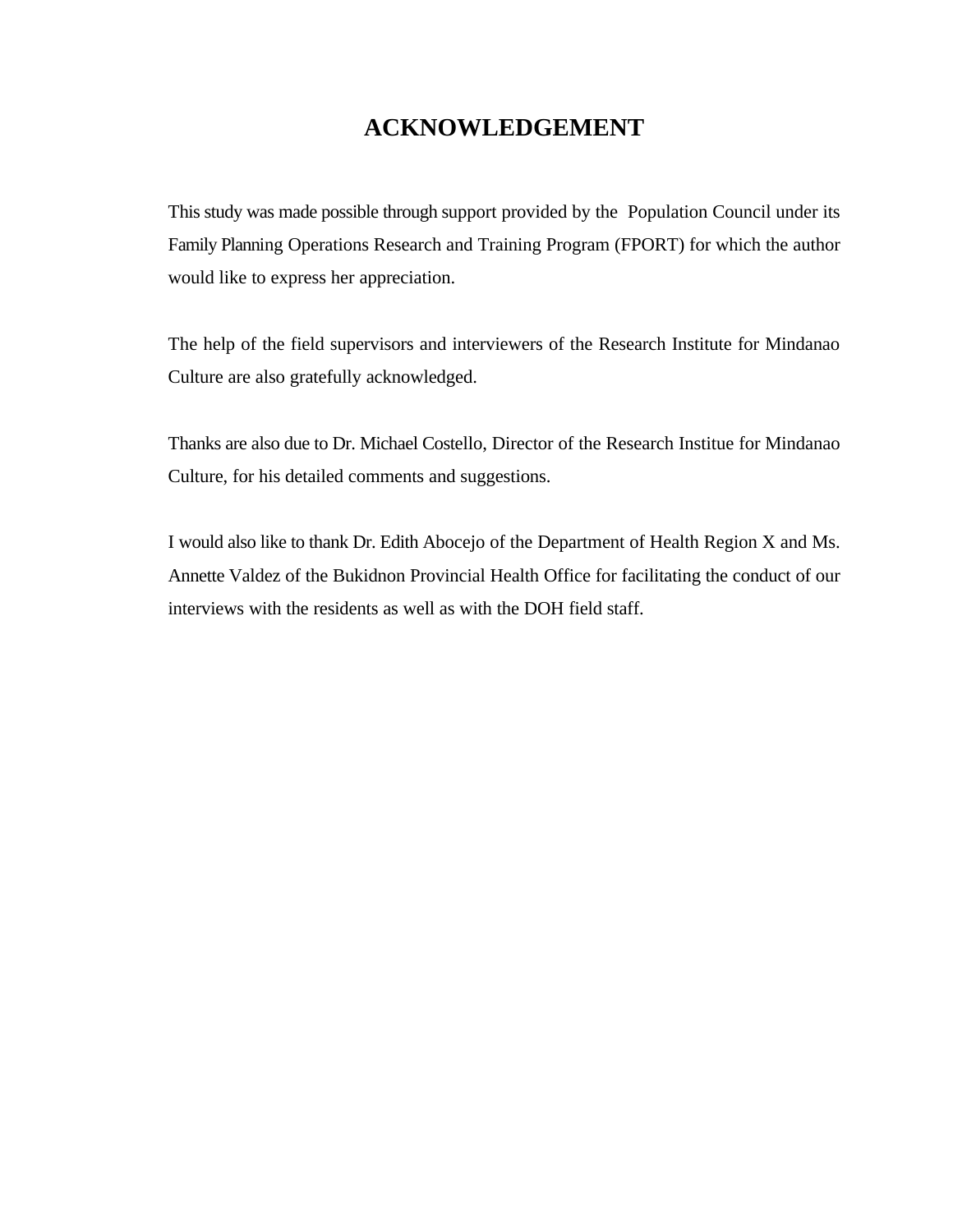# **TABLE OF CONTENTS**

|--|

| <b>LIST OF TABLES</b>                                    | $\overline{\text{iii}}$ |
|----------------------------------------------------------|-------------------------|
| <b>EXECUTIVE SUMMARY</b>                                 | V                       |
| <b>INTRODUCTION</b>                                      | $\mathbf{1}$            |
| <b>Previous Studies</b>                                  | $\overline{2}$          |
| <b>Statement of the Problem</b>                          | $\overline{4}$          |
| Hypotheses                                               | 5                       |
| METHODOLOGY                                              | 8                       |
| Data Collection                                          | 8                       |
| Sampling                                                 | 8                       |
| <b>Operational Definitions of Variables</b>              | 10                      |
| <b>LIMITATION OF THE STUDY</b>                           | 11                      |
| THE FAMILY PLANNING ACCEPTORS OF BUKIDNON                | 12                      |
| The Extent of the Drop-Out Problem                       | 12                      |
| SOCIO-ECONOMIC-DEMOGRAPHIC CHARACTERISTICS               | 17                      |
| AND FAMILY PLANNING                                      |                         |
| Age of Respondents                                       | 17                      |
| Number of Pregnancies and Number of                      | 18                      |
| Children Still Living                                    |                         |
| <b>Highest Grade Completed of Respondents</b>            | 20                      |
| Labor Force Participation                                | 21                      |
| Religion                                                 | 23                      |
| Household Income                                         | 24                      |
| <b>Ownership of Consumer Durables</b>                    | 26                      |
| Ethnicity                                                | 27                      |
| <b>FAMILY RELATED FACTORS AND FAMILY PLANNING STATUS</b> | 28                      |
| Husband and Wife's Attitude Towards Family Planning      | 32                      |
| Person Making Decisions in the Family                    | 32                      |
| FAMILY PLANNING PROGRAM RELATED FACTORS AND              | 34                      |
| <b>FAMILY PLANNING STATUS</b>                            |                         |
| Access to IEC Materials on Family Planning               | 34                      |
| Home Visits by FP Providers                              | 36                      |
| Distance Between Home and Clinic                         | 36                      |
| <b>QUALITY OF CARE</b>                                   | 39                      |
| <b>Family Planning Lectures Attended</b>                 | 39                      |
| Visits to Family Planning Clinic                         | 43                      |
| SUGGESTIONS FOR IMPROVING FP SERVICES: CLIENTS' VIEWS 51 |                         |
| THE FP DROP-OUTS                                         | 54                      |
| <b>Reasons for Dropping Out</b>                          | 54                      |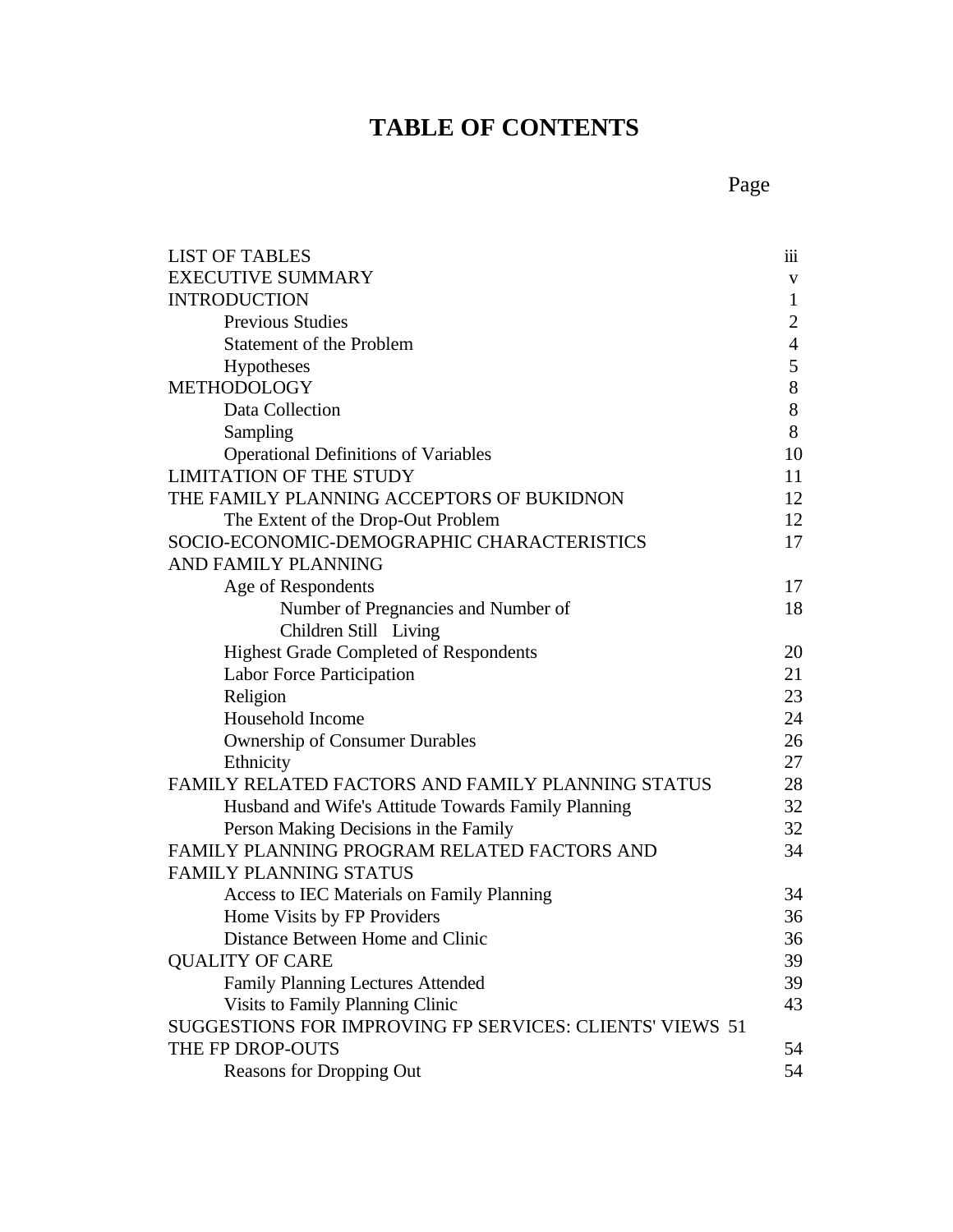| THE FP SERVICE PROVIDERS                                  |    | 57 |
|-----------------------------------------------------------|----|----|
| <b>INVENTORY OF FACILITIES AND SERVICES OF THE HEALTH</b> | 60 |    |
| <b>CLINICS/SERVICE DELIVERY POINTS</b>                    |    |    |
| HEALTH PROVIDER-CLIENT INTERACTION: AN OBSERVATION        |    | 64 |
| THE RESEARCH UTILIZATION CONFERENCE/WORKSHOP              |    | 67 |
| SUMMARY AND POLICY IMPLICATIONS                           |    | 71 |
| <b>REFERENCES</b>                                         |    | 78 |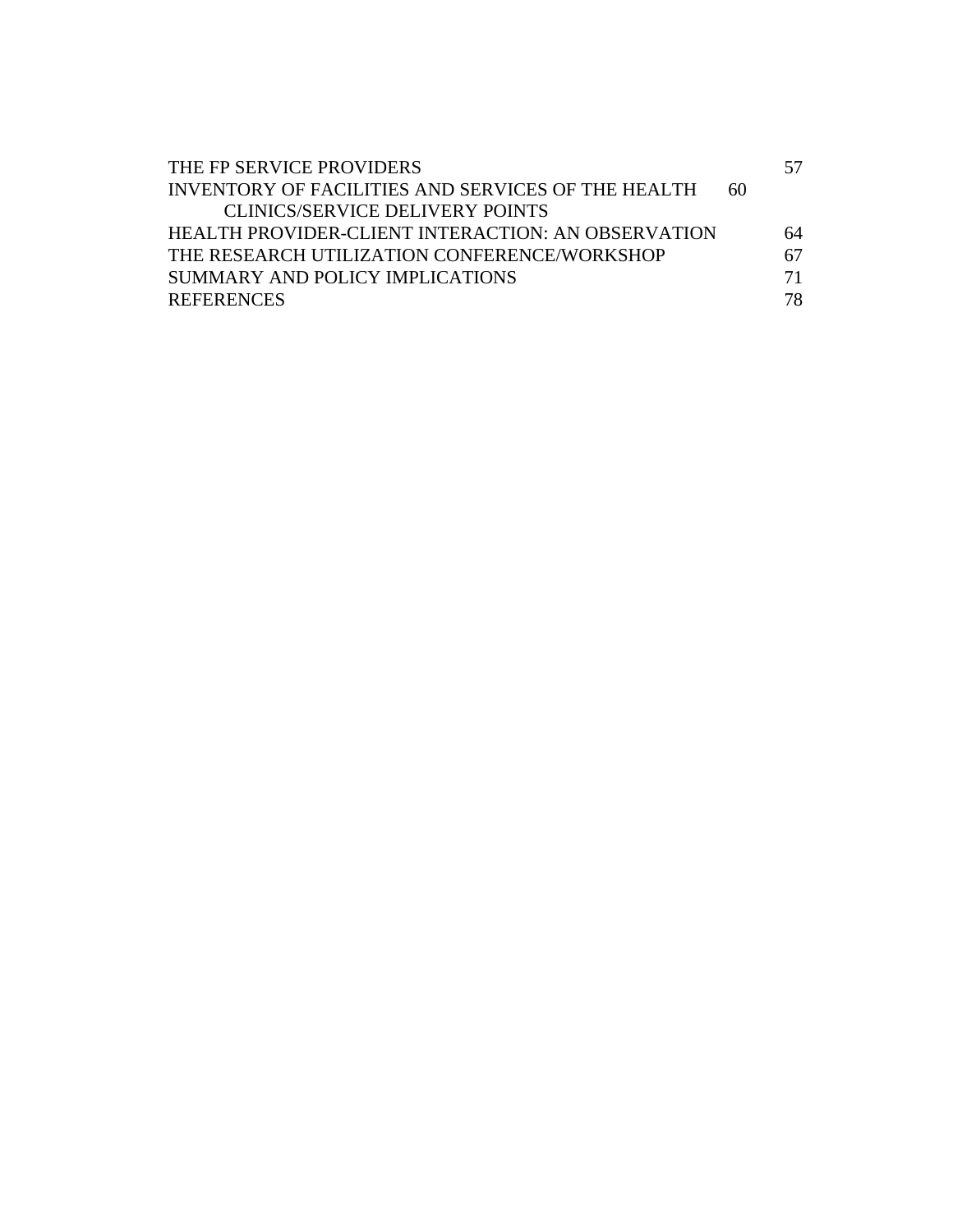# **LIST OF TABLES**

# **No. Title Page** 1 Comparison of Family Planning Status of the Woman 14 Based on Actual Interviews and DOH Records 1a Percent of All Current Users According to DOH Who: 15 1b Percent of All Drop-outs According to DOH Who: 15

| 1c             | Percent of All Those Who Started On Pills Who Later  | 15  |    |
|----------------|------------------------------------------------------|-----|----|
| 1 <sub>d</sub> | Percent of All Those Who Started on Condom Who Later | 16  |    |
| 1e             | Percent of All Those Who Started on IUD Who Later    | 16  |    |
| 2              | Family Planning Status by Age of Respondent          | 17  |    |
| 3              | Total Number of Pregnancies by FP Status of Woman    | 19  |    |
| $\overline{4}$ | Total Number of Children Still Living by Family      | 20  |    |
|                | Planning Status of Woman                             |     |    |
| 5              | Highest Grade Completed of Respondent by Family      | 21  |    |
|                | Planning Status of Woman                             |     |    |
| 6              | Number and Percent Distribution of Whether or N o t  | 2 2 |    |
|                | Respondent Worked for Pay/Salary/Profit During the   |     |    |
|                | Last 12 Months by Family Planning Status             |     |    |
| 6a             | Number and Percent Distribution of Type of Work      | 23  |    |
|                | Respondents Held During the Last 12 Months by        |     |    |
|                | Family Planning Status of Woman                      |     |    |
| 7              | Religion by Family Planning Status of Woman          | 24  |    |
| 8              | Household Income by Family Planning Status of Woman  | 25  |    |
| 9              | Ownership of Consumer Goods by Family Planning       | 26  |    |
|                | <b>Status of Woman</b>                               |     |    |
| 10             | Language Spoken at Home When Still Young by          | 27  |    |
|                | Family Planning Status of Woman                      |     |    |
| 11             | Husband and Wife's Attitude Towards Family Planning  | 29  |    |
|                | by Family Planning Status of Woman                   |     |    |
| 12             | Husband's Reaction to Family Planning by Family      | 31  |    |
|                | Planning Status of Woman                             |     |    |
| 13             | Husband-Wife Discussion About Family Planning        |     | 33 |
|                | During the Last Twelve Months by Family Planning     |     |    |
|                | <b>Status of Woman</b>                               |     |    |
| 14             | Print Materials Seen and Read and Broadcast          |     | 35 |
|                | Programs on Family Planning Heard                    |     |    |
| 15             | Exposure and Access to FP Materials (Print and       |     | 35 |
|                | Broadcast) by Family Planning Status of Woman        |     |    |
| 16             | Visits by Family Planning Providers to Clients'      |     | 36 |
|                | Homes by Family Planning Status of Woman             |     |    |
|                | Family Planning Clinic by Family Planning Status     |     |    |
|                | of Woman                                             |     |    |
| 18             | Amount Spent for Fare (Round Trip) by Family         |     | 38 |
|                | Planning Status of Woman                             |     |    |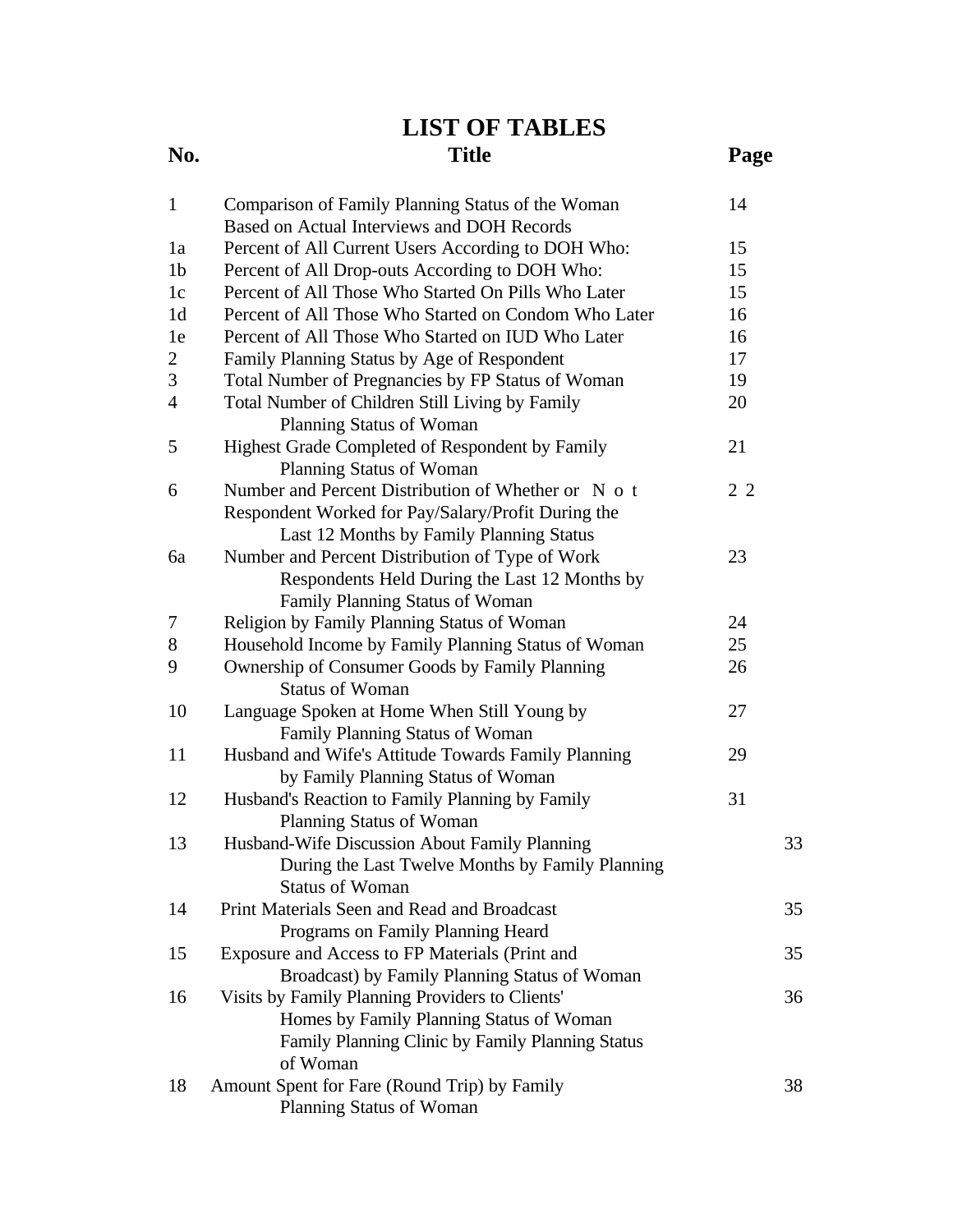| 19              | Family Planning Methods Learned by Family Planning    | 40 |
|-----------------|-------------------------------------------------------|----|
|                 | <b>Status of Woman</b>                                |    |
| 20              | Time Trainor Spent Talking About FP by Family         | 41 |
|                 | Planning Status of Woman                              |    |
| 21              | Respondent's Description of their FP Trainor          | 42 |
|                 | by Family Planning Status                             |    |
| 22              | <b>Client-Provider Interaction During Training by</b> | 43 |
|                 | Family Planning Status of Woman                       |    |
| 23              | Frequency of Visit to FP Clinic by Family Planning    | 44 |
|                 | <b>Status of Woman</b>                                |    |
| 24              | Number and Percent of FP Acceptors who were Made      | 46 |
|                 | and not Made to Wait by Family Planning Status        |    |
| 25              | Satisfaction with Visits to FP Clinic by Family       | 47 |
|                 | Planning Status of Woman                              |    |
| 25a             | Reasons Given by Very Satisfied Acceptors             | 48 |
| 25 <sub>b</sub> | Reasons Given by Satisfied Acceptors                  | 49 |
| 25c             | Reasons Given by Dissatisfied Acceptors               | 50 |
| 26              | Number and Percent Distribution of Suggestions fo     | 52 |
|                 | Improving Services in the FP Clinic                   |    |
| 27              | Reasons for Dropping Out by Method Used               | 55 |
| 28              | Equipments Available in Clinics                       | 62 |
| 29              | Issues/Problems and Suggested Interventions on        | 68 |
|                 | Quality of Care                                       |    |
| 30              | Issues/Problems and Suggested Interventions           | 69 |
|                 | Concerning the FP Acceptors                           |    |
| 31              | Issues/Problems and Suggested Interventions           | 70 |
|                 | Concerning FP Program Methods and Devolution          |    |
|                 |                                                       |    |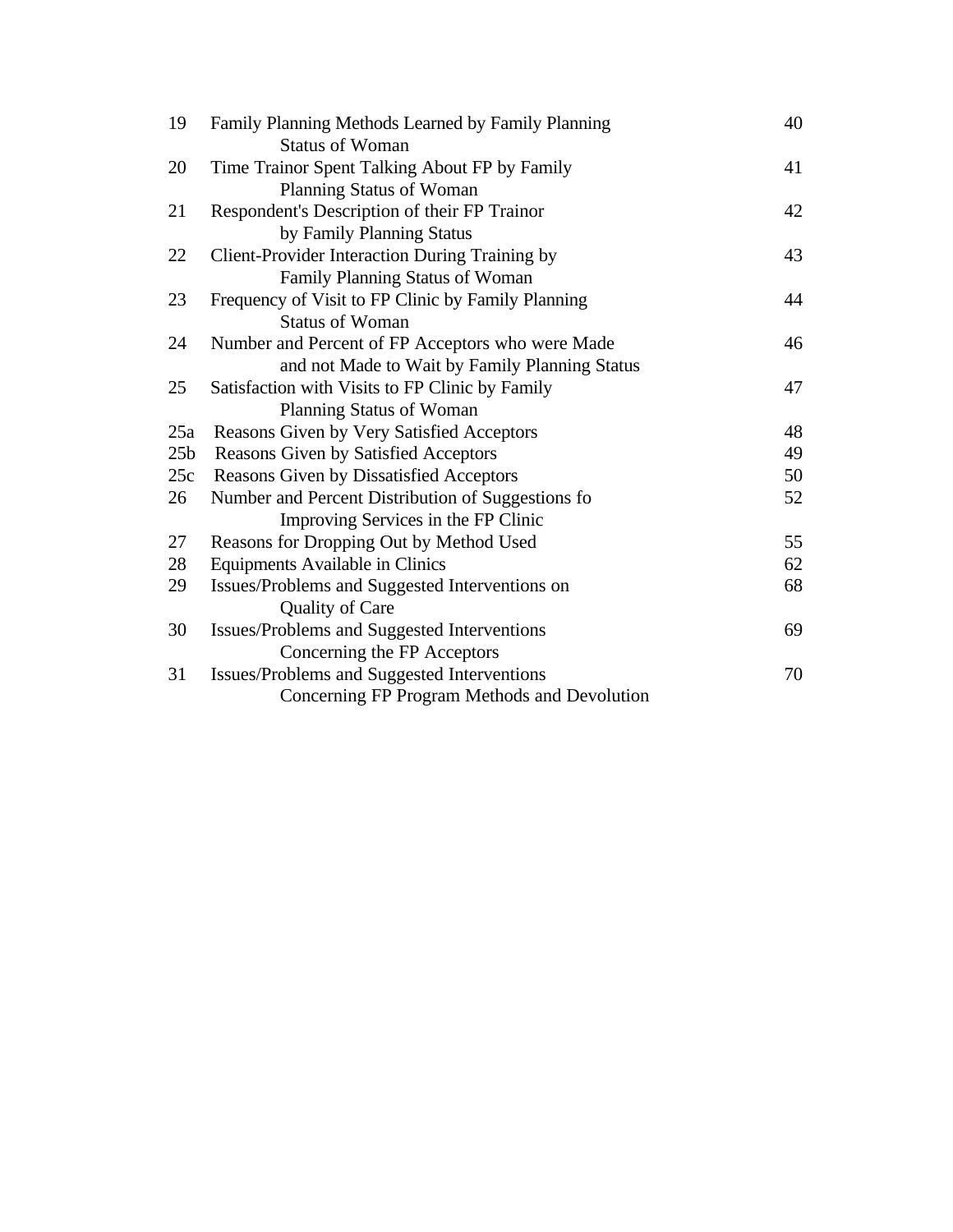# **EXECUTIVE SUMMARY**

**Background**. This study has involved interviews with a randomly selected sample of 389 family planning (FP) acceptors from twenty barangays in Bukidnon province. The respondents were currently married women who had either continued to use family planning since their initial acceptance (current users) or who had stopped using FP altogether (dropouts). Findings from the present study is expected to shed light on several aspects of the drop-out problem namely:

- 1. How extensive is this problem and how accurate are the DOH records in this regard?
- 2. How do FP acceptors view their local FP clinic and the services offered therein?
- 3. What reasons are given by the drop-outs for their decision to stop using FP?
- 4. What are the factors associated with dropping out?

**The Extent of the Drop-out Problem.** The study found that 30.8 percent of the women who had adopted FP at some time in 1992 had dropped out of the program as of the survey date (September to October, 1993).

Clinic records about current FP users were found to be fairly accurate. The DOH classification (current users, drop-outs and switchers) was found to be correct in 73.4 percent of all cases.

**Views and Experiences Regarding the Local FP Clinic.** Only 9 percent of the respondents said that they were dissatisfied with their visits to the clinic. Another 53 percent said they were "satisfied" while 38 percent claimed to be "very satisfied." Clients who were "dissatisfied" reported inavailability of supplies as their reason. These respondents also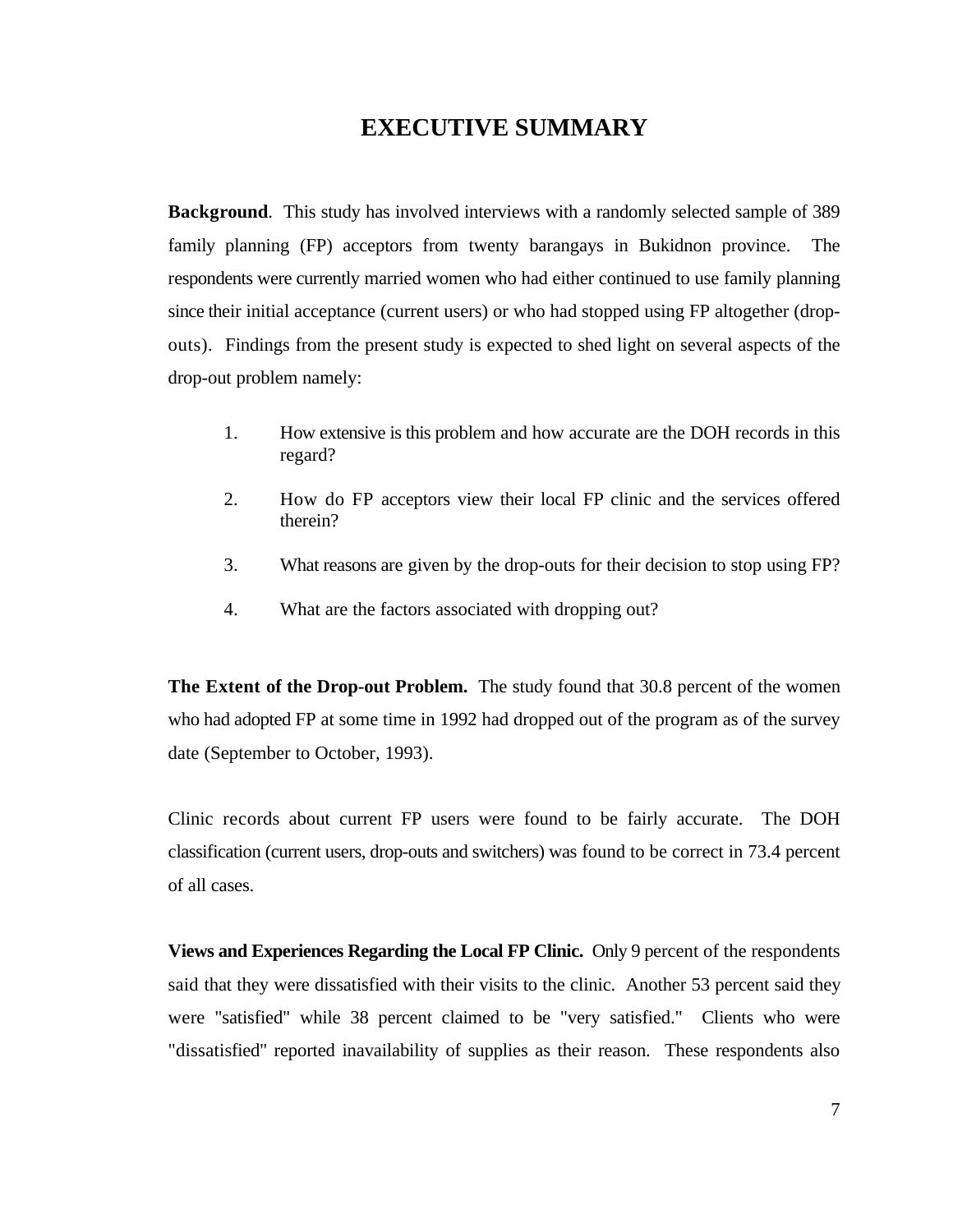tended to be critical of the local midwife for various reasons, e.g. that she is "not available", too "strict", or "unfair" in giving out medicines and supplies.

Overall, a little less than ten percent of the resp[ondents had never been given any lecture about FP. Another 61 percent had received a lecture about only one method. These statistics do not show the FP clients as being given a wide variety of choices.

Most respondents (83 percent) felt that their FP trainor had been "friendly and approachable." They also gave favorable assessments with regard the trainors' ability to "clearly explain" the method, to show how to use it, and to explain its advantages. There was, however, less agreement with the idea that the trainors had dealt adequately with the method's disadvantages and potential side effects.

Exposure to IEC materials on FP was relatively high. Only 24 percent of the respondents said they had never been so exposed. Home visits by FP providers, however, were rare, with 76 percent of the respondents not experiencing these.

Respondents gave several suggestions as to ways in which the program could be improved. The most commonly cited themes in this regard included the following:

- 1. There should be a permanent supply of contraceptives on hand.
- 2 There is a need for an intensive FP information campaign (e.g. seminars, house-to-house visits).
- 3. The midwives and motivators should develop friendly relations with local residents.
- 4. FP acceptors could be mobilized to teach/motivate other potential clients.
- 5. Free medicines should be provided by the local clinic.
- 6. Midwives/motivators should follow up the FP acceptors to monitor their progress.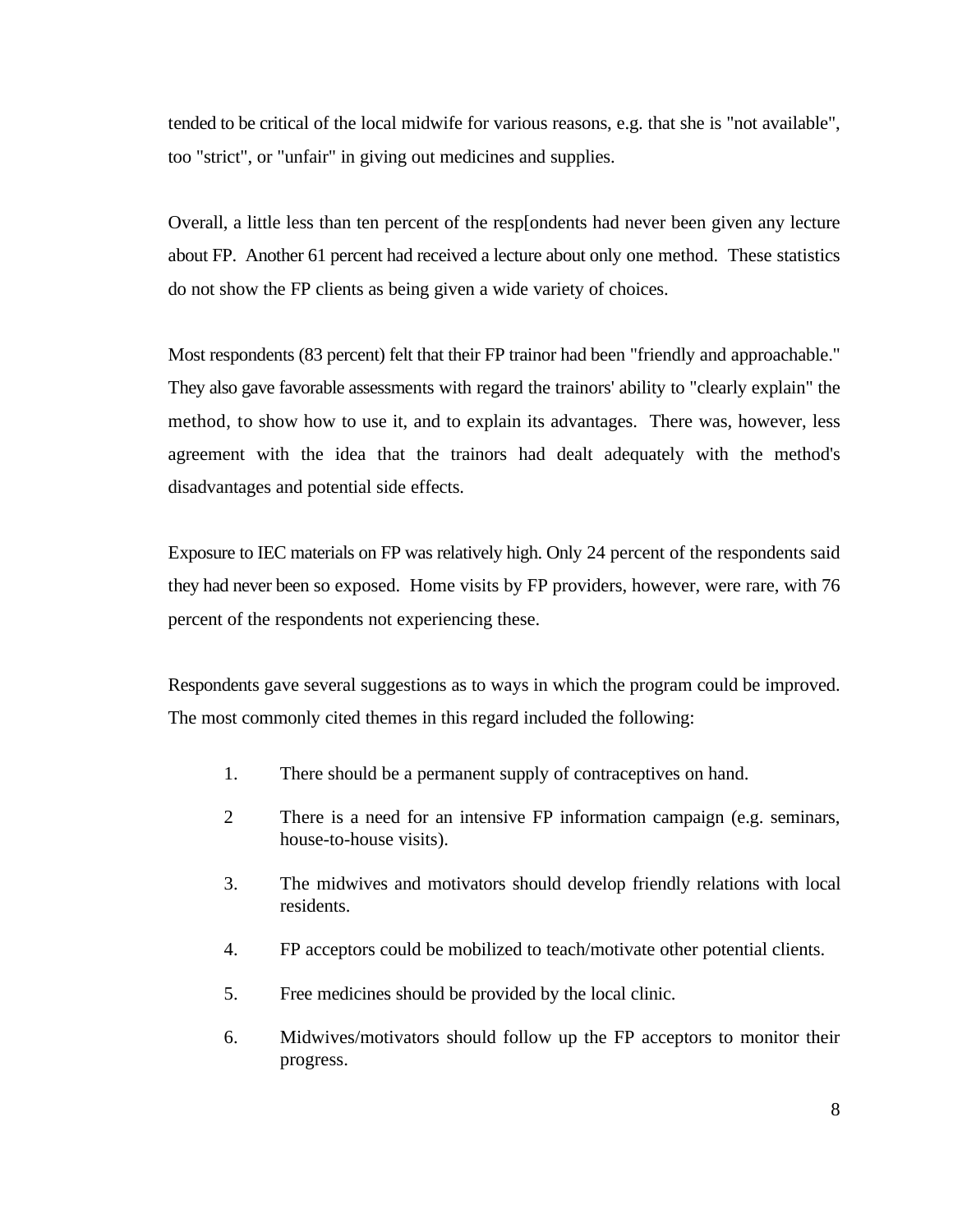**Reasons for Dropping Out.** More than half of all drop-outs said that they had stopped using FP because of side effects. This response was particularly common among those who were using contraceptive pills.

**Factors Related to Dropping Out.** Factors associated with the decision to terminate FP use may be seen as falling within three major categories, i.e. those relating to (1) the individual acceptor (2) the method accepted and (3) the quality of services provided by the local clinic.

**Client Factors.** When drop-outs were compared to current users they were found to be significantly more likely to possess the following characteristics:

- 1. A lower level of educational attainment,
- 2. A lower rating on a scale of household economic status (ownership of consumer items),
- 3. A smaller likelihood of having been employed during the past year,
- 4. A greater number of previous pregnancies, and
- 5. Less favorable attitudes toward FP.

For the attitudinal factor it is interesting to note that the attitudes of the husband were a better predictor of current use than those held by the respondent herself.

Various other factors (e.g. age, religion, ethnicity) were not found to be significantly related to current user status.

**FP Method.** Dropping out was highest among respondents who had accepted condoms (37.8 percent), followed by pill users (with a 34.3 percent drop-out rate) and IUD acceptors (every one of whom was still using some FP method as of the survey date).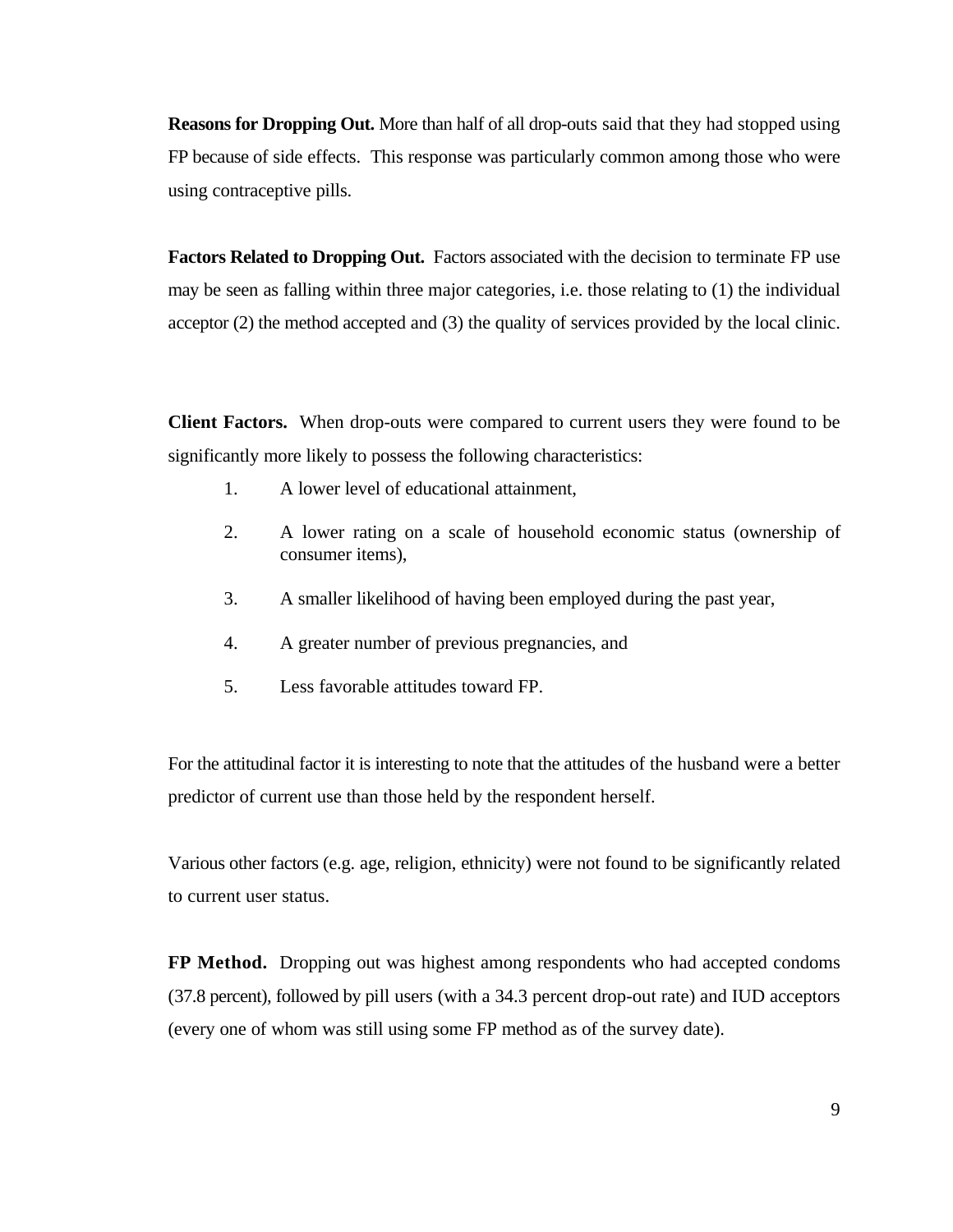**Program Factors.** In general, provision of improved services ("quality of care") was found to be associated with lower levels of dropping out. Among those respondents who said that their FP trainor was "friendly and approachable", drop-out rates were significantly lower than for those who did not feel that way. Similarly, those who reported themselves as "satisfied" or "very satisfied" with local services were found to be less likely to drop out. A summary index of client-provider interaction was formed from various items. Current users gave significantly higher scores to their trainors on this scale than did the drop outs. Particularly important in this regard was the experience of having been told the advantages of the method in question (thereby strengthening client motivation for continued use) and its potential side effects (thereby helping the client to become less alarmed about these experiences when they did happen). Clients who were only given an orientation on one method were found to be less likely to continue using FP than those exposed to a wider variety of choices.

**Interviews with FP Service Providers.** Service providers were found to be well experienced. A good number of them had both theoretical and practical training in providing contraceptive pills and condoms. However, only 40 percent had been trained for IUD insertion and removal.

**Facilities and Services in the Health Clinics.** Most clinics observed the official opening time. The number of days alloted for family planning were not uniform. While some have FP services for five days, others offer this on only one day.

Infrastructure facilities of the clinics were far from ideal.

Eleven SDPs, for example, did not have piped running water at the time of the visit.

IEC materials were found to be available in almost all clinics. Most clinics were also rated "clean" by interviewers. Equipment in most clinics was often being used for non-family planning services. Some clinics experienced shortages or depletions in their stock of FP supplies.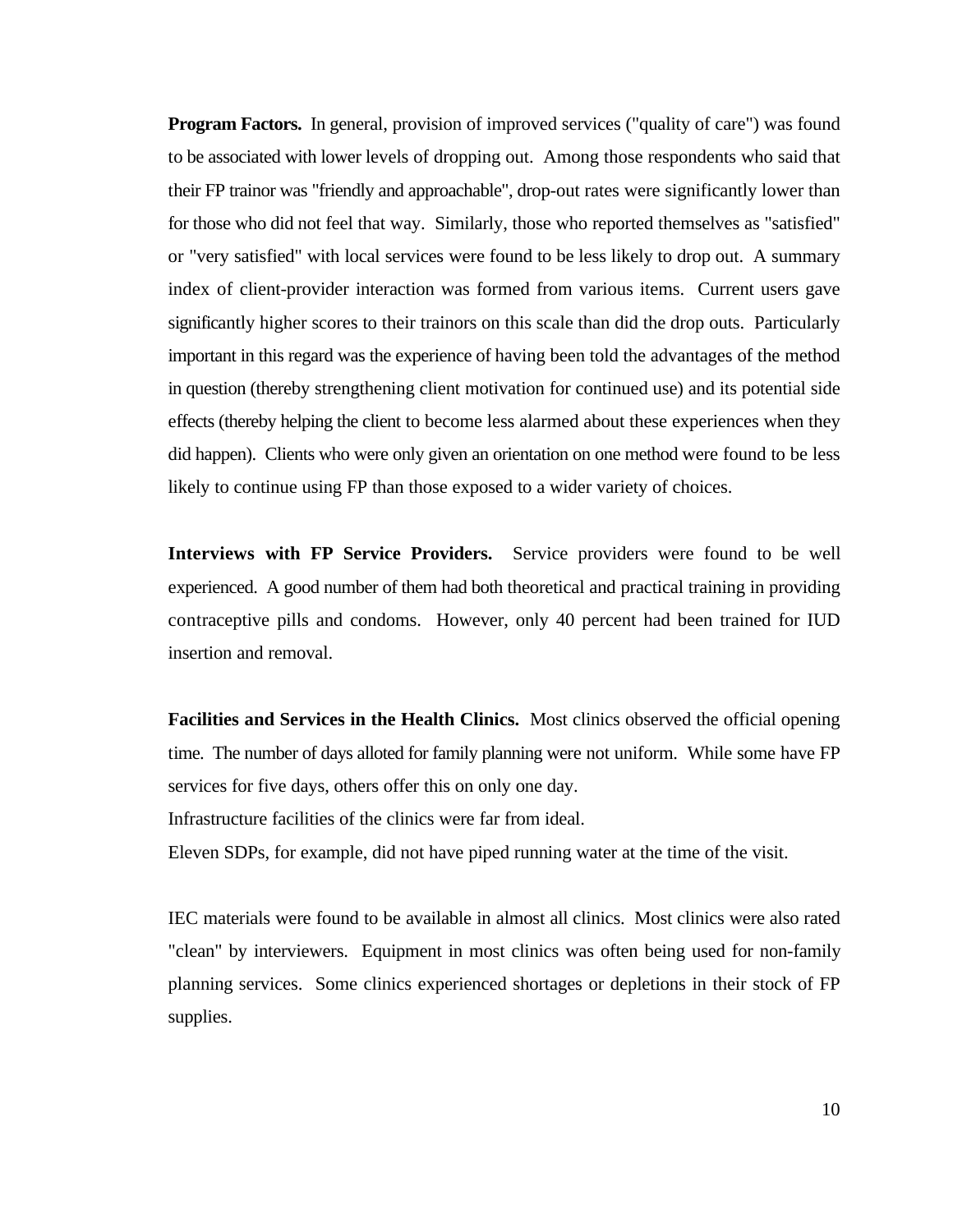Commodities were stored according to their expiration date in all 20 clinics. Storage facilities for contraceptives were also found to be adequate.

Visits by supervisors were not regular in some clinics. Services in all twenty clinics were provided free, although some would at times ask for a minimal donation.

**Health Provider-Client Interaction.** Most health providers were observed to be friendly and approachable. Discussion of possible side effects was rarely carried out during the consultation.

It was observed that in some consultations some methods were overemphasized to the exclusion of others. This was particularly true for the IUD, pills and condom.

**Program Implications.** Some of the major implications of the study for the current FP program are listed below:

- 1. The FP drop-out phenomenon continues to be prevasive in Bukidnon, although levels are perhaps not quite as high as is sometimes believed. The major problem in this regard appears to be the widespread belief that the various FP methods (especially pills) cause harmful or disturbing side effects.
- 2. A large majority of FP acceptors claim to be satisfied with the current program. Most also perceive the FP personnel as competent and friendly. Sustaining proficiency and favorable attitudes of personnel towards work would prove advantageous to the program.
- 3. Some programmatic weaknesses were also uncovered, however. Acceptors were generally not given an orientation on a wide variety of FP methods. Discussions of the side effects issue were often missing. Home visits by program personnel are rare.
- 4. Respondents gave several suggestions for improving the program, focusing in particular upon improvements in the logistics system and a more intensive educational/motivational campaign.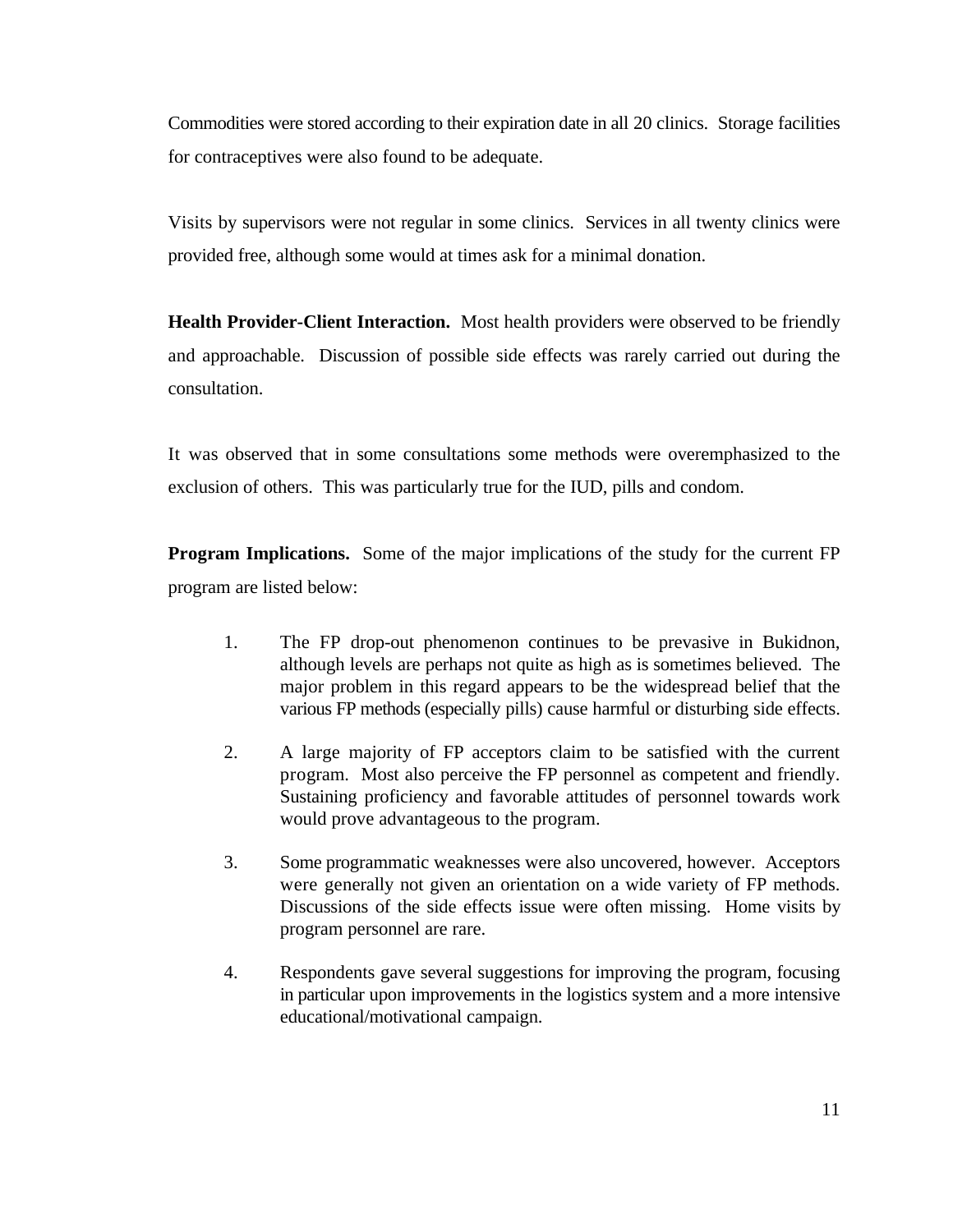- 5. The drop-out problem appears to be most prevalentamong poorer and less educated women, housewives (i.e. those not gainfully employed), those with many previous pregnacies and with less favorable attitudes toward FP. Strengthened efforts to reach out to these groups will be needed.
- 6. Campaigns to bring about more favorable opinions toward FP should focus on husbands as well as on the wife.
- 7. Increased used of the IUD should help to bring about declines in the drop-out problem. However, efforts to convince more women to use this method should not run counter to the goal of free and informed choice of method by the client.
- 8. Greater emphasis on high quality FP services (quality of care) will help to reduce FP drop-out rates. Providers should be competent and friendly, and concerned as well with fulfilling client expectations. They should offer a wider variety of FP choices, bringing out in a clear and objective fashion the advantages, disadvantages, and possible side effects of each method.
- 9. A number of local government executives are not supportive of the FP program. Convincing them of the importance of the program should be given priority.
- 10. Some FP clinics are not well equipped. An effort to upgrade these facilities will help improve the delivery of services.
- 11. Some FP services providers have not yet been trained. For example, about fifty percent of the clinics in Bukidnon are not prepared to provide IUD insertion and removal services. Providing the staff with appropriate training for this will be a help.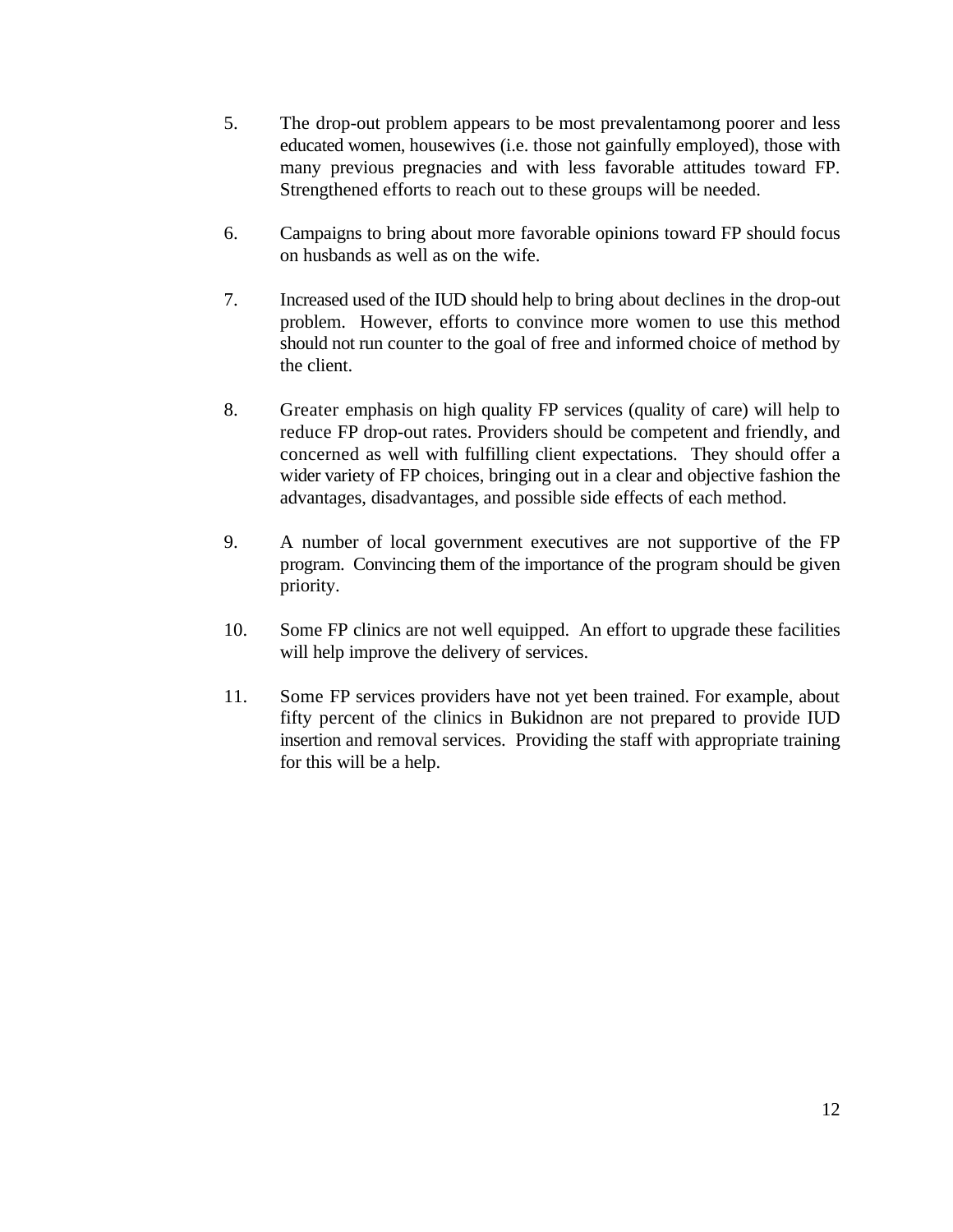#### **INTRODUCTION**

The Philippine Family Planning Program (PFPP) has enjoyed mixed success since its initiation more than two decades ago. On the one hand, birth rates are in fact moderately lower now than they were at the beginning of this period. It is evident, though, that many problems are as yet not solved, including low prevalence rates, heavy reliance upon the less effective methods and difficulties in mustering adequate political support for the program.

One factor which has consistently plagued program managers deals with the tendency of family planning (FP) acceptors to eventually become "drop-outs". Indeed,

"records show that around 50 percent of users drop out of the program yearly. Despite this, very little time is devoted by motivators to the remotivation of dropouts. This is due to the overemphasis in the past on generating new acceptors" (POPCOM, 1989).

The situation in the Southern Philippine province of Bukidnon, site of this diagnostic study, is even worse. Data from the Northern Mindanao (Region X) office of the Department of Health (DOH) indicate that more than half (60 percent) of all acceptors in this province subsequently become drop-outs.

This study aims to shed light on several aspects of the drop-out problem in Bukidnon, namely:

- 1. How extensive is this problem and how accurate are the DOH records in this regard?
- 2. How do FP acceptors view their local FP clinic and the services offered therein?
- 3. What reasons are given by the drop-outs for their decision to stop using FP?
- 4. What are the factors associated with dropping out?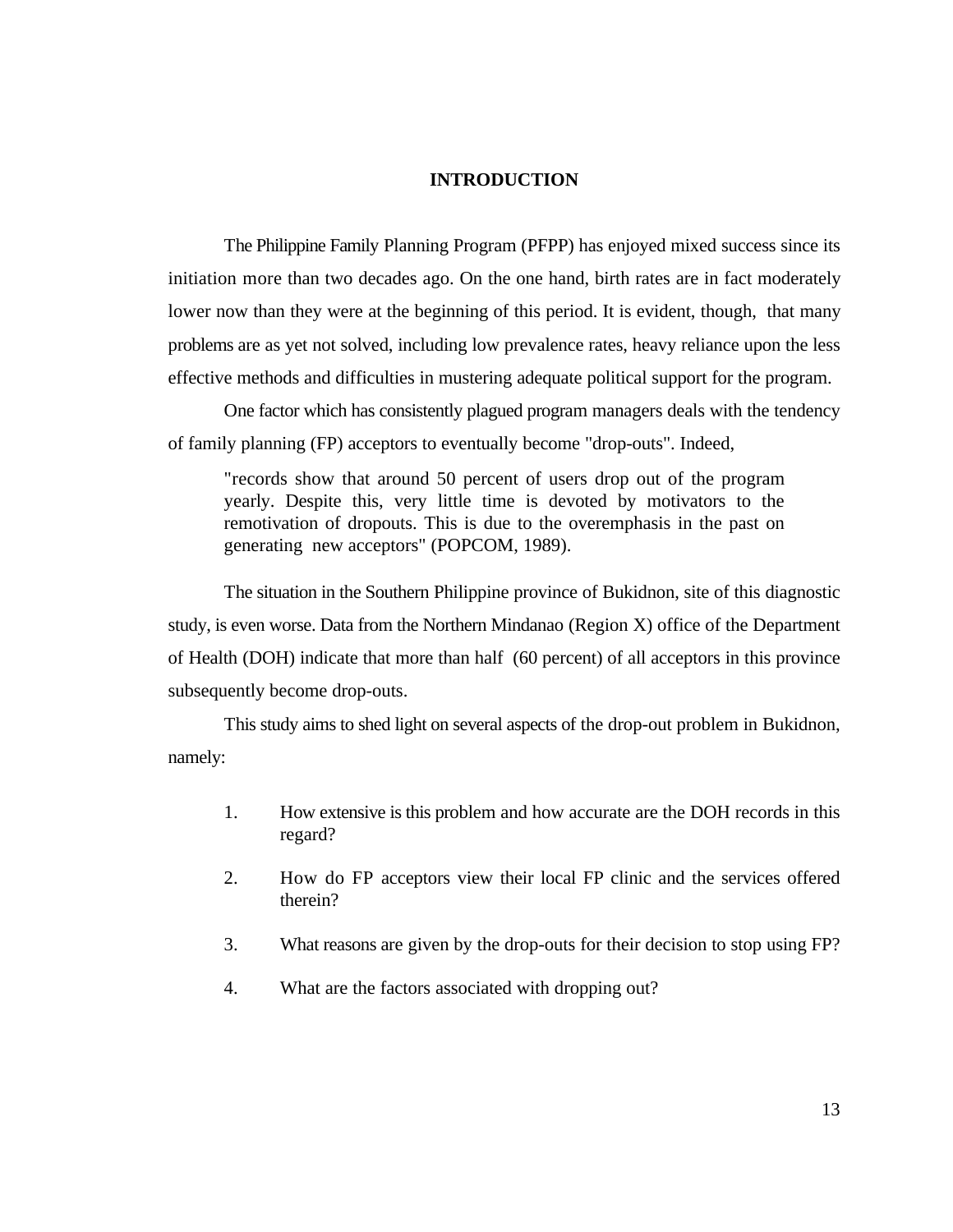#### **Previous Studies**

A handful of studies have already been conducted on the drop-out problem as it has manifested itself in the Philippine context. Unfortunately, most of these were carried out during the 1970s, thereby making their applicability to the present situation somewhat precarious. However, a review of these efforts could prove helpful in defining the general parameters of the present study.

The first question concerns the gravity of the drop-out problem. The 50 percent figure now being admitted to by program officials certainly does not look to be an auspicious one. Even so, there are at least some reasons for believing that the situation may be somewhat less bleak than these data indicate. For one thing, it is quite possible that there are some "unregistered users" who have continued to resort to the method initially accepted even though they never bothered to go back to the health clinic. This may happen, for example, in cases where the time costs involved were perceived as being too high to warrant such a revisit. Many of these continuing users may be getting their contraceptives from some alternative supply source, such as private sector outlets. Then there are the "method switchers" who, after experiencing some dissatisfaction with their first method, may have moved on from there to try some other technique. This pattern may be particularly common among lower status Filipinos, who, studies show, are not at all averse to engage in self-diagnosis and self-medication (e.g. Arce and Go, 1972). Thus, one Philippine study found that 62 percent of all program drop-outs were still using one or another contraceptive method, thereby indicating that "not visiting a clinic does not necessarily imply contraceptive discontinuation" (Anonymous, 1988).

Some so-called "drop-outs" may only have moved away to a different barrio or town. Others may be menopausal or family planning "spacers". This latter situation does, of course, imply that additional fecund women are now being exposed to the risk of pregnancy, but it is important to identify such cases since they cannot really be taken as evidence for program "failure".

An optimistic interpretation of the drop-out phenomenon may thus be made. Such a conclusion, however, may well be premature insofar as other indicators point in an opposite direction. An early study of the drop-out phenomenon thus concluded that "program effectiveness is limited" insofar as "there is a great deal of dissatisfaction with the ...techniques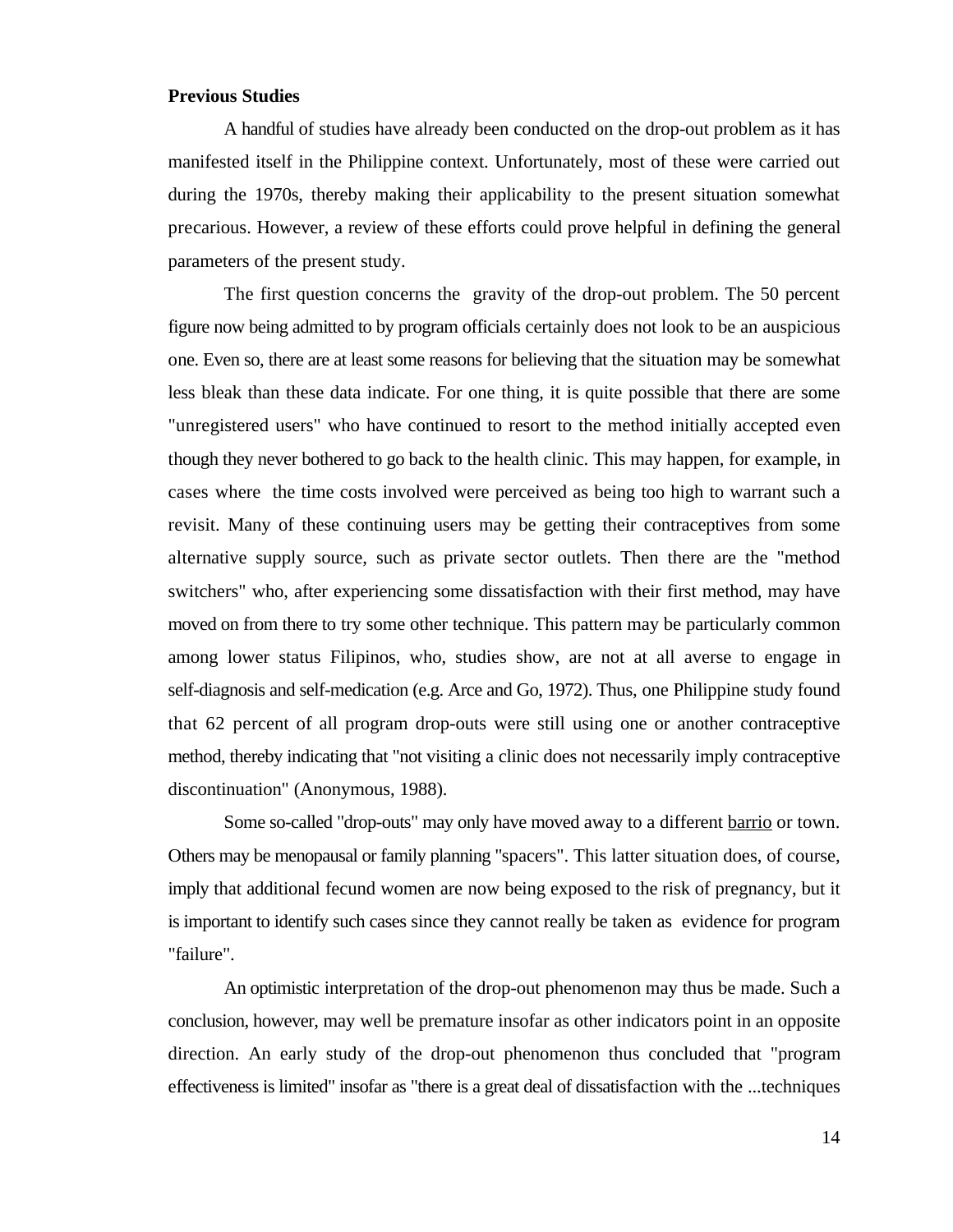made available to clients" (Ballweg and Mac Corquodale, 1974, p. 94). A subsequent analysis by Valera-Cabigon (1985, p. 9) similarly found a "consistently higher proportion of stoppers than current users.... (thereby indicating) the need for greater efforts to motivate these women to continue usage of family planning." Comparisons with other countries in the region also appear to show that the drop-out phenomenon may be particularly problematic in the Philippine setting. $<sup>1</sup>$ </sup>

These diverging interpretations would seem to indicate that there is a need to empirically assess the current DOH estimates of program drop-outs. The present study will be able to accomplish this objective by following up those acceptors now listed as drop-outs to determine what their actual status really is.

A second rationale for the study concerns the insights it can offer into the reasons why so many women in the province have decided to stop using family planning. Descriptive statistics on this issue could go far towards pinpointing problem areas that could be addressed by program management. Previous Philippine studies on the topic have shown drop-outs to be generally concerned about contraceptive "side effects", particularly among those using the more effective methods like pills and the IUD (e.g. Ballweg and Mac Corquodale, 1974; Cabigon, 1980; Navarro, 1979). Again, however, such analyses are not only dated but often fail as well to clarify a number of finer points, such as the precise nature of such perceptions and the means by which continuing users with similar experiences are as yet willing to go on utilizing the method. There is also some uncertainty as to the other major reasons for contraceptive discontinuation once the side effects issue has been accounted for. Thus, some studies view the next major reason for dropping out as being due to pregnancy (whether this was consciously desired or the result of method failure is often not clear), while others see it as being due to objections on the part of the husband and such vague categories as "lack of motivation" and "inconvenience".

A rough index of the national prevalence of dropping out may be computed by taking the ratio <sup>1</sup> of current users (as reported by large-scale demographic surveys) over those who have ever used contraception and multiplying the resulting figure by one hundred. The lower this ratio, the more substantial the drop-out problem would appear to be.

Using comparative data from a recent regional analysis (Tsuya, 1991, Table 8), the following current-to-ever user ratios were computed: Hongkong (88.9), Korea (83.3), Singapore, (82.6), Thailand (76.8), Japan (75.0), Indonesia (68.4), Malaysia (66.2) and Philippines ( 62.1).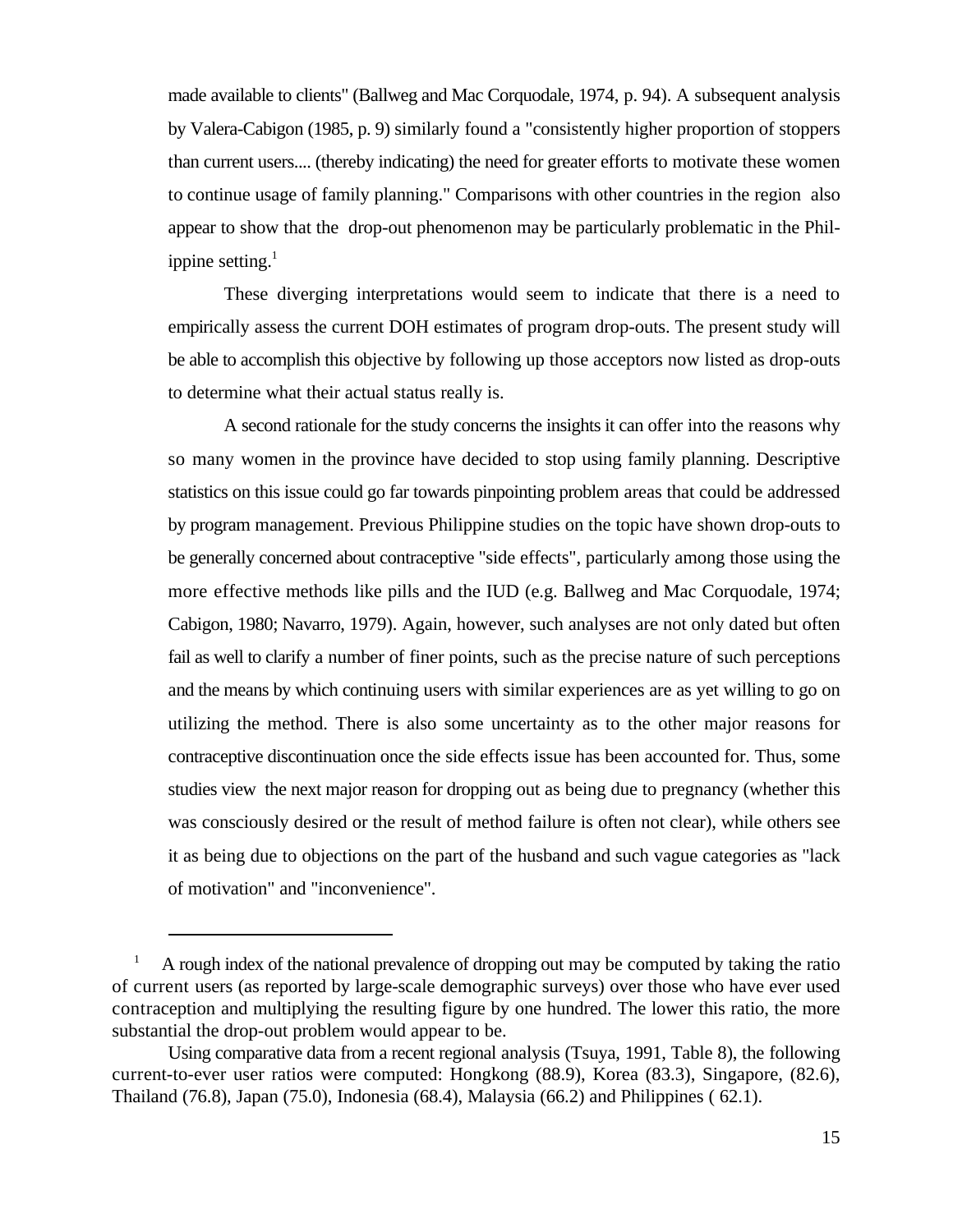A third area which can be investigated by this study concerns the social, economic and psychological correlates which are associated with drop-outs as compared to continuing users. Very little work has been done on this question in the Philippines with the only findings to date indicating that contraceptive discontinuation

seems to be rather higher among women using some of the less effective methods (rhythm, condom) and those living a considerable distance from the local health clinic (POPCOM, 1989; Anonymous, 1988).

#### **Statement of the Problem**

This study concerns itself with three interrelated issues. First, what is the actual extent to which family planning acceptors in the study area are dropping out of the program? Second, what are the reasons given by drop-outs for choosing this course of action? And, third, what are the major correlates (social, psychological, economic, locational, program-related) of dropping out from the program?

#### **Hypotheses**

Figure 1 presents a simplified conceptual framework for the study's correlational analysis. Factors have been categorized within three major blocks, the first of which concerns the background characteristics of the respondents. Included herein are her age and parity, her level of educational attainment, labor force participation, religion, the household's income, ethnicity and the distance between home and the nearest family planning clinic.

The second block represents a set of "interactionist" and program related factors. These include the strength of husband-wife communication linkages, the wife's knowledge of and attitudes toward family planning, contact with family planning providers (clinic personnel, volunteer health workers), access to IEC materials on family planning, and the particular method used. We have also included "quality of care" in this block, as will be operationalized by questions on (1) the availability of free and unrestricted choice in selecting a method, (2) provision of family planning information by clinic staff and (3) the degree of satisfaction with the clinic services received. Various dimensions are also involved in the third block of factors (i.e. the study's dependent variables). For one thing we have two possible definitions of drop-out status: that provided by the DOH and that which will be based on the actual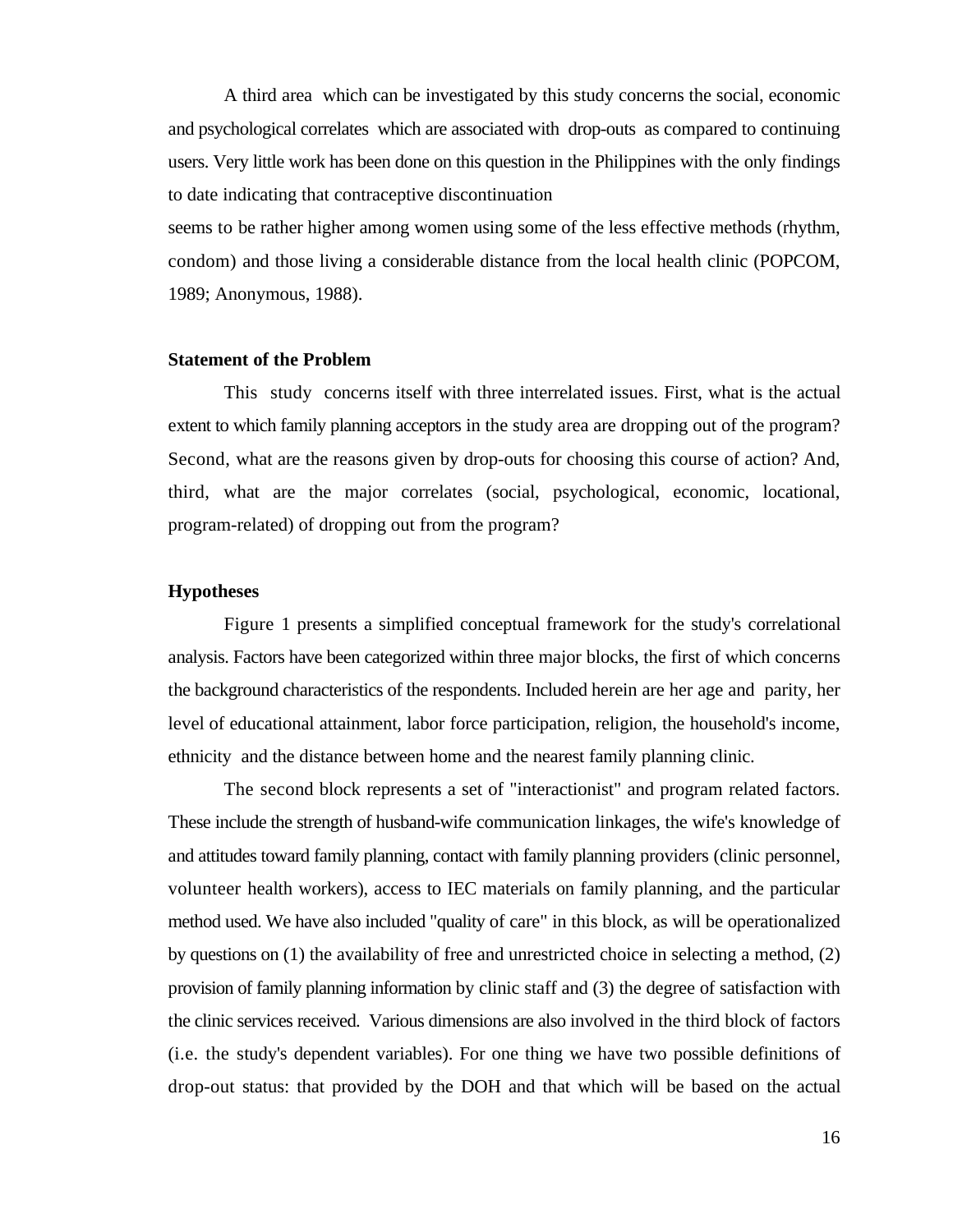interview. In this study more emphasis will be given to the latter measure since (1) it reflects the acceptors' "true" situation as of the study date and (2) this approach avoids the problem of a tautological relationship in which at least

one of the independent variables ("contact with family planning providers") also becomes defined as an essential component of the dependent variable itself.<sup>2</sup>

A number of hypotheses may be derived from Figure 1. These would include, but are by no means limited to, the following:

- a) Clients who have less contact with FP providers are more likely to drop out.
- b) Clients who have less access to IEC materials are more likely to drop out.
- c) Drop-out rates are likely to vary according to the method used.
- d) Clients who experience a lower quality of care are more likely to drop out.
	- d1: Clients who were not given the chance to choose their FP method would be more likely to drop out.
	- d2: Clients who were not given enough FP information would be more likely to drop out.
	- d3: Clients who were not satisfied with the clinic services received would be more likely to drop out.
- e) Dropping out is associated with various characteristics of the client, e.g. age, education, religion, etc.

<sup>&</sup>lt;sup>2</sup> The DOH statistics define pill and condom users as drop-outs if they fail to report to the clinic on their next resupply date.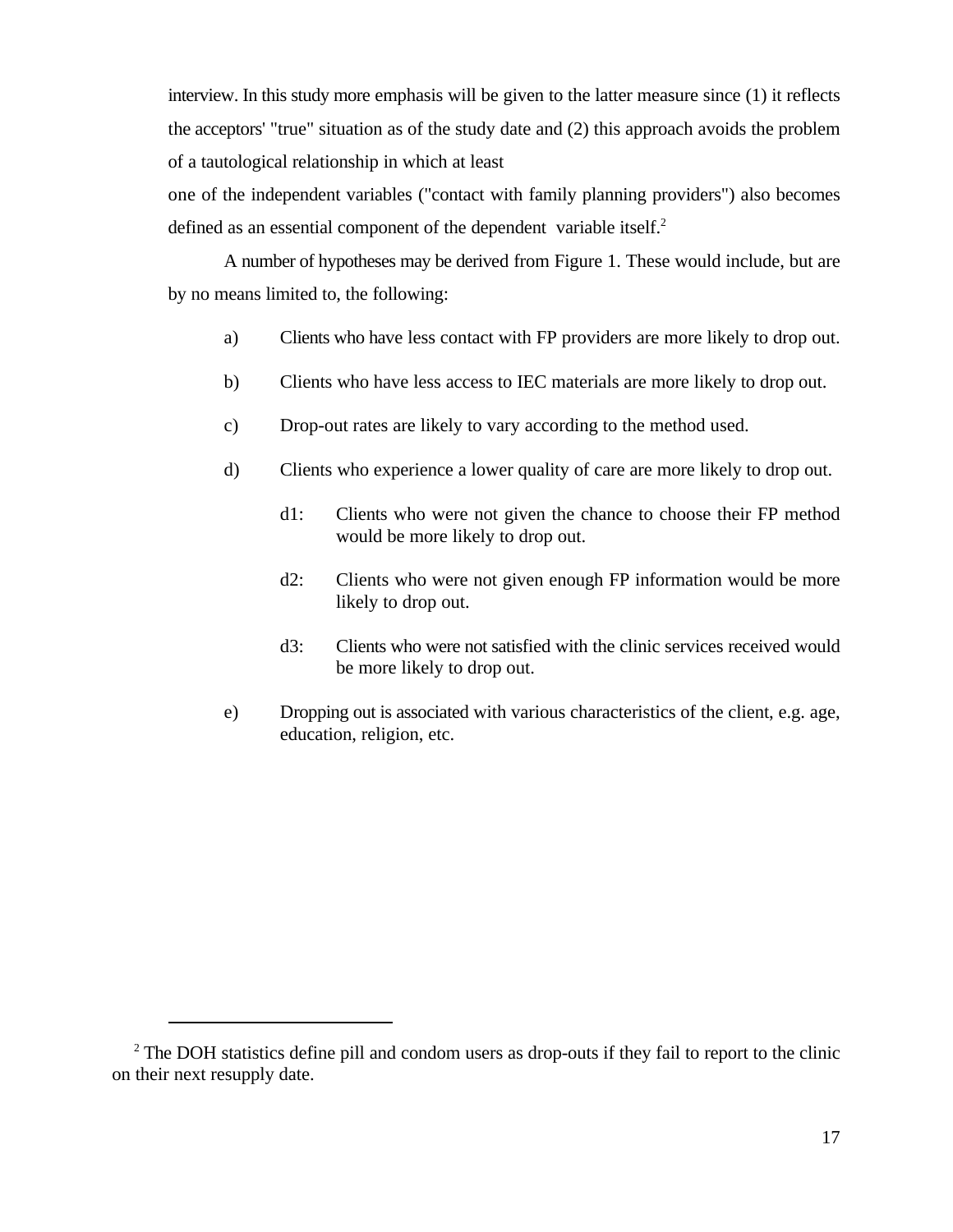#### Background Factors \* Age \* Education \* Residence (distance) \* Parity \* Labor force participation

\* Religion

<-------------------------------------->

Current FP Use \* Drop-out status

\* Reasons for dropping out

| Interactionist and Program |
|----------------------------|
| Factors                    |
| * Husband-wife             |
| communication              |
| * FP attitudes             |
| * Contact with FP          |
| providers                  |
| * Access to IEC            |
| materials                  |
|                            |
|                            |

Figure 1. Conceptual Framework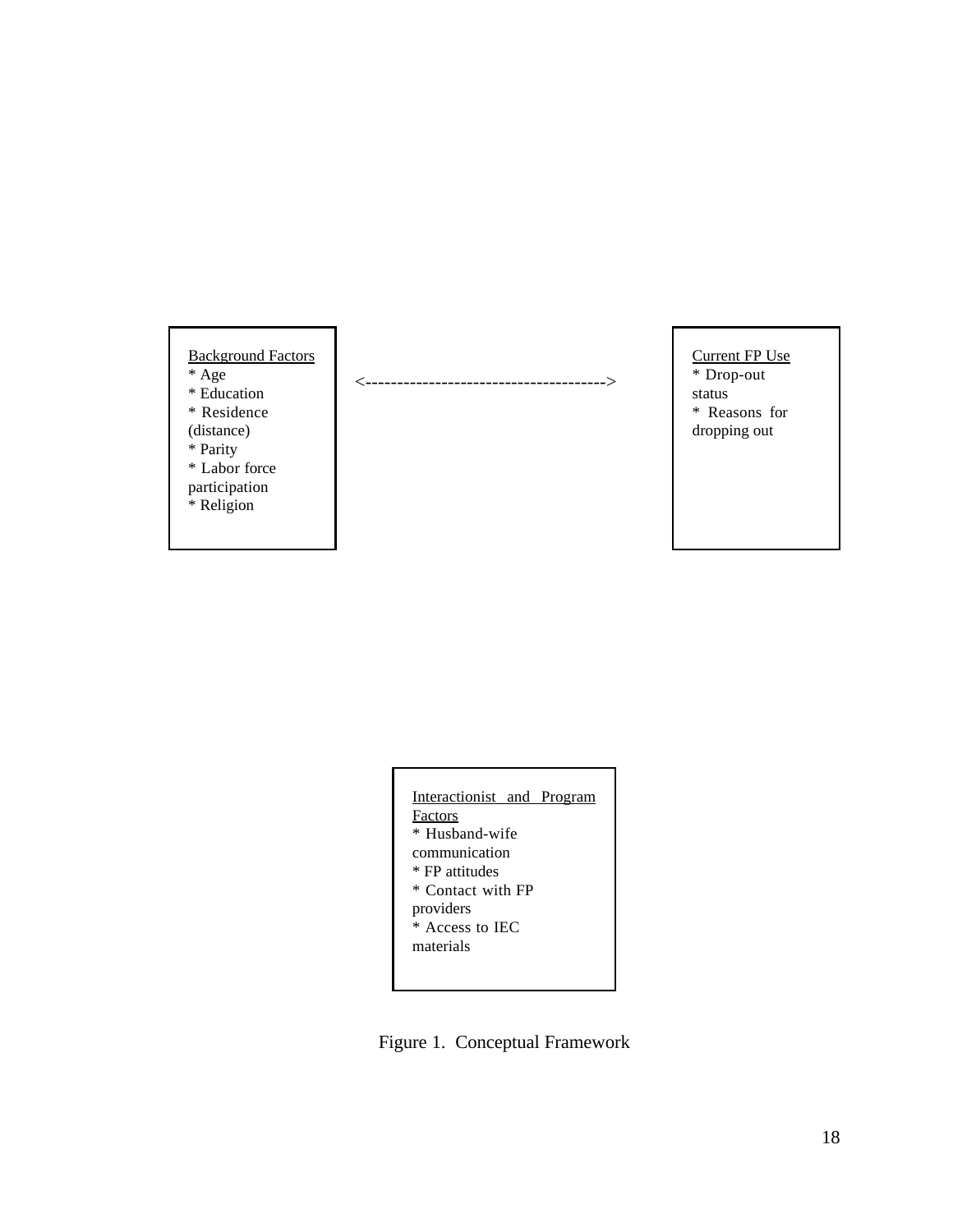#### **Data Collection**

Data for this study were collected with the use of a structured interview schedule. An English schedule was first designed and translated into the local dialect, Bisayan. This was pre-tested in areas not included in the survey and corrections were made on the basis of the pretest results. Experienced interviewers and field supervisors of the Research Institute for Mindanao Culture were recruited and trained for this study. The respondents were currently married women, 15 to 49 years of age, who were listed by the DOH as previous or current users of pills, the IUD or condoms. No proxy respondents were allowed and interviewers were asked to make up to four callbacks to the respondent before a replacement was made. Project supervisors were assigned to help interviewers in the field and to conduct field editing. They also conducted re-interviews upon a subsample of respondents to verify data entries and responses.

One staff member from each clinic was interviewed to obtain information about her experiences with providing family planning services. Twenty health providers served as respondents for this purpose. Field supervisors conducted all the staff interviews.

An inventory of facilities for family planning was also conducted in the twenty clinics sampled. Actual observation of client-provider interaction in seventeen clinics was completed.

#### **Sampling**

This study utilized a multi-stage sampling design. The first stage was the purposive selection of the province of Bukidnon, the province with the highest drop-out rate in Region X. A stratified probability proportionate to size (PPS) sampling design was adopted to select the sample barangays. The respondents were drawn from the list of 1992 family planning acceptors (available at the different DOH clinics) in each sampled barangay by systematic random sampling.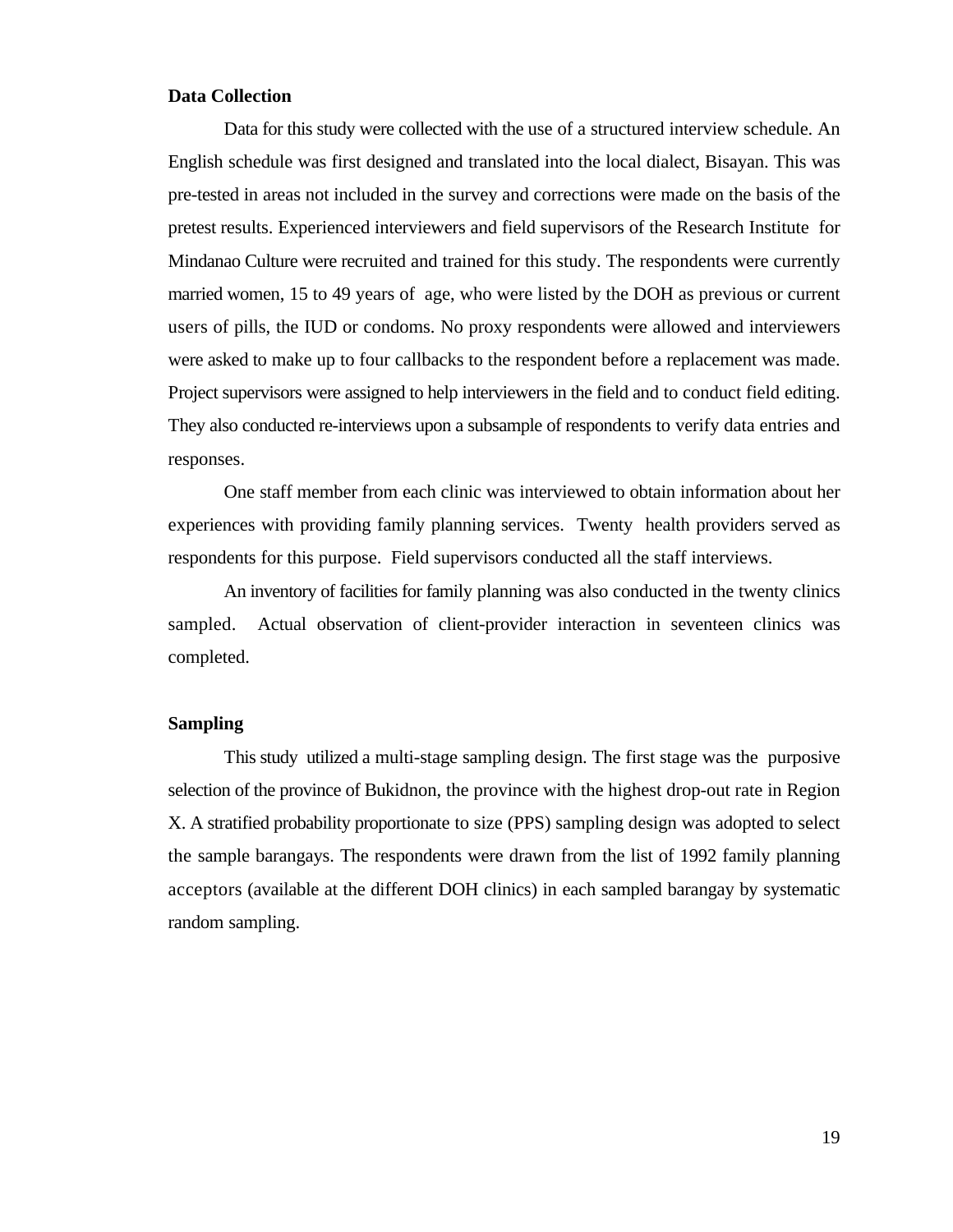Sample size was  $400$  cases.<sup>3</sup> These were taken from a second-stage sample of  $20$ barangays. Thus, the "ideal number" of respondents for each barangay under the PPS design was 20.

Both continuing users and drop-outs were interviewed. The methodology involved locating a total of 406 randomly selected acceptors (including replacements) interviewing them in their homes and determining at that point their current status with regard to family planning use. Continuing users, actual drop-outs (vs. those listed as drop-outs by the DOH) and method switchers were identified and interviewed.

The twenty barangays sampled were:

2. Casisang, Malaybalay 12. Pob. Pangantucan

- 
- 
- 
- 6. Sinayawan, Valencia Carlos
- 7. Batangan, Valencia 16. Pob. Kitaotao
- 

9. Pob. South, Maramag 19. Natulongan, Kibawe

- 1. Bangcud, Malaybalay 11. Anahawon, Maramag
	-
- 3. Linabo, Malaybalay 13. San Jose, Quezon
- 4. Kibanggay, Lantapan 14. Dumalama, Quezon
- 5. Lurugan, Valencia 15. Don Carlos Sur,Don
	-
- 8. Little Baguio, San 17. Kianggat,Dangcagan Fernando
	-
- 10. Base Camp, Maramag 20. Malinao,Kadingilan

 $(1.96)^2$  (.60) (.40)  $n = (1)(1)(1)(1)(1)(1)(1)(1)(1)(1) = 369$  $(0.05)^2$ 

(Sample size was then rounded upwards to 400 to allow for the possibility that the DOH estimate on drop-outs is not perfectly accurate.)

The actual number of respondents visited came to 406 women. The record of FP acceptors in one sampled barangay was found to be amiss. The first six women from this barangay who were interviewed were non-users. This prompted the field supervisor to make verification. It was found that the listing of FP acceptors was completely fictional. To avoid further delays, this particular barangay was eventually replaced.

<sup>&</sup>lt;sup>3</sup> This was determined according to a method outlined by Fisher, Laing, Stoeckel and Townsend (1991, p. 45). If we assume that the DOH records are accurate, the proportion of drop-outs is 0.60 and of non drop-outs is 0.40. The level of significance is .05; so Z is therefore equal to 1.96. Setting the degree of accuracy at 0.05, we thus have: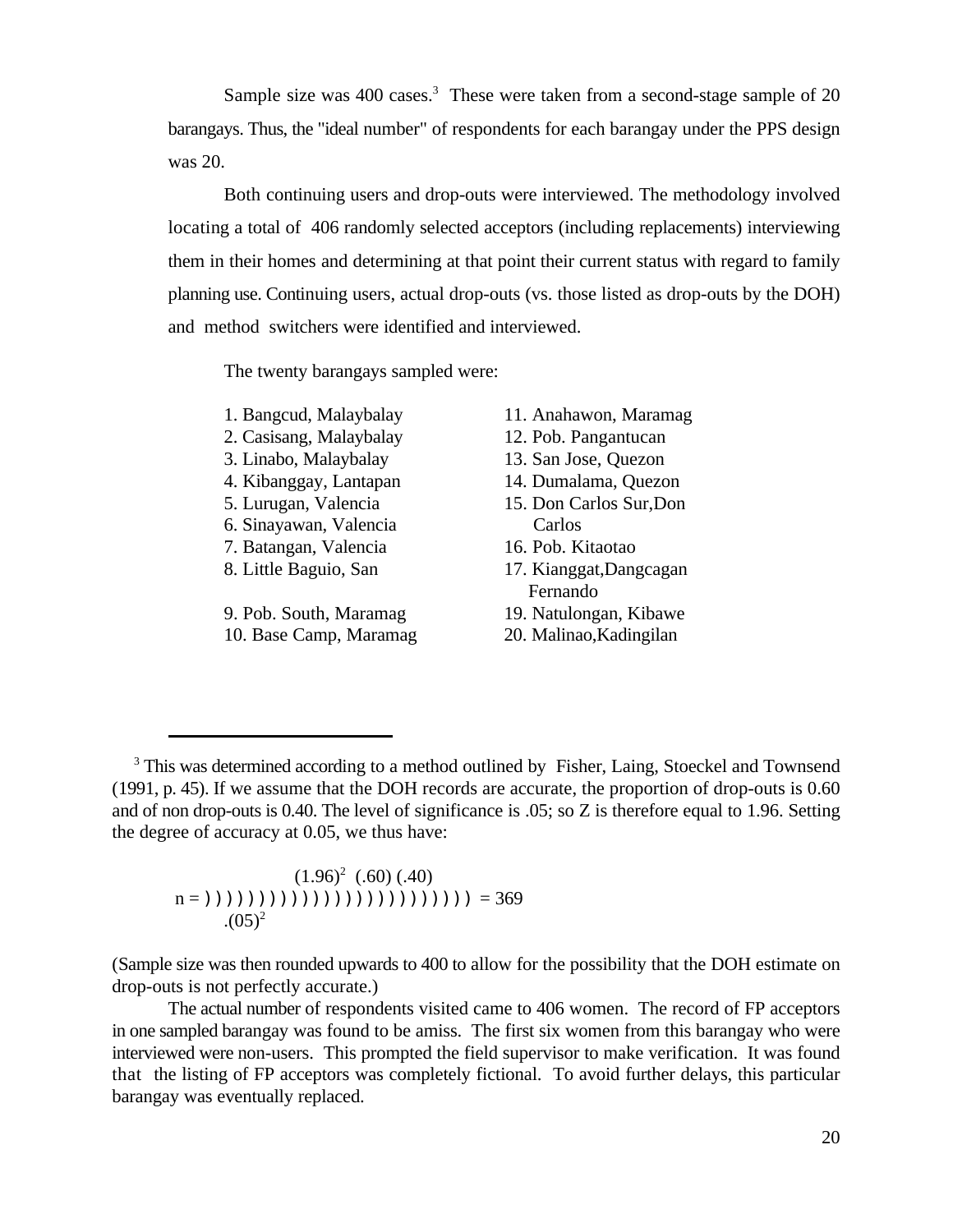#### **Operational Definitions of Variables**

Most of the variables outlined in Figure 1 are standard sociological factors, thereby eliminating the need to formally define them at this point. Two separate definitions may be cited for contraceptive discontinuation ("dropping out"). The first approach is that taken from the DOH record keeping system. This defines a pill or condom acceptor as having subsequently dropped out of the program if the person concerned fails to report to the clinic on the next resupply date. IUD discontinuation, in contrast, refers to a user whose IUD has been expelled or removed. In contrast, we also have a behavioral (survey-based) definition in which the emphasis is upon actual discontinuation rather than upon keeping pre-arranged appointments at the clinic. As noted earlier, the major emphasis of this study has been upon the second of these two perspectives.

"Family planning attitudes" refers not only to the respondent's assessment of family planning in general but also to perceptions about the various methods available (e.g. effectivity, convenience, aesthetic considerations) and to fertility-related attitudes, most particularly the desire for additional children.

"Quality of care" is defined by the present study as the knowledgeable use of the method by the client, the quality of client-provider interaction during FP orientation, the degree of satisfaction experienced by the clients during visits to the clinic for any family planning related reasons, and the client's having been given a free choice of methods to use.

#### **LIMITATION OF THE STUDY**

This study was limited to the province of Bukidnon, a large, landlocked province in Central Mindanao. Although rural-urban stratification was considered in the selection of barangays, urban barangays in Bukidnon are not actually as densely populated and urbanized as in other barangays throughout Region X, thereby constraining the writer from making approximate generalization for the region as a whole.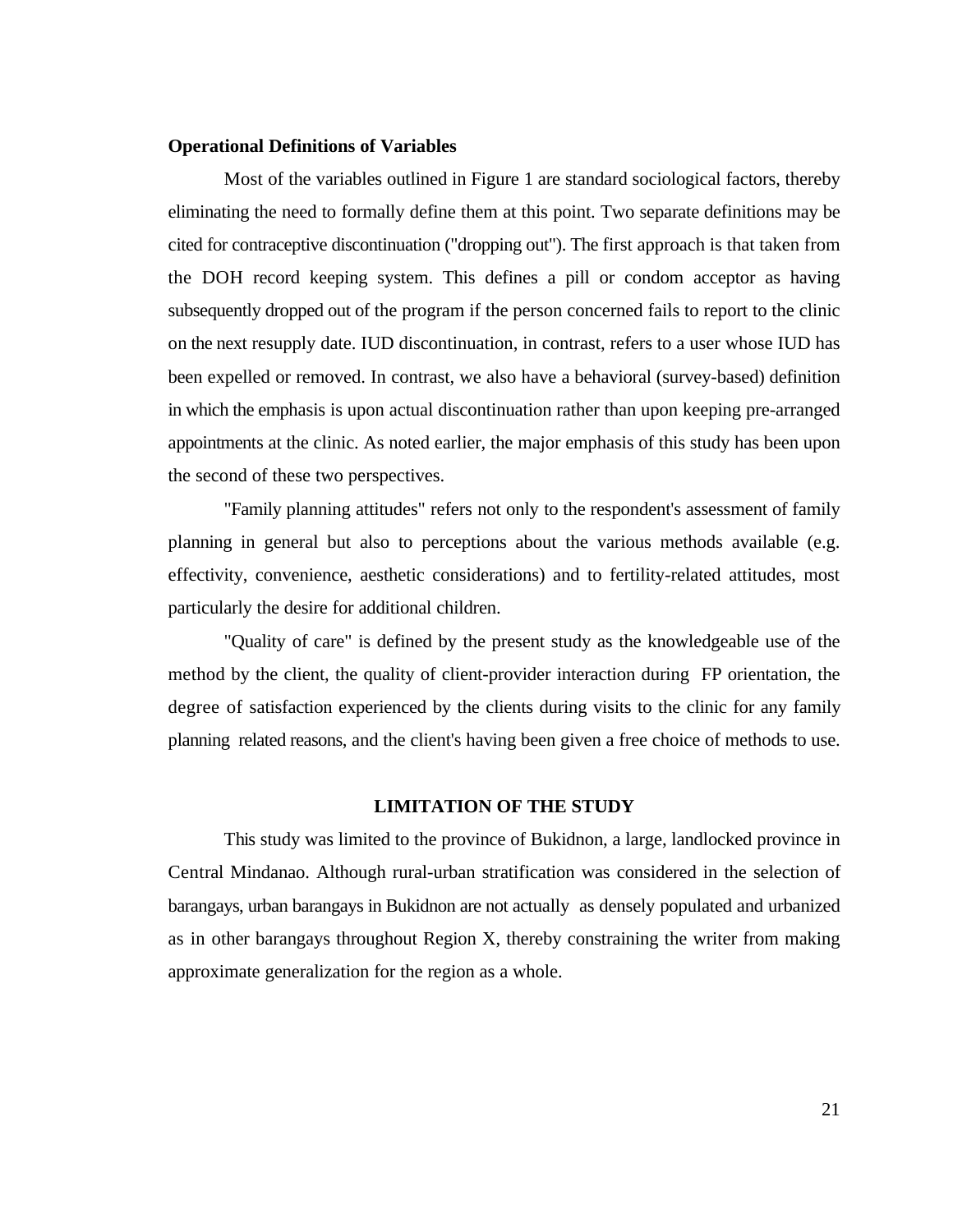#### **THE FAMILY PLANNING ACCEPTORS OF BUKIDNON**

#### **The Extent of the Drop-out Problem**

Of the 406 currently married women sampled from the list of 1992 FP acceptors only 389 were interviewed. Seventeen women were found to be never users or non-acceptors of family planning. Of these never users, one was a never married woman. Breakdown by FP status and method used is thus shown below:

| Pills<br>Condom<br><b>IUD</b>            | 151<br>7<br>56 | 37.2<br>1.7<br>13.8 |
|------------------------------------------|----------------|---------------------|
| Switchers                                | 54             | 13.3                |
| Drop-Outs:                               |                |                     |
| Pills<br>Condom<br><b>Changed Clinic</b> | 106<br>14<br>1 | 26.1<br>3.5<br>0.2  |
| <b>Never Users</b>                       | 17             | 4.2                 |
| <b>TOTAL</b>                             | 406            | 100.0               |

Current Users:

Actual interviews reveal more than half (52.7%) of the women interviewed to be currently using pills, condom and the IUD, while another thirty per cent (29.6%) had stopped using the method they originally accepted at the clinic. Seventeen women were found to be not using any family planning method. Most of the current users and drop-outs were pill users. None of the women interviewed were IUD drop-outs.

DOH records, on the other hand, showed there were 271 current FP users constituting 66.7 % of the total sample and 123 drop-outs which was 30.3% of the total sample.

Table 1 shows a comparison of the number of acceptors by FP status based on actual interviews and based on DOH records. The DOH records showed more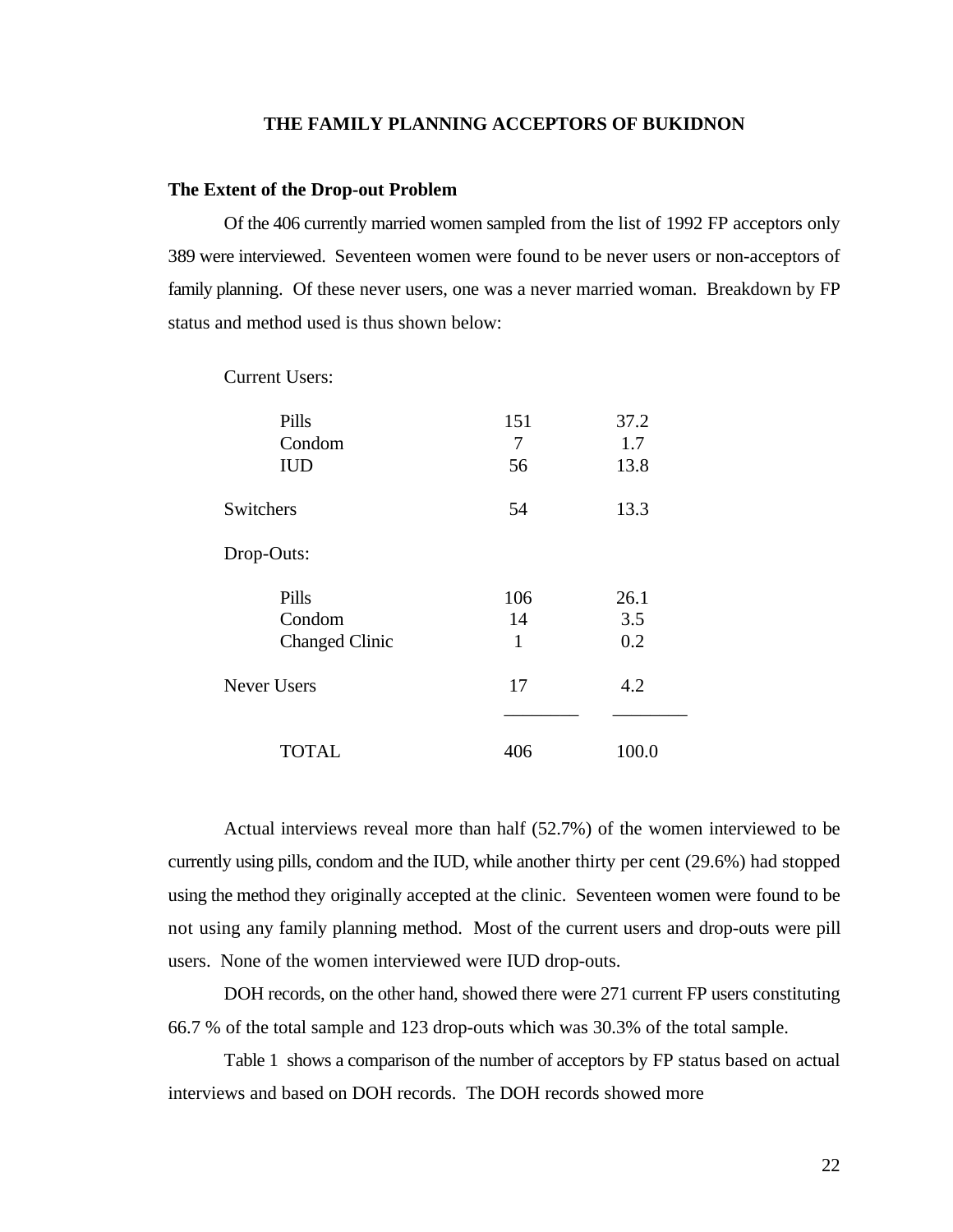current users and drop-outs than were revealed during the actual interviews. In comparison, a fairly large number of switchers (54 cases) were found during the actual interviews, as compared to only 3 cases listed on the DOH records.

Nevertheless, clinic records were found to be fairly accurate. Actual interviews did not show a large number of inconsistencies with the DOH categorization of the respondents.<sup>4</sup> These categories were current users, drop-outs, and switchers. The DOH classification was found to be correct in 73.4 percent of all cases.

The study also found that 30.8 percent of the women who had adopted FP at some time in 1992 had dropped out of the program as of the survey date (September-October 1993). This figure is lower by 29.2 percent from the 60 percent drop-out rate which had been reported earlier for Bukidnon indicating that the dropping out phenomenon is becoming somewhat less pervasive in the province. This lower level can also be attributed to the fact that, as far as recording at the DOH is concerned, clients are considered dropped if they fail to come to the clinic for their next resupply. Thus, a client can be recorded as drop-out when in fact she is still currently using a method.

<sup>&</sup>lt;sup>4</sup> This includes the six women interviewed in one sampled barangay which was replaced due to erroneous listing (see Footnote 3). However, it should perhaps be added at this point that our accuracy estimates would have been lower if the field supervisors had continued looking for respondents from the fictional family planning acceptor list given to them in one of the sampled barangays.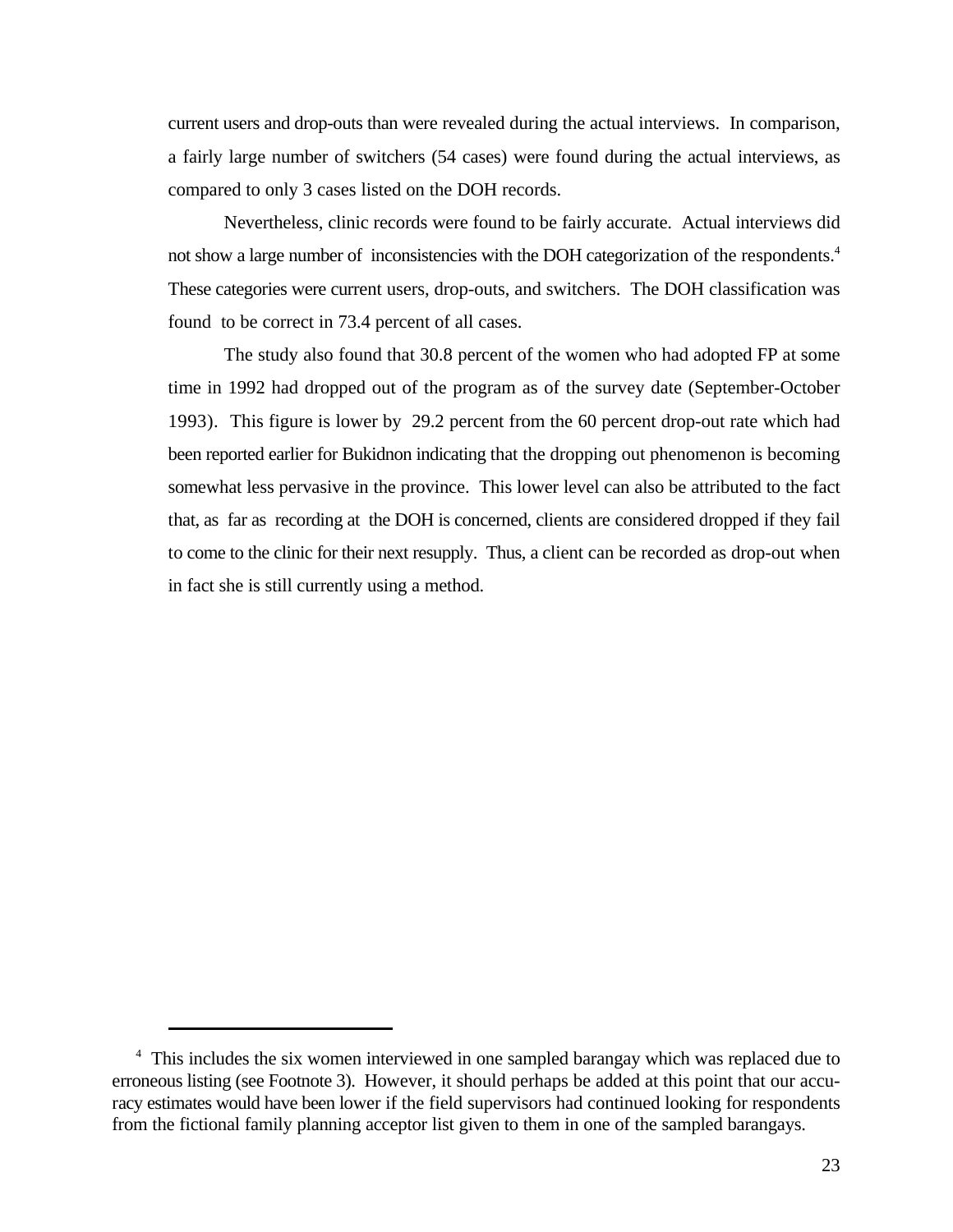| Interview                  |                 | RHS/BHS/TCL Status |                 |                |                       |                        |                             |                |
|----------------------------|-----------------|--------------------|-----------------|----------------|-----------------------|------------------------|-----------------------------|----------------|
| <b>Status</b>              | Current<br>User | Current<br>User    | Current<br>User | Switcher       | Drop-<br>out<br>Pills | Drop-<br>out<br>Condom | Drop-<br>out<br>${\rm IUD}$ | Tot<br>al      |
| Current<br>user -Pills     | 147             |                    |                 |                | $\overline{4}$        |                        |                             | 151            |
| Current<br>user-<br>Condom |                 | $\overline{7}$     |                 |                |                       |                        |                             | $\overline{7}$ |
| Current<br>user - IUD      | $\mathbf{1}$    |                    | 55              |                |                       |                        |                             | 56             |
| Switcher                   | 17              | $\overline{4}$     | $\overline{4}$  | $\overline{2}$ | 19                    | $\overline{7}$         | $\mathbf{1}$                | 54             |
| Drop-out -<br>Pill         | 28              |                    |                 | $\mathbf{1}$   | 77                    |                        |                             | 106            |
| Drop-out -<br>Condom       |                 | $\overline{4}$     |                 |                |                       | 10                     |                             | 14             |
| Changed -<br>Clinic        |                 |                    |                 |                | $\mathbf{1}$          |                        |                             | $\mathbf{1}$   |
| Never User                 | 8               | 5                  |                 |                | $\overline{4}$        |                        |                             | 17             |
| <b>TOTAL</b>               | 201             | 20                 | 59              | 3              | 105                   | 17                     | 1                           | 406            |

**TABLE 1. Comparison of Family Planning Status of the Woman Based On Actual** Interviews<sup>\*</sup> and DOH Records.

\* Numbers located along the diagonal (indicated by underscoring) represent all cases where the DOH records agree with findings from the actual interview.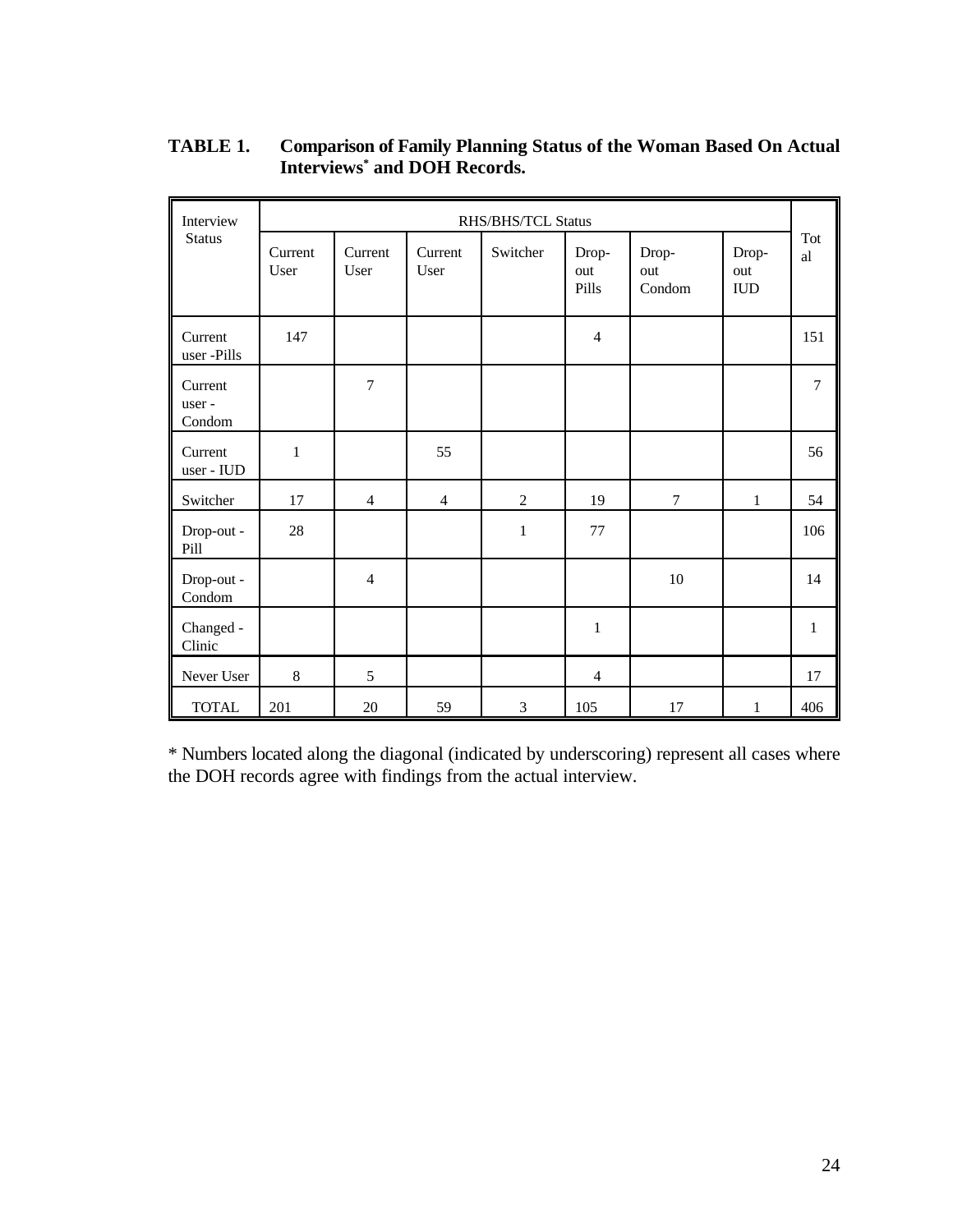From Table 1, the following sub-tables show comparison of DOH records by result of actual interviews by FP status of woman and method used. Table 1a shows about 75 percent of current users (according to DOH records) who were found to be actually using the method at the time of the survey. Table 1b shows only seventy one percent of the recorded DOH drop-outs to have really dropped out of FP use. Tables 1c, 1d, and 1e show the differences between DOH classification based on clinic records and classification based on actual interviews. One of the most important observations from these three subtables concerns the relationship between drop-out status and the type of method originally accepted. As may be seen therein, every one of the IUD acceptors were still using a FP method as of the survey date. In comparison, only 61.8 percent of the pill acceptors and 48.6 percent of the condom acceptors could lay claim to this same status. Clearly, continuation rates in Bukidnon, and possibly in other areas of the Philippines (Laing, 1985) would be increased if more women would accept the IUD.

| are using the method<br>ascribed to them | 74.6 |
|------------------------------------------|------|
| have switched                            | 9.3  |
| have dropped out                         | 11.4 |
| never used                               | 4.6  |
|                                          |      |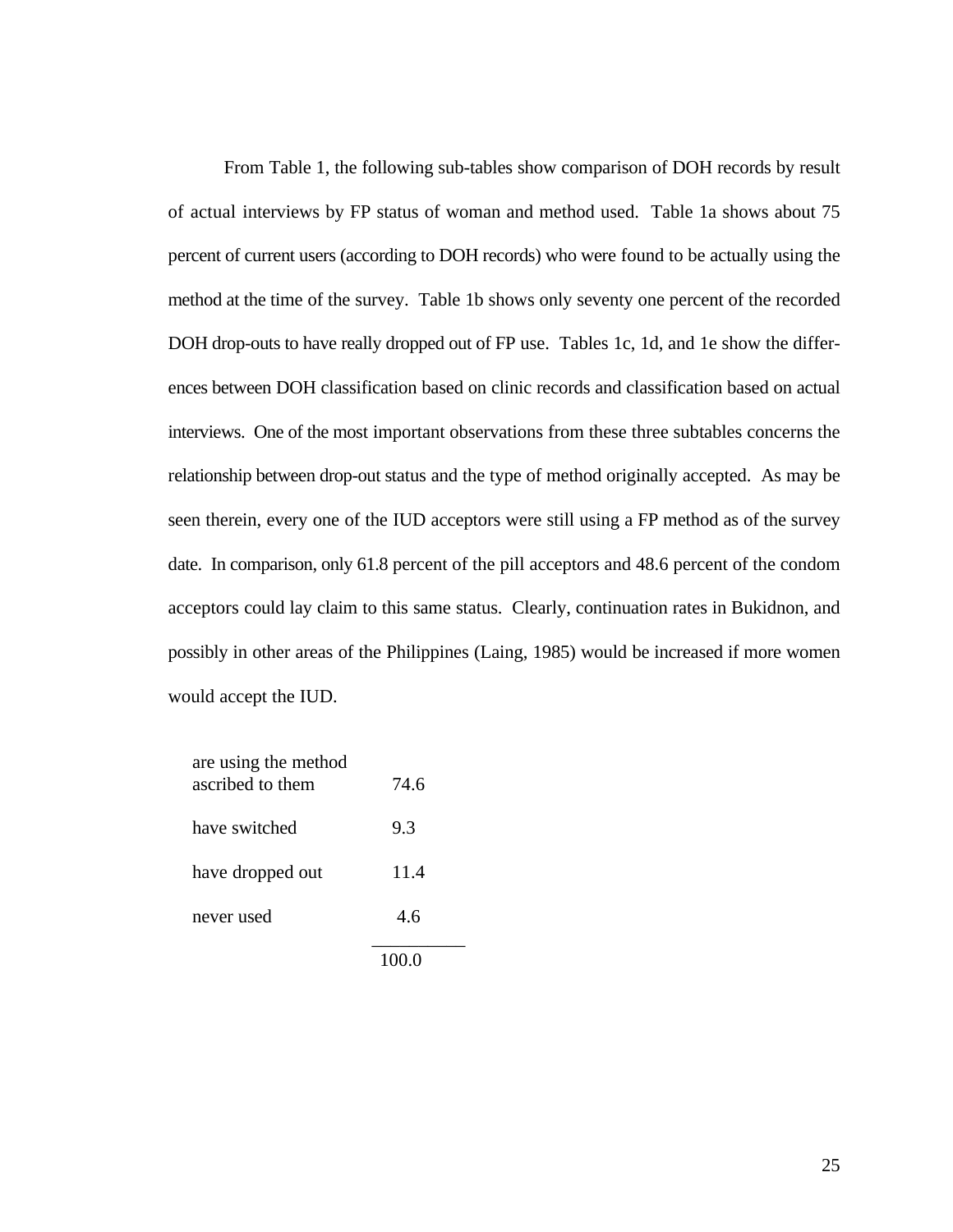## **Table 1b. Percent of all drop-outs according to DOH who:**

| have actually dropped out                                  | 70.7 |
|------------------------------------------------------------|------|
| are still using the method<br>(at same or different clinic | 4.1  |
| have switched to another method                            | 22.0 |
| never used                                                 | 3.3  |
|                                                            |      |

## **Table 1c. Percent of all those who started on pills who later**

|                 |       | (Actual) Accdg. to DOH Records |
|-----------------|-------|--------------------------------|
| stayed on pills | 49.7  | 65.7                           |
| dropped out     | 34.3  | 34.3                           |
| switcher        | 12.1  |                                |
| never used      | 3.9   |                                |
|                 | 100.0 | 100.0                          |

## **Table 1d. Percent of all those who started on condom who later**

|                  | (Actual) | <b>DOH</b> Records |
|------------------|----------|--------------------|
| stayed on condom | 18.9     | 54.1               |
| dropped out      | 37.8     | 45.9               |
| switched         | 29.7     |                    |
| never used       | 13.5     |                    |
|                  |          |                    |
|                  | 100.0    | 100                |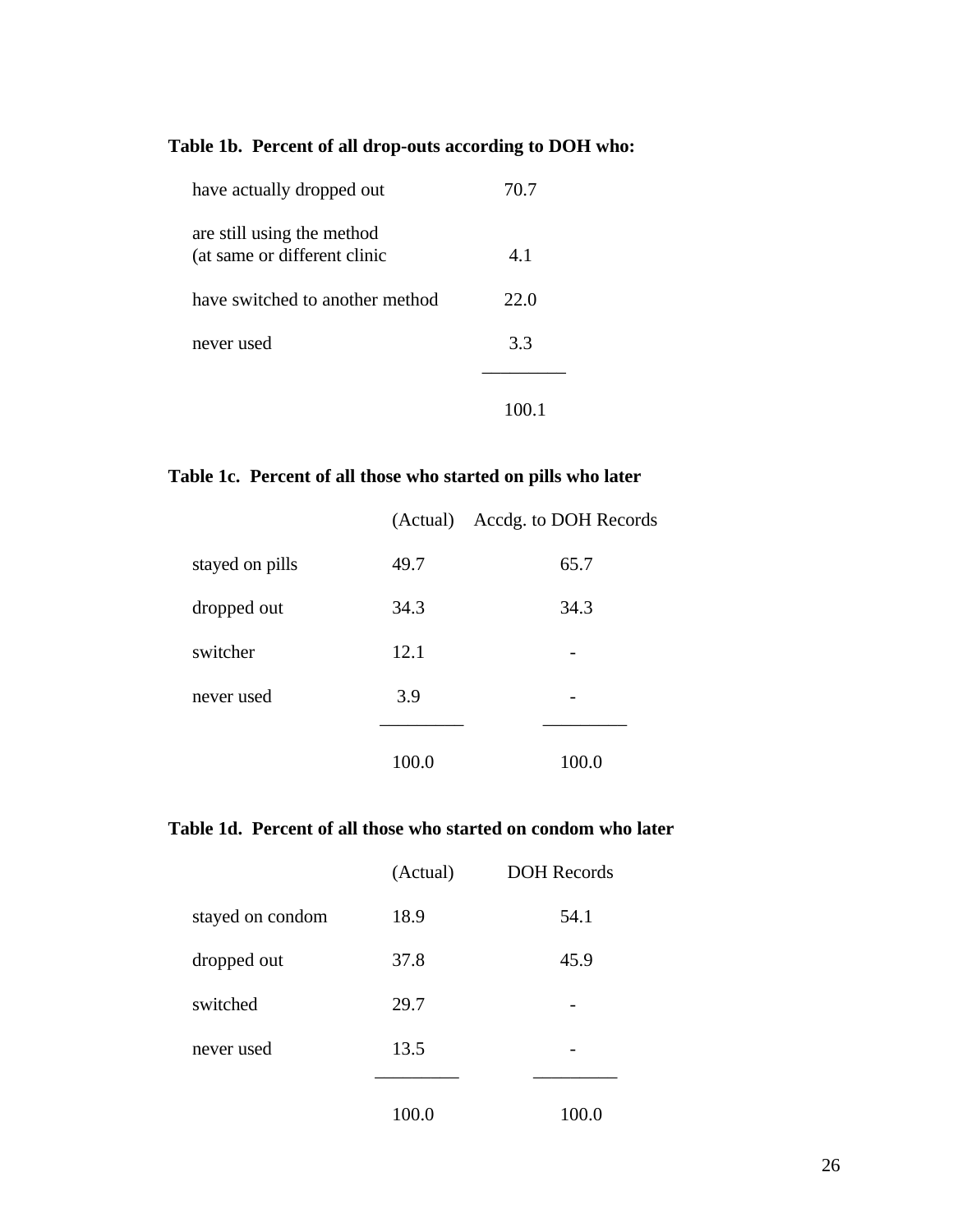## **Table 1e. Percent of all those who started on IUD who later**

|               | Actual | <b>DOH</b> Records |
|---------------|--------|--------------------|
| stayed on IUD | 91.7   | 98.3               |
| dropped out   | 0.0    | 1.7                |
| switched      | 8.3    |                    |
|               |        |                    |
|               | 100.0  |                    |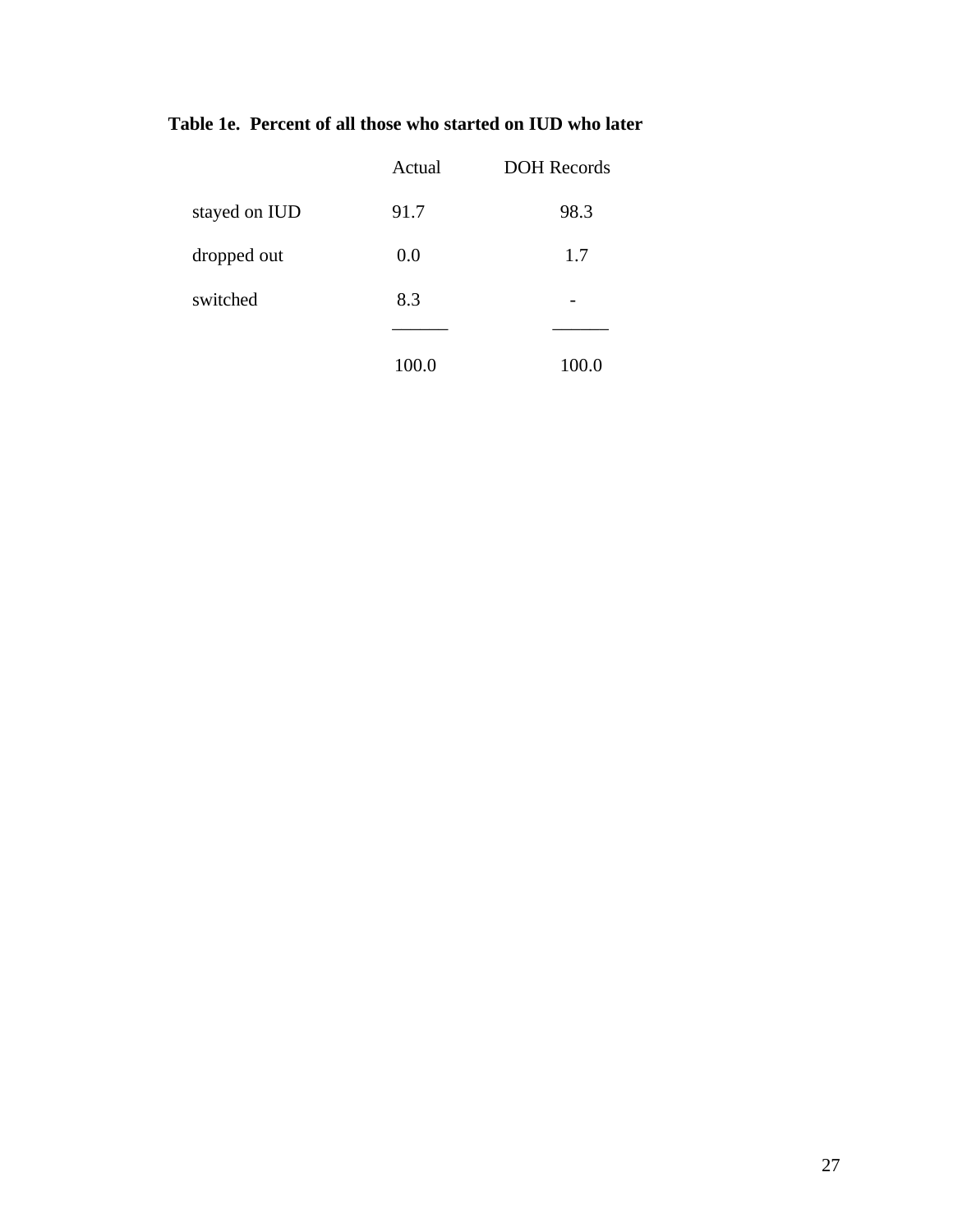### **SOCIO-ECONOMIC-DEMOGRAPHIC CHARACTERISTICS AND FAMILY PLANNING STATUS**

#### **Age of Respondents**

The youngest respondent interviewed for this study was 18 years old and the eldest was 46. The mean age of all respondents was 29.3 years, while their median age was 28.0 years.

Table 2 shows the distribution of respondents by age and drop-out status. Overall, the drop-outs appear to be somewhat concentrated in the youngest and oldest groups. A chi square test, however, did not show significant association between age of respondent and family planning status.

| Age of       | FP Status           |             |       |
|--------------|---------------------|-------------|-------|
| Respondent   | <b>Current User</b> | Drop-out    | Total |
| < 25         | 57<br>66.3          | 29<br>33.7  | 86    |
| $25 - 29$    | 94<br>71.8          | 37<br>28.2  | 131   |
| $30 - 34$    | 66<br>69.5          | 29<br>30.5  | 95    |
| $35 - 39$    | 38<br>70.4          | 16<br>29.6  | 54    |
| 40 & over    | 14<br>60.9          | 9<br>39.1   | 23    |
| <b>TOTAL</b> | 269<br>69.2         | 120<br>30.8 | 389   |

**Table 2. Family Planning Status By Age of Respondent**

 $X$  (4df)= 1.53, n.s.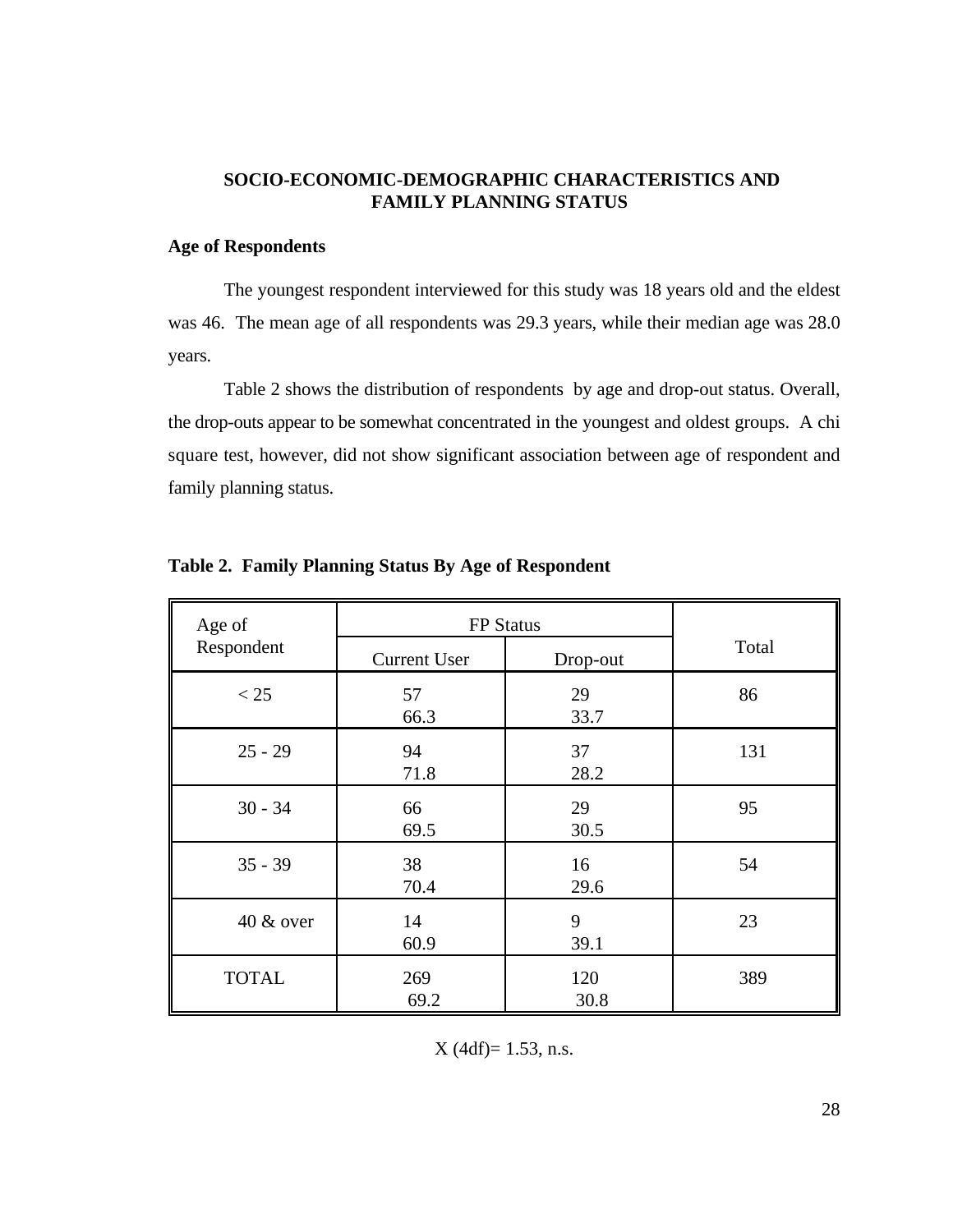#### **Number of Pregnancies and Number of Children Still Living**

All the women in the study have had at least one pregnancy. This is a reflection of the Philippine cultural pattern which encourages newly married and childless couples to have a baby as soon as possible. Almost forty percent (39.3%) had at least 2 to 3 pregnancies and another thirty six percent (36.5%) had 4 to 6 pregnancies.

Women with seven or more pregnancies constituted more than fifteen percent (15.7%) of the total FP acceptors interviewed. Of these women forty seven percent were family planning drop-outs and the remaining fifty three percent were current users.

Number of pregnancies was found to be significantly associated with the family planning status of the woman (see Table 3). That is, women with greater number of previous pregnancies were more likely to be drop-outs than women who had fewer previous pregnancies.

Two women in the study still do not have living children and understandably, these two women have also dropped out of family planning use. While it might be expected that women with more living children would be more diligent in their practice, this study found the contrary. Women who have more living children were more likely to drop out.

Most current users as well as drop-outs have two to three living children, 47.6% and 36.7% respectively. Table 4 shows the distribution.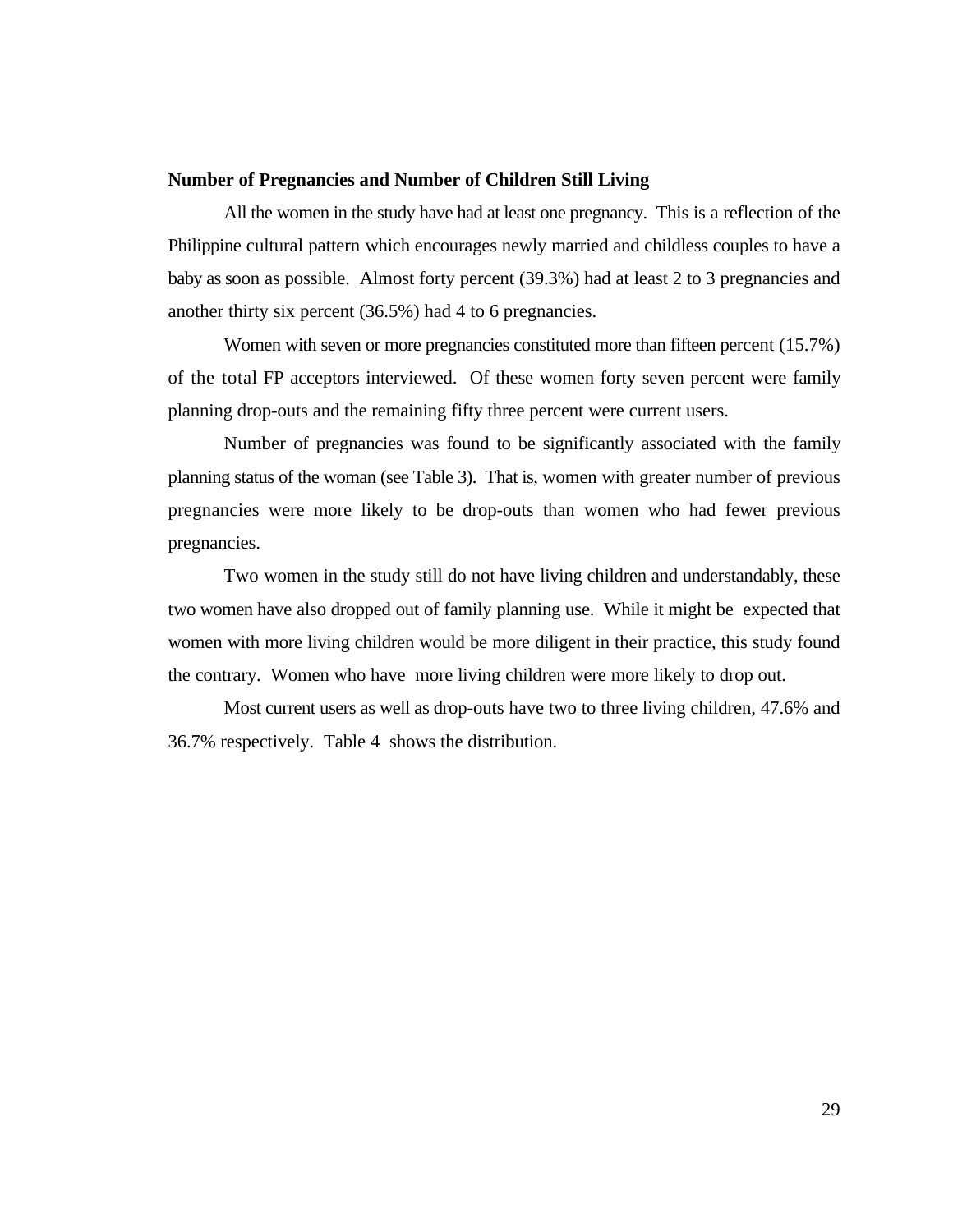| Total # of     | <b>FP</b> Status    |          | Total |
|----------------|---------------------|----------|-------|
| Pregnancies of |                     |          |       |
|                | <b>Current User</b> | Drop-out |       |
| Respondent     |                     |          |       |
|                | 26                  | 7        | 33    |
|                | 78.8                | 21.2     | 8.5   |
| $2 - 3$        | 114                 | 39       | 153   |
|                | 74.5                | 25.5     | 39.3  |
| $4 - 6$        | 97                  | 45       | 142   |
|                | 68.3                | 31.7     | 36.5  |
| 7 & over       | 32                  | 29       | 61    |
|                | 52.5                | 47.5     | 15.7  |
| <b>TOTAL</b>   | 269                 | 120      | 389   |
|                | 69.2<br>$-2$        | 30.8     | 100.0 |

**Table 3. Total Number of Pregnancies by FP Status of Woman.**

 $X^2$  (3df)= 11.51, p < .01.

## **Table 4. Total Number of Children Still Living by Family Planning Status of Woman.**

| R's Number of            | <b>FP</b> Status    |          |       |
|--------------------------|---------------------|----------|-------|
| Children Still<br>Living | <b>Current User</b> | Drop-out | Total |
| $0 - 1$                  | 36                  | 16       | 52    |
|                          | 69.2                | 30.8     | 13.4  |
| $2 - 3$                  | 128                 | 44       | 172   |
|                          | 74.4                | 25.6     | 44.2  |
| $4 - 6$                  | 86                  | 43       | 129   |
|                          | 66.7                | 33.3     | 33.2  |
| 7 & over                 | 19                  | 17       | 36    |
|                          | 52.8                | 47.2     | 9.2   |
| <b>TOTAL</b>             | 269                 | 120      | 389   |
|                          | 69.2                | 30.8     | 100.0 |

 $X^2$  (3df)= 7.12, p < .06.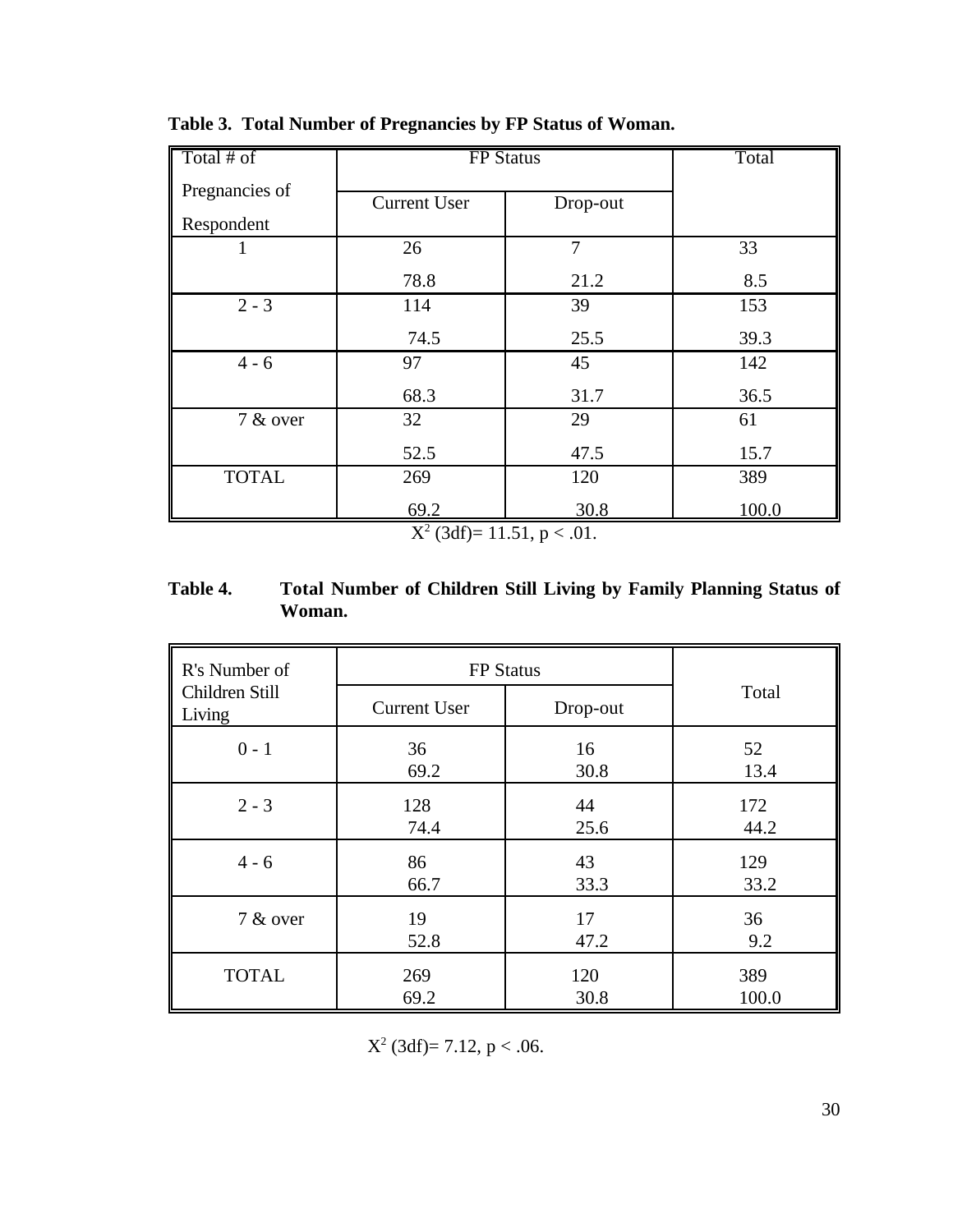#### **Highest Grade Completed of Respondents**

Two of the sampled 1992 FP acceptors have never been to school. One fourth finished their elementary studies (Grade 6) and a little more than one fifth had at least some elementary education. Fifteen percent finished high school. Of the 58 women who have reached college, 25 or 43% were able to finish.

Mean number of years completed in school was 7.6 years. The current users were better off in terms of educational attainment. Their mean number of years completed in school was 8.0 compared to the drop-outs who recorded only 6.6 years.

Almost one half of the women who finished Grade 3 or lower and more than one third of those who were either Grade 4 or Grade 5 were family planning drop-outs while only about fourteen percent (13.8%) of those who reached college and twenty four percent of those who finished high school have dropped out of family planning use.

The chi-square test showed a significant relationship between highest grade completed of the woman and her family planning status. It was found that women with lower educational attainment were more likely to drop out.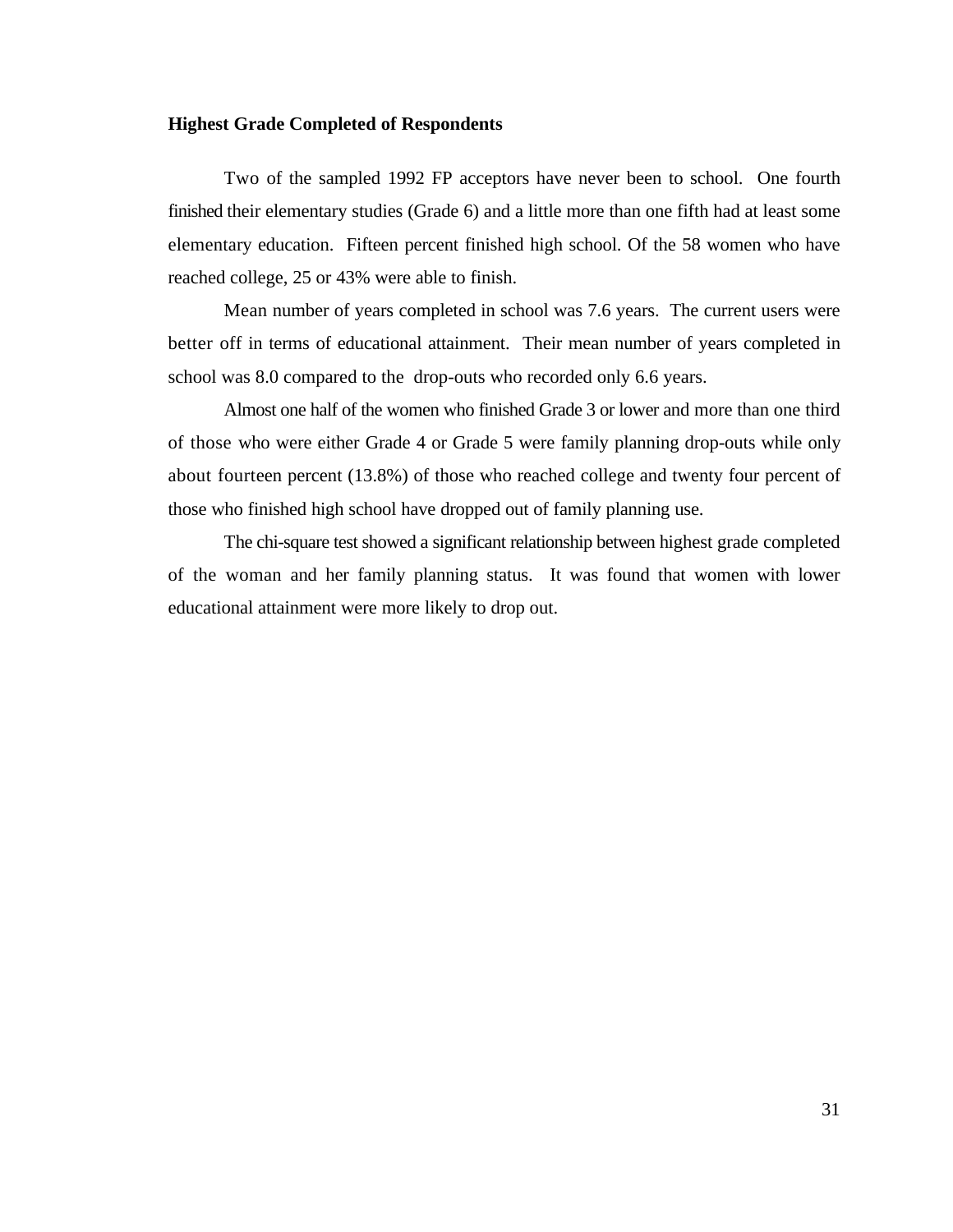| <b>Highest Grade</b>       | <b>FP</b> Status    |          |       |
|----------------------------|---------------------|----------|-------|
| Completed of<br>Respondent | <b>Current User</b> | Drop-out | Total |
| 0 to Grade 3               | 15                  | 14       | 29    |
|                            | 51.7                | 48.3     | 7.5   |
| Grade 4 to Grade 5         | 33                  | 24       | 57    |
|                            | 57.9                | 42.1     | 14.7  |
| Grade 6                    | 63                  | 36       | 99    |
|                            | 63.6                | 36.4     | 25.4  |
| High School 1 to           | 64                  | 24       | 88    |
| High School 3              | 72.7                | 27.3     | 25.4  |
| <b>High School</b>         | 44                  | 14       | 58    |
| Graduate                   | 75.9                | 24.1     | 14.9  |
| College 1 to               | 50                  | 8        | 58    |
| College 4                  | 86.2                | 13.8     | 14.9  |
| <b>TOTAL</b>               | 269                 | 120      | 389   |
|                            | 69.2                | 30.8     | 100.0 |

 **Table 5. Highest Grade Completed of Respondent By Family Planning Status of Woman.**

 $X^2$  (5df)= 18.59, p < .002.

#### **Labor Force Participation**

Most of the women in the study (64.8%) were full-time housewives. Of the working women, there were more who worked only part of the time during the last 12 months.

More than one third of the housewives dropped out of family planning use while only 15 percent of those who worked full-time were FP drop-outs. Chi-square test showed a significant relationship between family planning use and working as shown in Table 6.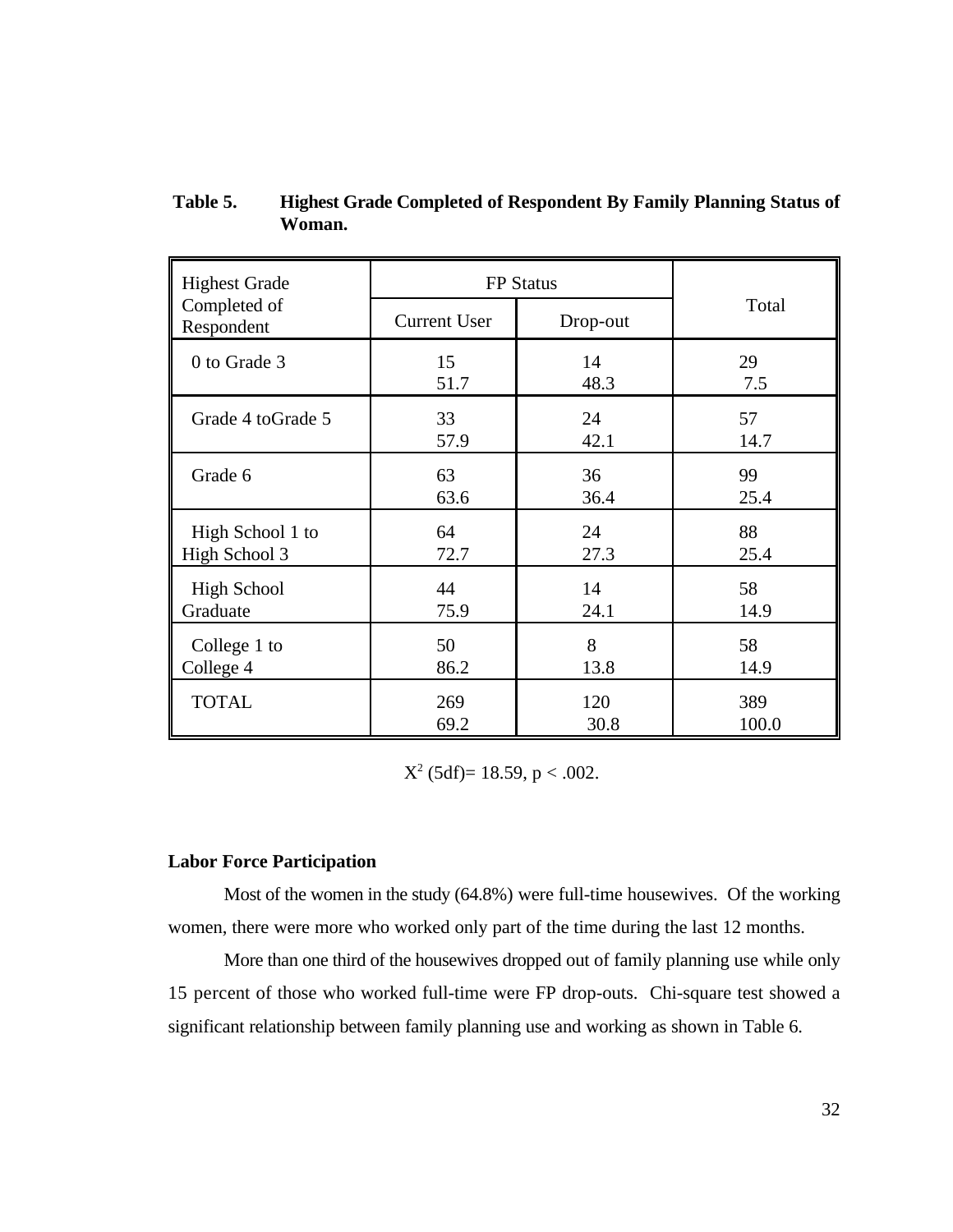The type of job the woman held also had something to do with currently using or dropping use of family planning. Those engaged in professional, technical, administrative, executive, managerial and sales jobs were more likely to continue use of family planning than those engaged in farming, fishing, production processing work, crafts and service related occupations. It is thus apparent that it is actually not work per se that has the most impact on drop-out status but, rather, the type of work carried out. When the woman is employed on a permanent basis and in a formal sector or high paying job, the conditions will then be found which are most favorable for continued FP use.

| Did R work for<br>pay/salary/profit | <b>FP</b> Status    |          | <b>TOTAL</b> |
|-------------------------------------|---------------------|----------|--------------|
| during the last 12<br>months?       | <b>Current User</b> | Drop-out |              |
| YES, for the full                   | 46                  | 8        | 54           |
| 12 months                           | 17.1                | 6.7      | 13.9         |
| YES, but only part                  | 63                  | 20       | 83           |
| of the time                         | 23.4                | 16.7     | 21.3         |
| NO                                  | 160                 | 92       | 252          |
|                                     | 59.5                | 76.7     | 64.8         |
| <b>TOTAL</b>                        | 269                 | 120      | 389          |
|                                     | 69.2                | 30.8     | 100.0        |

**Table 6. Number and Percent Distribution of Whether or Not Respondent Worked for Pay/Salary/Profit During the Last 12 Months By Family Planning Status.**

 $X^2$  (2df)= 12.07, p < .002.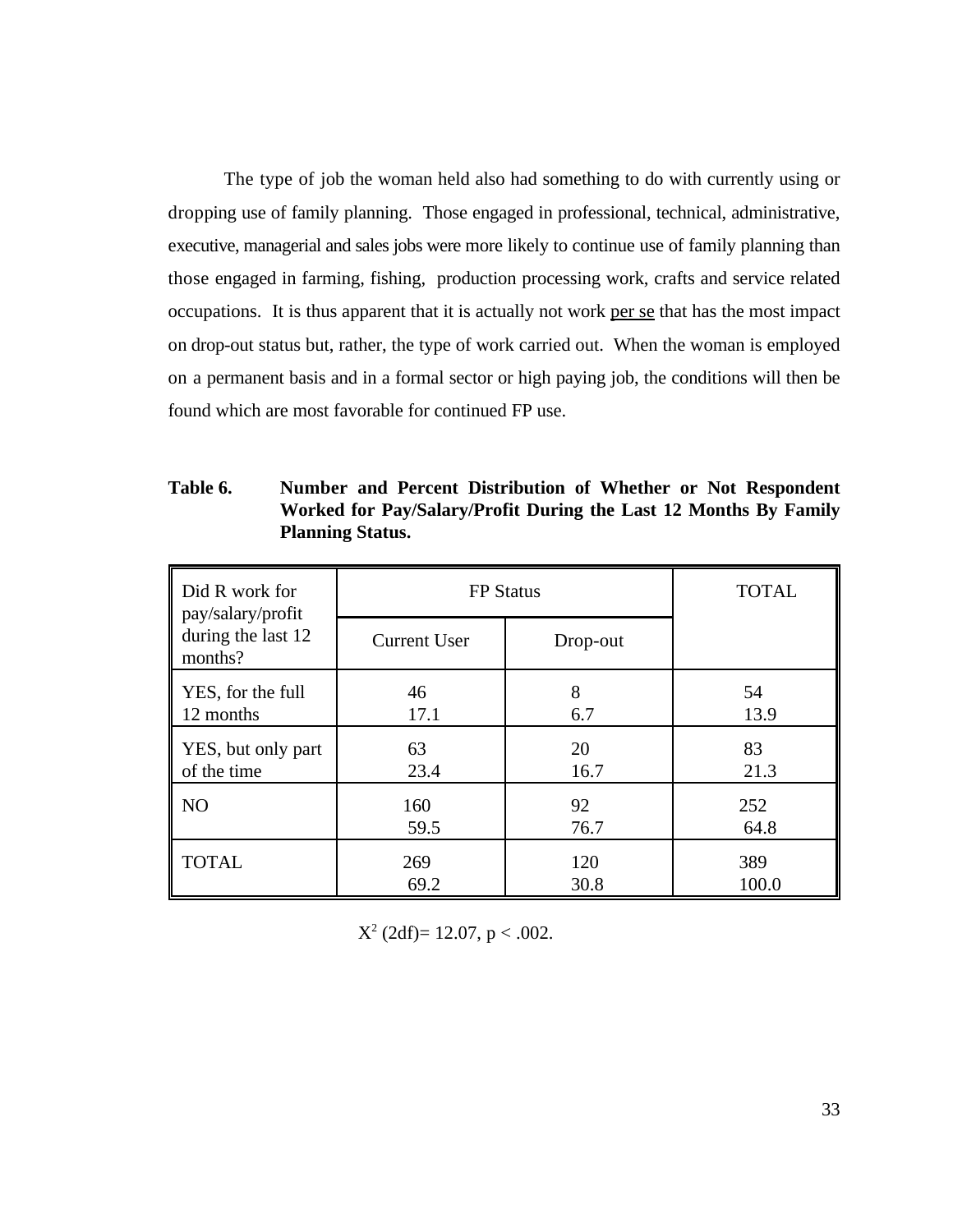### **Table 6a. Number and Percent Distribution of Type of Work Respondents Held During the Last 12 Months By Family Planning Status of Woman.**

| <b>Family Planning Status</b> | Work A <sup>*</sup> | Work $B^*$ | <b>TOTAL</b> |
|-------------------------------|---------------------|------------|--------------|
| <b>Current User</b>           | 62                  | 47         | 109          |
|                               | 86.1                | 72.3       | 79.6         |
| Drop-out                      | 10                  | 18         | 28           |
|                               | 13.9                | 27.7       | 20.4         |
| <b>TOTAL</b>                  | 72                  | 65         | 137          |
|                               | 52.6                | 47.4       | 100.0        |

 $X^2$  (1df)= 4.00, p < .04.

Work A - Professional,Technical, Administrative, Executive, Managerial & Sales \* Occupations.

 Work B - Farming, Fishing, Production Processing Work, Crafts and Service Related Occupations.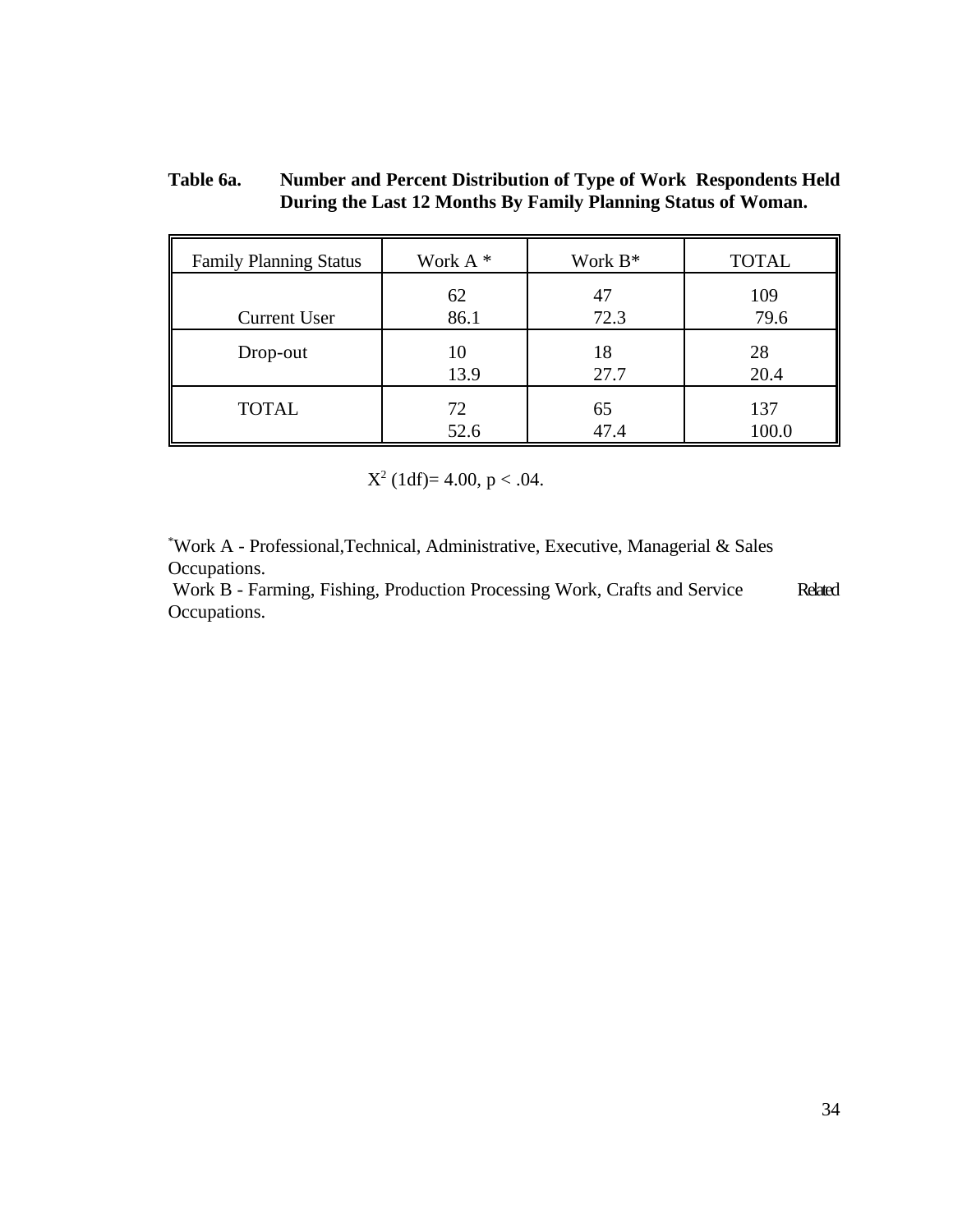### **Religion**

One respondent indicated she did not belong to any religious group. Eighty-five per cent of the women were Roman Catholics and another fifteen per cent belonged to other religious groups like the Philippine Independent Church, the Seventh Day Adventist, the Fundamental Baptist, Born Again Christian, Iglesia ni Kristo, Protestant, Pentecostal and Jehovah's Witness.

Religion was found to have no significant relationship with continued use of family planning as opposed to dropping out. This supports the findings from other studies on this topic, most of which do not show a strong impact on the part of the religious factor (Cf. Palabrica-Costello, 1991).

| Religion of    | <b>FP</b> Status    |          |       |
|----------------|---------------------|----------|-------|
| Respondent     | <b>Current User</b> | Drop-out | Total |
| Roman Catholic | 232                 | 98       | 330   |
|                | 70.3                | 29.7     | 85.1  |
| Others         | 36                  | 22       | 58    |
|                | 62.1                | 37.9     | 14.9  |
| Total          | 268                 | 120      | 388   |
|                | 69.1                | 30.9     | 100.0 |

#### **Table 7. Religion by Family Planning Status of Woman.**

 $X^2$  (1df)= 1.57, n.s.

#### **Household Income**

More than one fifth of the respondents (22.1%) had incomes below P 10,000.00 per year. Of these, forty two percent had incomes below  $P$  6,500.00, an income much lower than the annual poverty threshold for Region X, which was  $P$ 6,564.00 as of 1991.5

<sup>&</sup>lt;sup>5</sup> Based on the 1991 Poverty Threshold prepared by the TWG on Poverty Determination, NSCB.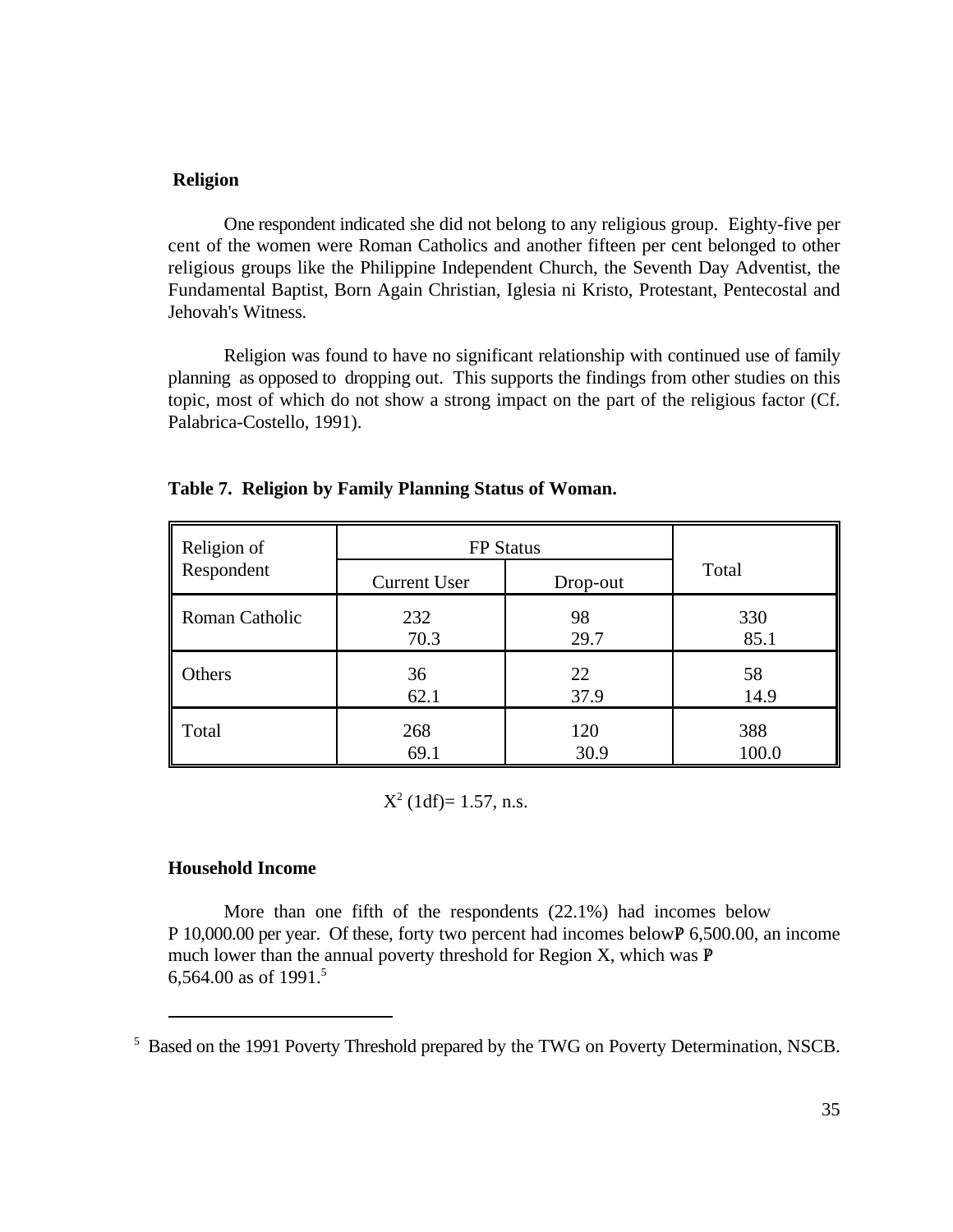Eleven households or about three percent (2.8%) had incomes above 100,000.00.

Most households had yearly incomes which ranged between P10,000.00 and P 20,000.00. The lowest annual income reported was  $P$  2,000.00 and the highest income reported went as high as P300,000.00.

The annual mean income for all households was  $P$  25,859.44. However, half of the households were earning only  $P$  17,000.00 or less per year.

More than one third  $(34.7%)$  of the women who belong to households with less than  $P$ 20,000.00 annual earnings were family planning drop-outs. In comparison, this same statistic for women in households with income of  $P$  30,000.00 or more was a mere twenty percent. This indicates that women who belong to low-income households were the most likely group to drop out.

|                 | <b>FP</b> Status    |          | Total |
|-----------------|---------------------|----------|-------|
| <b>INCOME</b>   | <b>Current User</b> | Drop-out |       |
| < 10,000.00     | 57                  | 29       | 86    |
|                 | 66.3                | 33.7     | 22.1  |
| 10,000 - 19,999 | 85                  | 51       | 136   |
|                 | 62.5                | 37.5     | 35.0  |
| 20,000 - 29,999 | 46                  | 20       | 66    |
|                 | 69.7                | 30.3     | 17.0  |
| 30,000 - 39,999 | 32                  | 9        | 41    |
|                 | 78.0                | 22.0     | 10.5  |
| $40,000 +$      | 49                  | 11       | 60    |
|                 | 81.7                | 18.3     | 15.4  |
| Total           | 269                 | 120      | 389   |
|                 | 69.2                | 30.8     | 100.0 |

**Table 8. Household Income by Family Planning Status of Woman.**

 $X^2$  (4df)= 9.09, p < .05.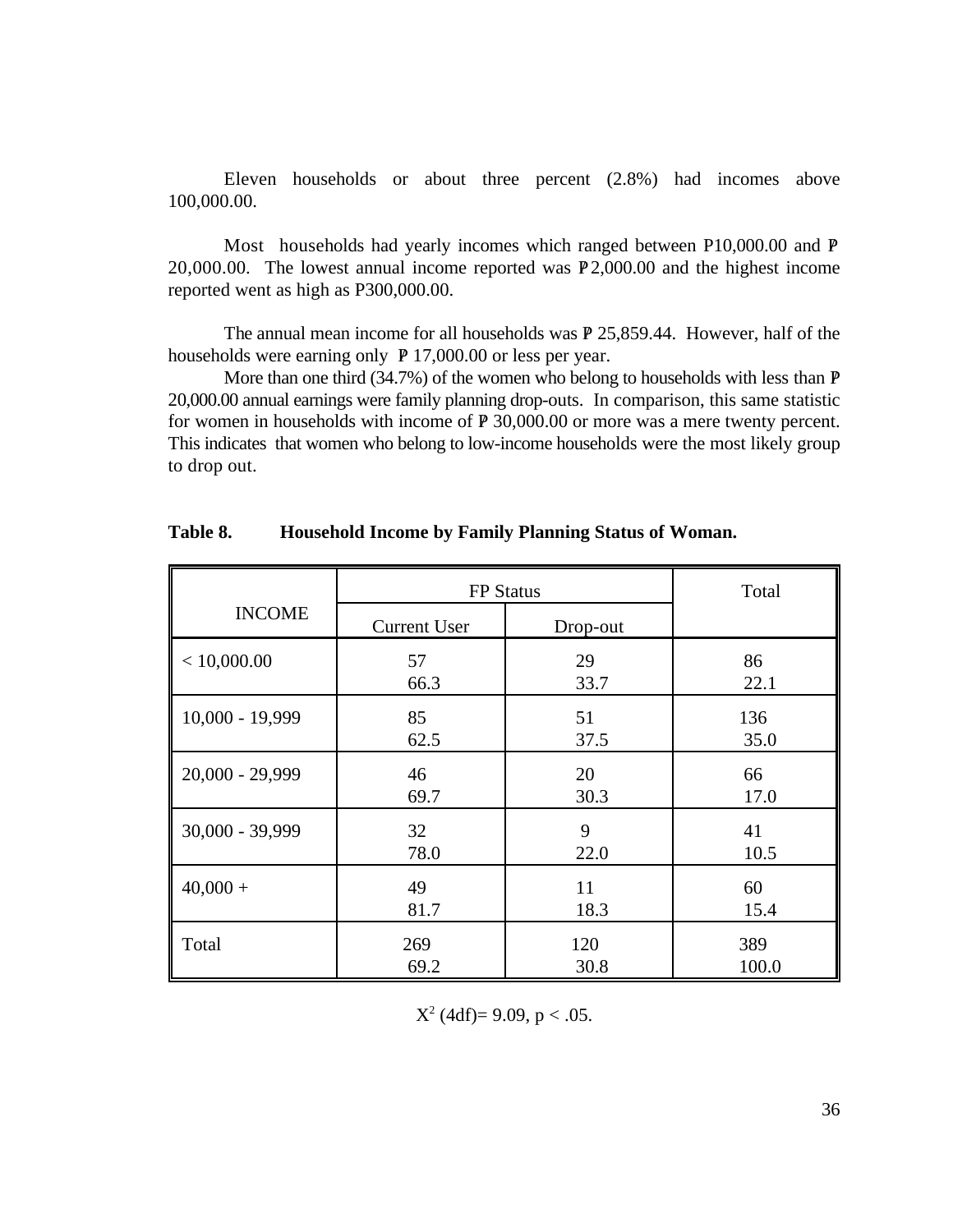### **Ownership of Consumer Durables**

One fourth (25.4%) of the study respondents belong to households without any appliance or consumer durable available. Forty eight per cent had at least one appliance available. Usually this consisted of a small radio. Only 13.4% owned a television set and very few owned a refrigerator, electric iron, electric fan, wallclock or other household conveniences.

Table 9 shows that women who belong to households which have none or less than three consumer goods were more likely to drop use of family planning when they were compared to women with at least three or more consumer goods at home.

| Ownership of                                      | <b>FP</b> Status    |             | Total        |
|---------------------------------------------------|---------------------|-------------|--------------|
| Consumer<br><b>Durables</b>                       | <b>Current User</b> | Drop-out    |              |
| None or at least 2<br>consumer goods at<br>home   | 215<br>66.0         | 111<br>34.0 | 326<br>83.8  |
| With at least 3 or 4<br>consumer goods at<br>home | 27<br>87.1          | 4<br>12.9   | 31<br>8      |
| With 5 or more<br>consumer goods at<br>home       | 27<br>84.4          | 5<br>15.6   | 32<br>8.2    |
| <b>TOTAL</b>                                      | 269<br>69.2         | 120<br>30.8 | 389<br>100.0 |

## **Table 9. Ownership of Consumer Goods by Family Planning Status of Woman.**

 $X^2$  (2df)= 9.72, p < .01.

## **Ethnicity**

Language spoken by the respondent at home when still young was used as an indicator of ethnicity for this study.

Most of the respondents (74%) spoke Cebuano at home when they were still young. Eleven percent spoke Ilonggo and six percent spoke Boholano. Dialects spoken in Luzon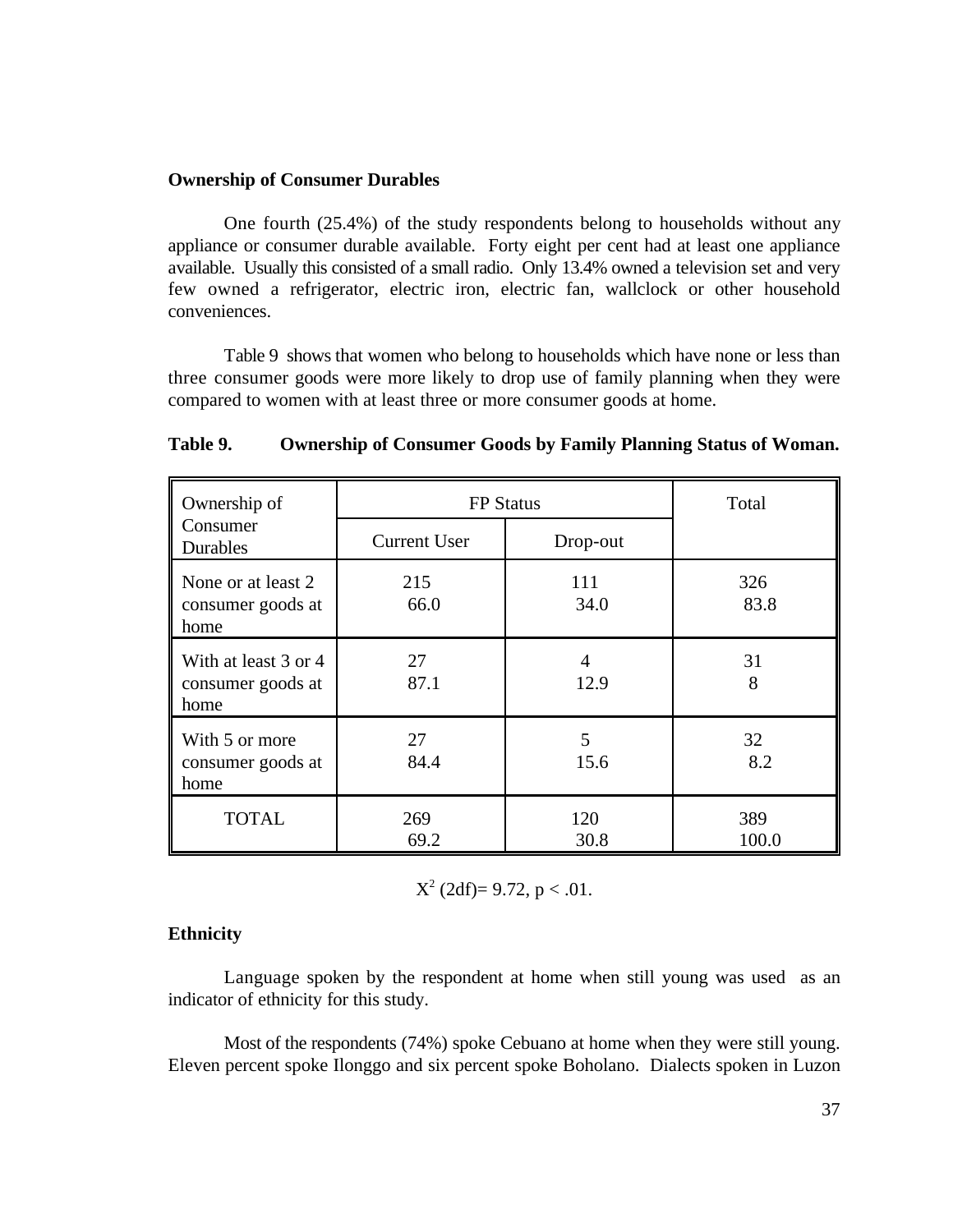provinces were spoken by only about five percent of the respondents.

There were only 13 respondents who spoke the Manobo dialect when they were young and six of them dropped the use of family planning. The only respondent who reported she spoke the Muslim dialect when she was young incidentally was also a family planning drop-out.

Although chi square test did not show significant relationship between language spoken at home when still young and family planning status, there is the tendency of the tribal/muslim speakers to drop the use of family planning.

| Table 10. | Language Spoken at Home When Still Young By Family Planning Status |
|-----------|--------------------------------------------------------------------|
|           | of Woman.                                                          |

| Language spoken                                        |                        | <b>FP</b> Status       |              |
|--------------------------------------------------------|------------------------|------------------------|--------------|
| at home when still<br>young                            | <b>Current User</b>    | Drop-out               |              |
| Luzon:<br>Tagalog, Ilocano,<br>Pampagueno,<br>Bicolano | 14<br>77.8             | $\overline{4}$<br>22.2 | 18<br>4.6    |
| Visayas:<br>Cebuano, Ilonggo<br>Boholano, Waray        | 248<br>69.7            | 108<br>30.3            | 356<br>91.8  |
| Tribal/Muslim                                          | $\overline{7}$<br>50.0 | 7<br>50.0              | 14<br>3.6    |
| <b>TOTAL</b>                                           | 269<br>69.3            | 119<br>30.7            | 388<br>100.0 |

 $X^2$  (2df)= 3.08, n.s.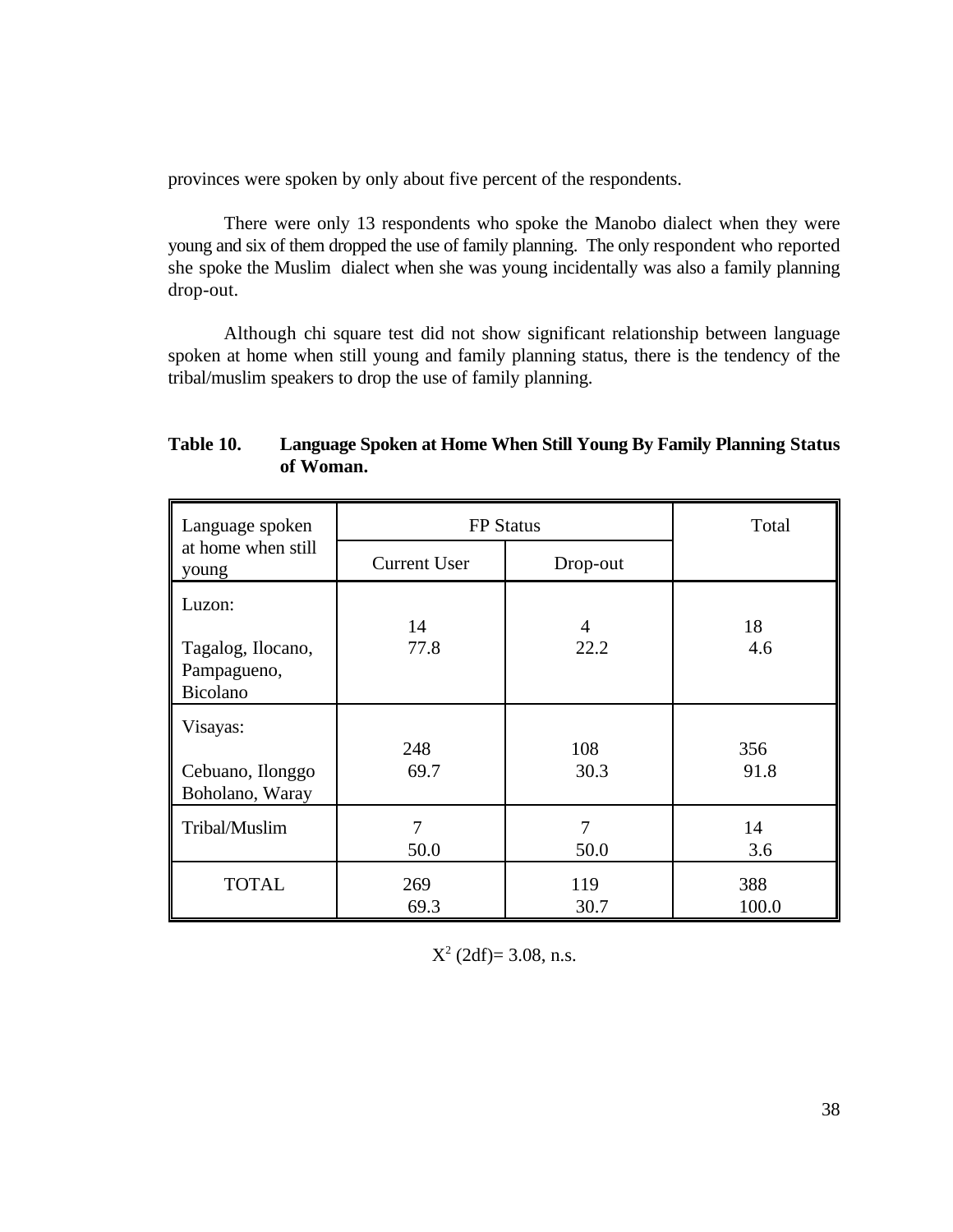# **FAMILY RELATED FACTORS AND FAMILY PLANNING STATUS**

## **Husband and Wife's Attitude Towards Family Planning**

The decision whether to use or not to use family planning depends to some extent on the attitude of the husband and the wife towards a particular method or towards family planning in general.

Table 11 shows that a majority of the wives had a more favorable attitude towards the general concept of family planning with more than 90 percent showing approval among both current users and drop-outs. However, it is interesting to note that the attitudes of the husband were a better predictor of current use than attitudes held by the respondent herself. This means that the more favorable the attitude of the husband towards family planning, the less the tendency of the wife to drop-out.

Husband's attitude towards pills, IUD and condom is significantly associated with family planning use as borne out by the chi square tests. This is also true to the wives in two of the four comparisons (pills and condom use).

Husband's approval of the use of family planning by the wife was one of questions the providers ask their clients before finally giving her the method to adopt or use. This assumes therefore that the couple had discussed the topic prior to the visit to the clinic. This study attempted to find out from the study women whether their husbands agree or disagree to the use of family planning.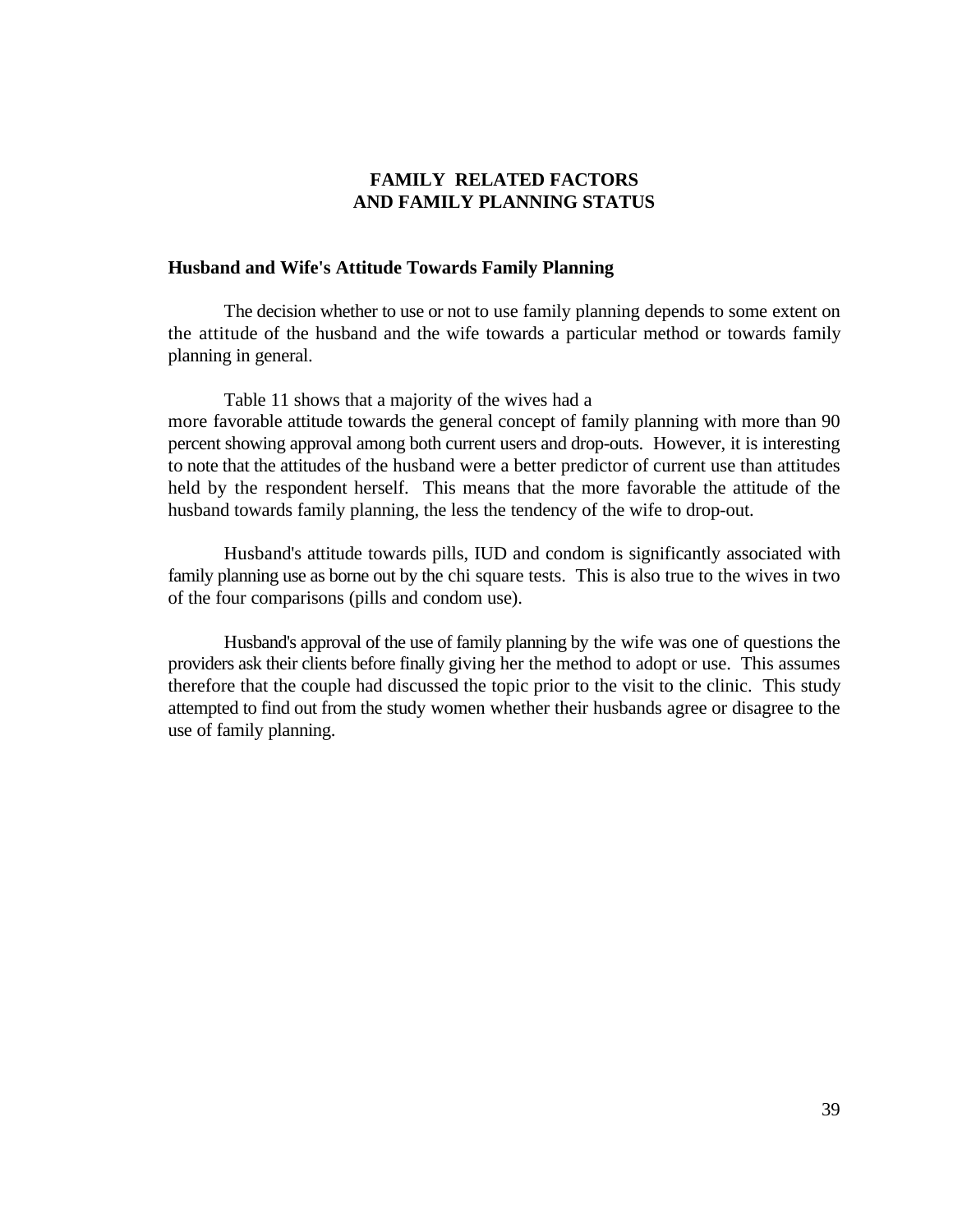|                                                                  | FP Status    |           |              |
|------------------------------------------------------------------|--------------|-----------|--------------|
|                                                                  | Current User | Drop-outs | Significance |
| Husband:                                                         |              |           |              |
| 1. Towards FP in<br>general (% who<br>thinks it is very<br>good) | 97.7         | 93.9      | p < 0.05     |
| 2. Towards Pills<br>(% who thinks it is<br>very good)            | 58.0         | 40.7      | p < 0.002    |
| 3. Towards IUD<br>(% who thinks it is<br>very good)              | 31.8         | 20.4      | p < 0.03     |
| 4. Towards Condom<br>(% who thinks it is<br>very good)           | 7.1          | 16.2      | p < 0.01     |
| Wife:                                                            |              |           |              |
| 1. Towards FP in<br>general (% who<br>thinks it is very<br>good) | 94.4         | 93.3      | n.s          |
| 2. Towards Pills<br>(% who thinks it is<br>very good)            | 62.2         | 47.5      | p < 0.006    |
| 3. Towards IUD<br>(% who thinks it is<br>very good)              | 32.9         | 25.9      | n.s.         |
| 4. Towards Condom<br>(% who thinks it is<br>very good)           | 8.0          | 19.3      | p < 0.02     |

**Table 11. Husband and Wife's Attitude Towards Family Planning By Family Planning Status of Woman.**

Almost half of the husbands (46.5%) agree to the use of family planning to avoid or stop pregnancy and about one fourth (24.9%) say that they agree with its use for the purpose of spacing or delaying pregnancy. On the other hand, most of the husbands who disagree with it do so because of side effects..ls1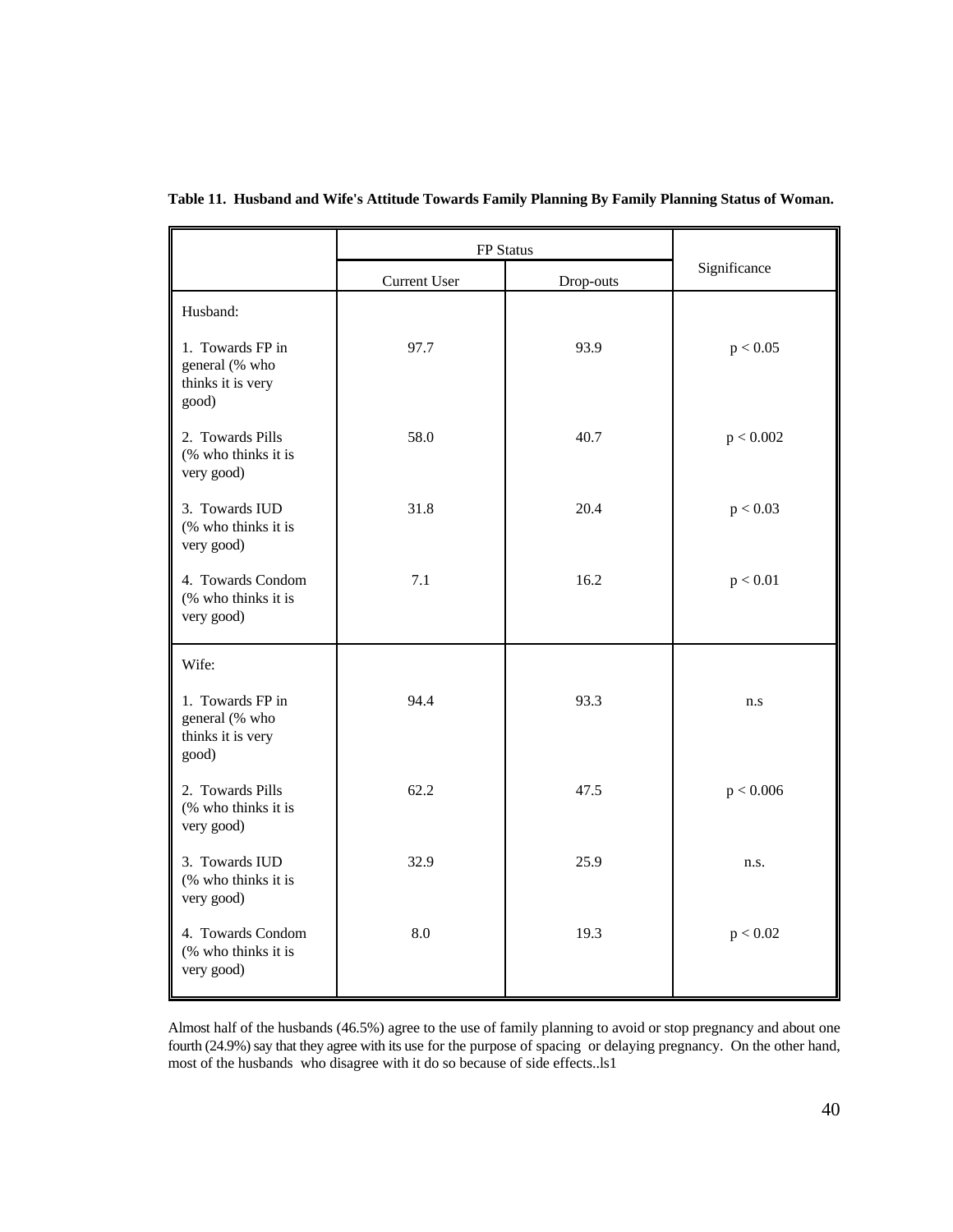# **Table 12. Husband's Reaction to Family Planning by Family Planning Status of Woman.**

| Reaction of Husband to family planning                                                              |                       | FP Status      |                   |
|-----------------------------------------------------------------------------------------------------|-----------------------|----------------|-------------------|
|                                                                                                     | Current User          | Drop-out       | <b>TOTAL</b>      |
| Agree:                                                                                              |                       |                |                   |
| - agrees to the use of FP to space or                                                               | 67                    | 30             | 97                |
| delay pregnancy                                                                                     | 24.9                  | 25.0           | 24.9              |
| - agrees to the use of FP to avoid/stop                                                             | 126                   | 55             | 181               |
| pregnancy                                                                                           | 46.8                  | 45.8           | 46.5              |
| - agrees to the use of FP to alleviate                                                              | 32                    | 12             | 44                |
| financial condition of the family                                                                   | 11.9                  | 10.0           | 11.3              |
| - agrees to the use of FP to have more<br>time for the children $&$ to give them<br>brighter future | 23<br>8.6             | 4<br>3.3       | 27<br>6.0         |
| - agrees to the use of FP to give time to                                                           | $\overline{4}$        | 3              | 7                 |
| the wife to help earn for the family                                                                | 1.5                   | 2.5            | 1.8               |
| - agrees to the use of FP as long as it is                                                          | 7                     | 3              | 10                |
| free from side effects                                                                              | 2.6                   | 2.5            | 2.6               |
| Disagree                                                                                            |                       |                |                   |
| - disagrees to the use of FP because of<br>its<br>many side effects                                 | $\overline{4}$<br>1.5 | 6<br>5.0       | 10<br>2.6         |
| - disagrees to the use of FP to                                                                     | $\overline{2}$        | $\mathbf{1}$   | 3                 |
| control/limit pregnancy                                                                             | .7                    | $.8\,$         | $\boldsymbol{.8}$ |
| Nuetral:                                                                                            |                       |                |                   |
| - neither agrees nor dis-agrees, will only                                                          | 1                     | $\overline{2}$ | 3                 |
| abide with what God will give them                                                                  | .4                    | 1.7            | $.8\,$            |
| - agrees on using some of the methods                                                               |                       | 1              | $\mathbf{1}$      |
| and dis-agrees on some                                                                              |                       | $.8\,$         | $\cdot$ 3         |
| No idea/no comment/ don't know                                                                      | $\overline{3}$        | 3              | 6                 |
|                                                                                                     | 1.1                   | 2.5            | 1.5               |
| <b>TOTAL</b>                                                                                        | 269                   | 120            | 389               |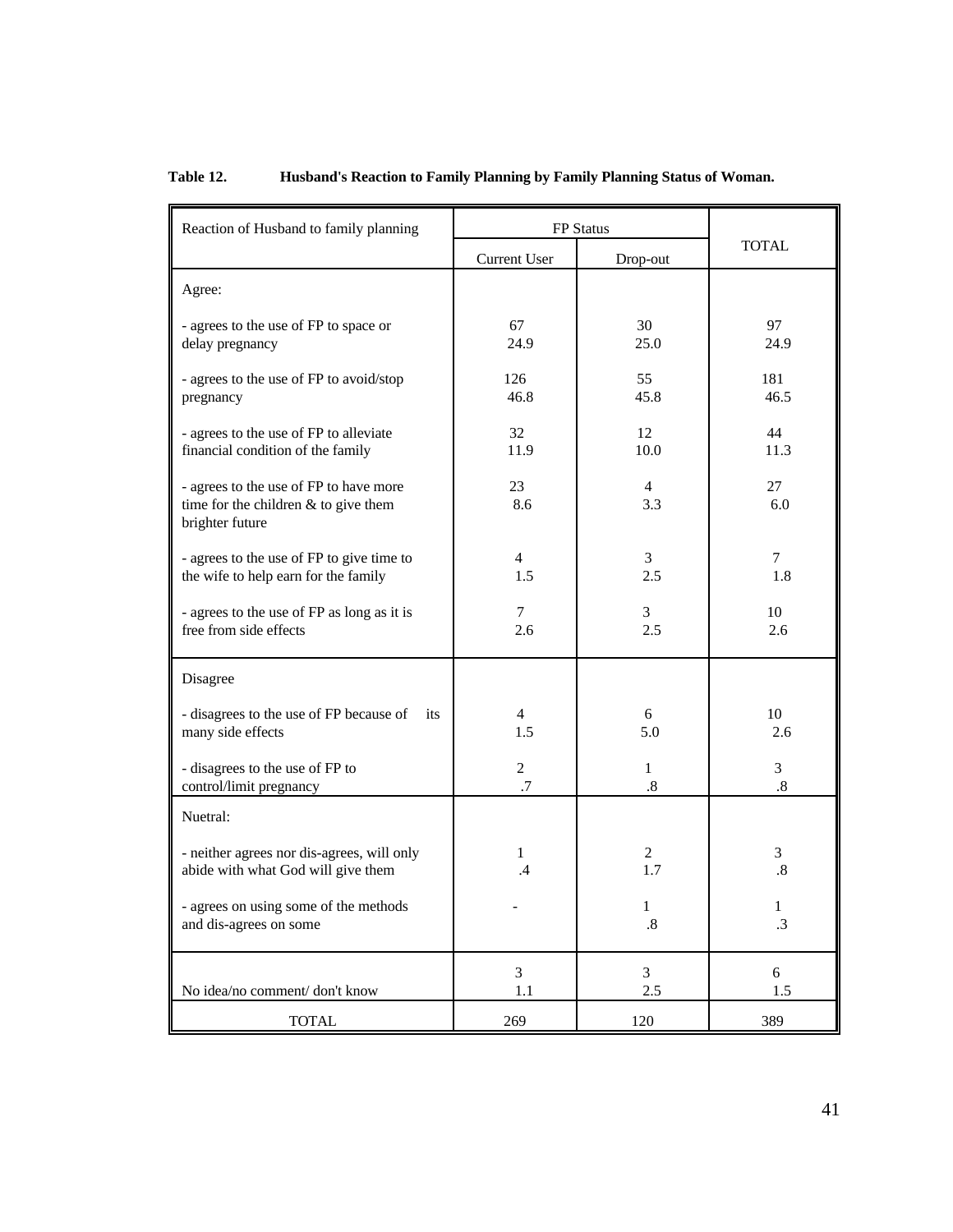## **Person Making Decisions in the Family**

In more than one half (57.6%) of the households, it is the husband who makes the decisions in the family. More than one third (35.5%) of the women reported decisions in the family are jointly made by both the husband and the wife and only about eight per cent (7.5%) reported that decisions are made by the wife.

### **Husband-Wife Discussion About Family Planning and Other Family Matters**

Family concerns like number of children, religion, family planning, education of the children, extra income, discipline of the children, wife's work outside the home, buying or selling of consumer durables, and future plans are some of the important topics often discussed by married couples. In this study, more than one half (57.3%) of the women reported they discussed frequently these topics with their husbands, but a substantial percentage (42.7%) also said they never or only occasionally did this.

Respondents were also asked whether they have discussed about family planning during the past twelve months. Table 13 shows that women who "sometimes" or "never" discussed family planning with their husbands during this period were somewhat more likely to be drop-outs.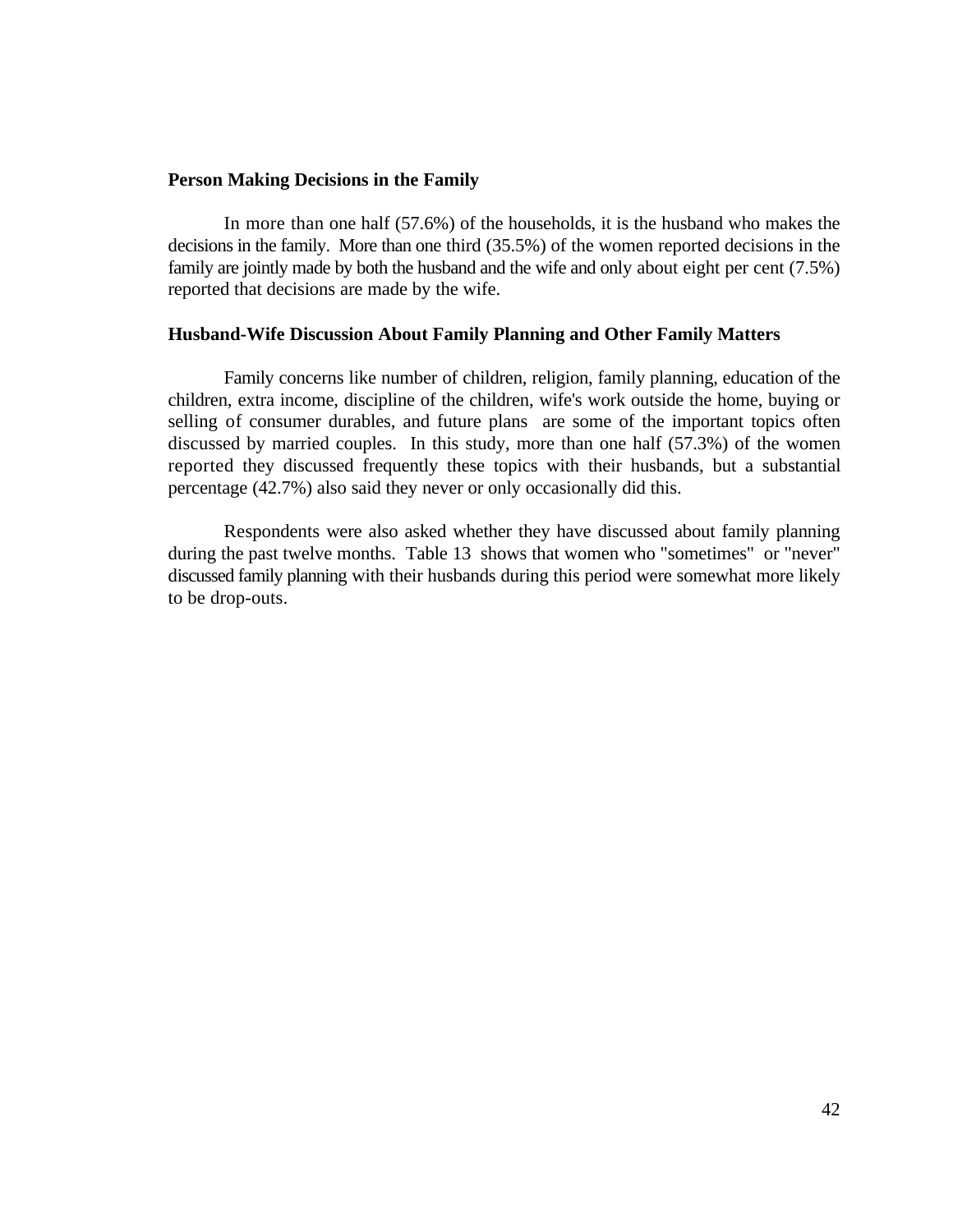| Table 13. | Husband-Wife Discussion About Family Planning During the Last |
|-----------|---------------------------------------------------------------|
|           | <b>Twelve Months by Family Planning Status of Woman.</b>      |

| Did you & your husband                      | <b>FP</b> Status    |          |       |
|---------------------------------------------|---------------------|----------|-------|
| talk about FP during the last<br>12 months? | <b>Current User</b> | Drop-out | Total |
| Frequently                                  | 161                 | 62       | 223   |
|                                             | 72.2                | 27.8     | 57.3  |
| Sometimes                                   | 86                  | 40       | 126   |
|                                             | 68.3                | 31.7     | 32.4  |
| Once in a while/                            | 22                  | 18       | 40    |
| Never                                       | 55.0                | 45.0     | 10.3  |
| <b>TOTAL</b>                                | 269                 | 120      | 389   |
|                                             | 69.2                | 30.8     | 100.0 |

 $X^2$  (2df)= 4.77, p < .09.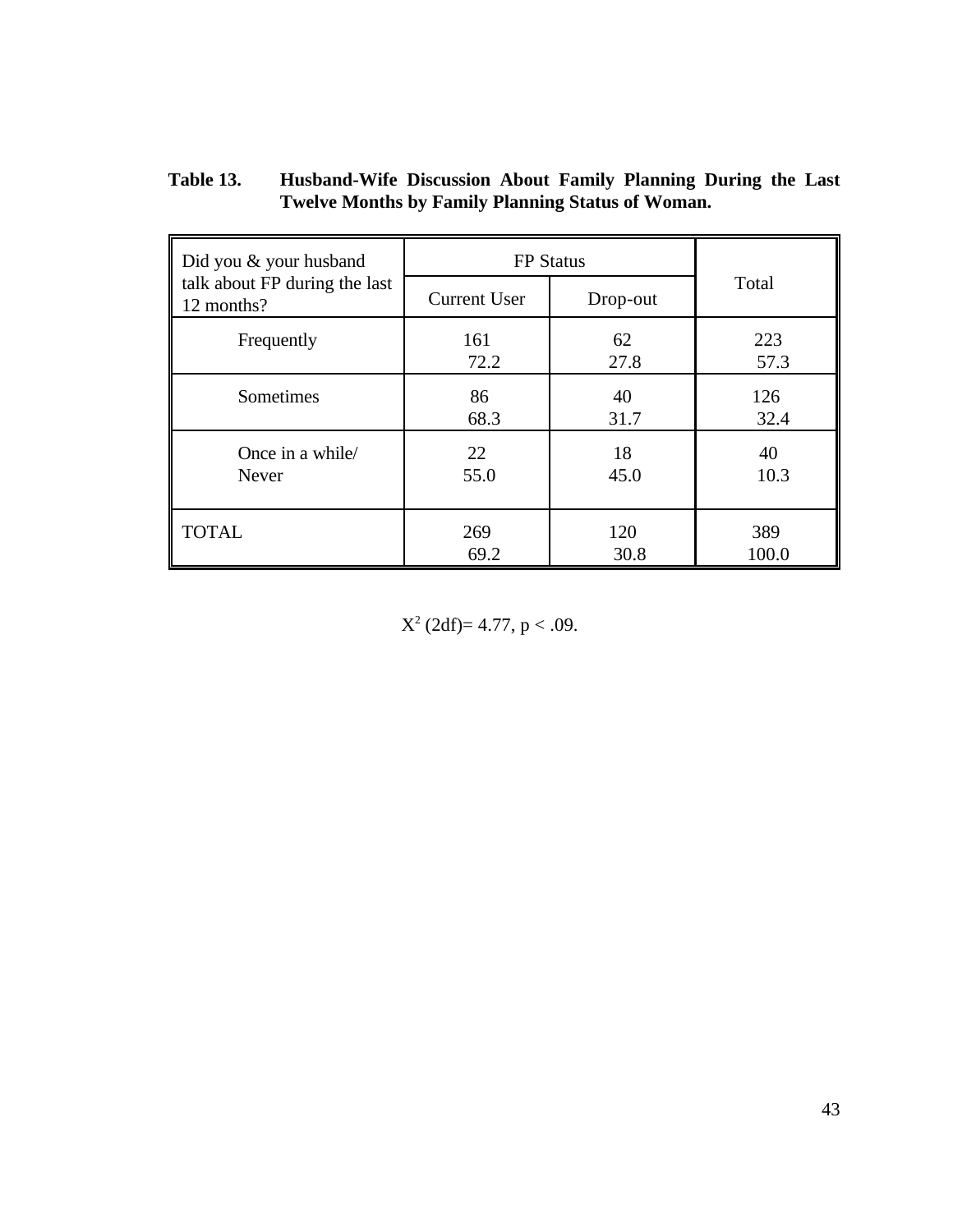# **FAMILY PLANNING PROGRAM RELATED FACTORS AND FAMILY PLANNING STATUS**

## **Access to IEC Materials on Family Planning**

The availability of IEC materials on family planning was checked by asking respondents if they have seen such materials at the clinic. The women were asked if materials like posters, comics, books, magazines, charts, brochures and calendars were available at the clinic and whether or not they were able to read these materials.

Exposure to IEC materials on FP was relatively high among Bukidnon FP acceptors. Seventy six percent admitted having been exposed to various IEC materials both at the clinic (usually print materials) and through the broadcast media (70.3 percent reported having heard of FP from this medium).

Posters are the most common IEC print material at the clinic. About two thirds of the respondents reported that FP posters were available at the clinic, and only 45% were able to read copies of this print material. Other print materials like comics, books, magazines, charts, brochures and calendars were available according to less than 50 percent of the respondents and the number of those who were able to read copies of these materials were much fewer.

Only a little more than one fifth of the women said print materials on family planning were available in other places aside from their family planning clinic.

Table 15 shows that more than one third of those with no or very limited exposure to IEC materials on family planning have dropped out. The percentage who were exposed to such materials, however, was also about the same. Thus, there was no statistically significant relationship for this comparison.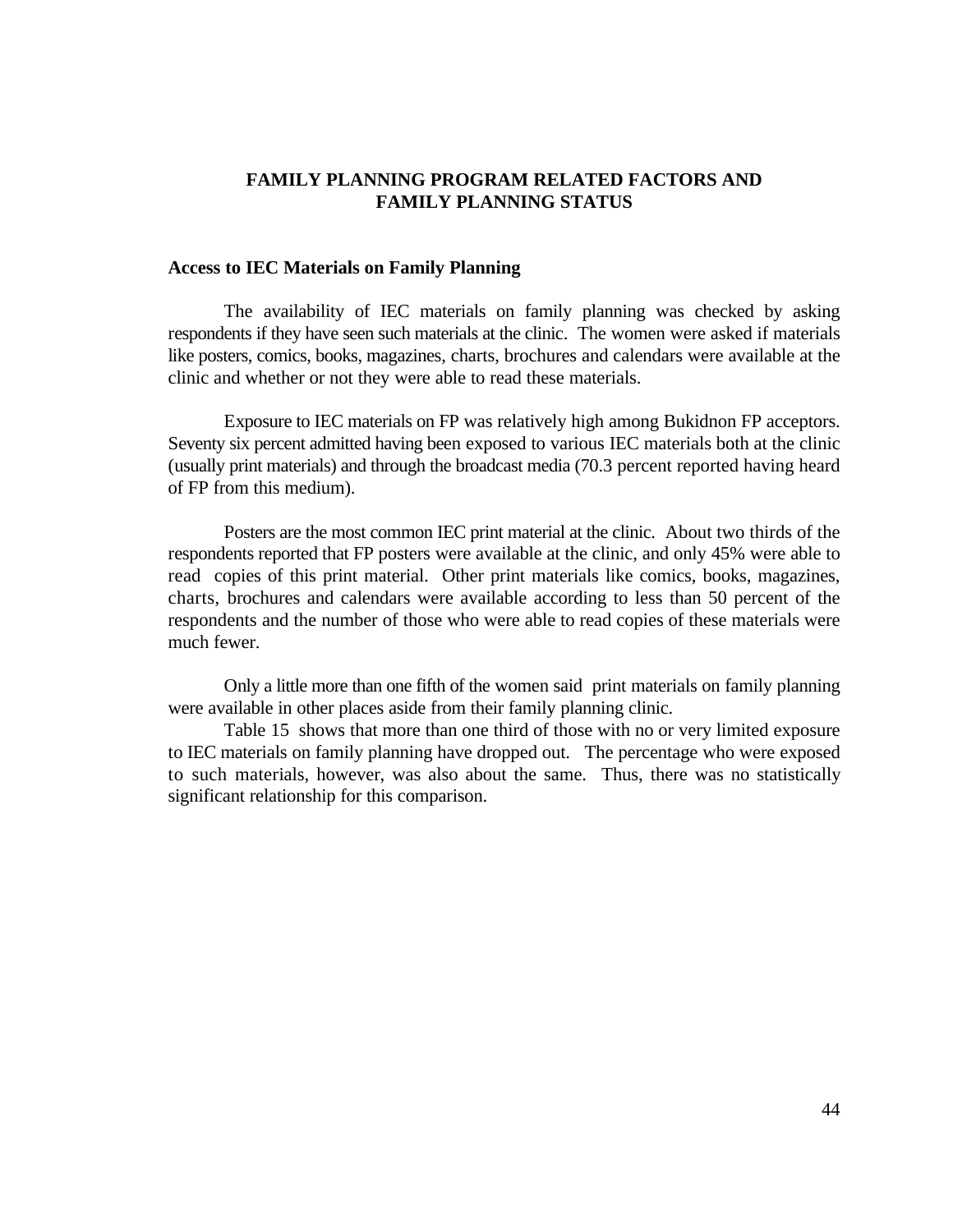| Print<br><b>Materials</b>                                       | ,<br>Available in<br>clinic?<br>(yes) | Able to read<br>copies of<br>these<br>materials | Available in<br>other places<br>(Yes) | Able to read<br>copieresse<br>materials |
|-----------------------------------------------------------------|---------------------------------------|-------------------------------------------------|---------------------------------------|-----------------------------------------|
| Posters                                                         | $\mathbf f$                           | $\mathbf f$                                     | $\mathbf f$                           | f                                       |
|                                                                 | $\%$                                  | $\%$                                            | $\%$                                  | $\%$                                    |
|                                                                 | 254                                   | 180                                             | 22.9                                  | 3                                       |
|                                                                 | 64.0                                  | 45.3                                            | 91                                    | 0.8                                     |
| Comics                                                          | 35.5                                  | 103                                             | 9.8                                   | 4.0                                     |
|                                                                 | 141                                   | 25.9                                            | 39                                    | 16                                      |
| <b>Book</b>                                                     | 19.4                                  | 36                                              | 5.8                                   | 2.3                                     |
|                                                                 | 77                                    | 9.1                                             | 23                                    | 9                                       |
| Magazines                                                       | 15.6                                  | 25                                              | 13                                    | 3                                       |
|                                                                 | 62                                    | 6.3                                             | 3.3                                   | 0.8                                     |
| Charts                                                          | 43.1                                  | 127                                             | 59                                    | 3                                       |
|                                                                 | 171                                   | 32.0                                            | 14.9                                  | 0.8                                     |
| <b>Brochures</b>                                                | 23.2<br>92                            | 52<br>13.1                                      |                                       |                                         |
| Calendars                                                       | 1.8<br>7                              | 1.0<br>4                                        |                                       |                                         |
| Heard about<br>FP from the<br>broadcast<br>media (radio,<br>TV) |                                       | Yes - $(n=279)$<br>$No - (n=118)$               | 70.3%<br>29.7%                        |                                         |

**Table 14. Print Materials Seen and Read and Broadcast Programs on Family Planning Heard** 

# **Table 15. Exposure and Access to FP Materials (Print and Broadcast) By Family Planning Status of Woman.**

| Exposure and              | <b>FP</b> Status    |          |       |
|---------------------------|---------------------|----------|-------|
| Access to FP<br>Materials | <b>Current User</b> | Drop-out | Total |
| With no or very           | 60                  | 33       | 93    |
| limited exposure          | 64.5                | 35.5     | 23.9  |
| With fairly good          | 209                 | 87       | 296   |
| exposure                  | 70.6                | 29.4     | 76.1  |
| Total                     | 269                 | 120      | 389   |
|                           | 69.3                | 30.8     | 100.0 |

 $X^2$  (1df)= 1.23, n.s.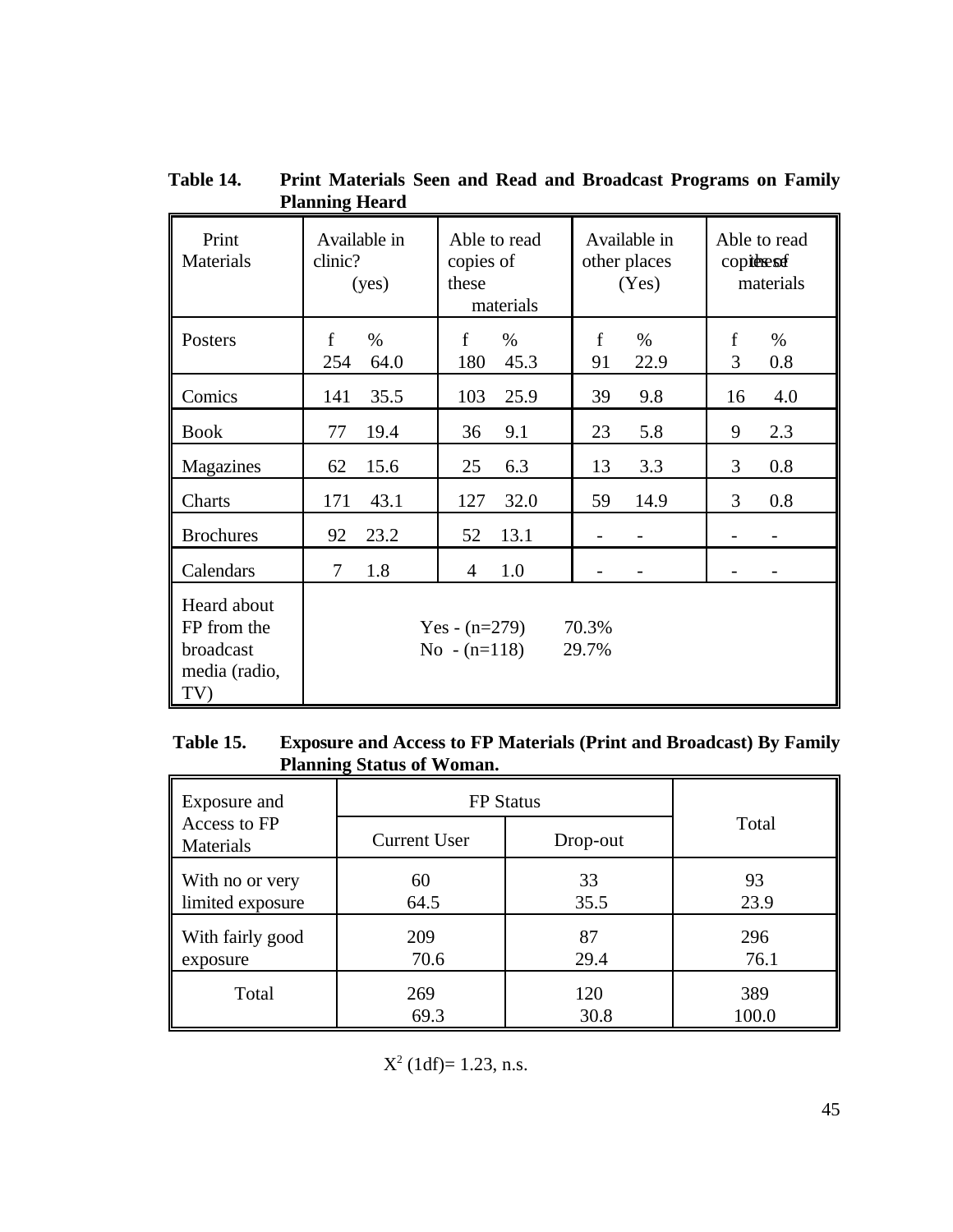## **Home Visits by FP Providers**

FP providers are expected to visit their clients in their homes. This is to help the clients with whatever problems may crop up as well as help them sustain their interest in continuing to use the method. It should be noted, however, that the FP providers have other functions in the clinic aside from providing family planning services.

This study revealed that home visits by FP providers were apparently rare, with 76 percent of the respondents saying they had never experienced this. Only about one fourth (24.4%) or 95 of the study respondents reported they were visited by the clinic staff in their homes. More than seventy five per cent of the drop-outs were never visited by family planning providers. Again, however, the comparative level among the current users was equally high. As such, the chi square test found no significant association between drop-out status and having been visited by providers in their homes.

| Have you been                       | <b>FP</b> Status    |          |       |
|-------------------------------------|---------------------|----------|-------|
| visited by FP<br>providers at home? | <b>Current User</b> | Drop-Out | Total |
| <b>YES</b>                          | 67                  | 28       | 95    |
|                                     | 70.5                | 29.5     | 24.4  |
| NO                                  | 202                 | 92       | 294   |
|                                     | 68.7                | 31.3     | 75.6  |
| Total                               | 269                 | 120      | 389   |
|                                     | 69.2                | 30.8     | 100.0 |

| Table 16. | Visits by Family Planning Providers to Clients' Homes by Family |
|-----------|-----------------------------------------------------------------|
|           | <b>Planning Status of Woman.</b>                                |

$$
X^2
$$
 (1df)= .11, n.s.

## **Distance Between Home and Clinic**

The nearest house to the FP clinic is only two meters away according to two of the respondents while the farthest is 29 kilometers as reported by one respondent. Half of the respondents live within 1000 meters of the clinic.

Table 17 displays mean distance from the respondents home to the nearest family planning clinic by family planning status. One way analysis of variance did not show any significant relationship between distance and drop-out status.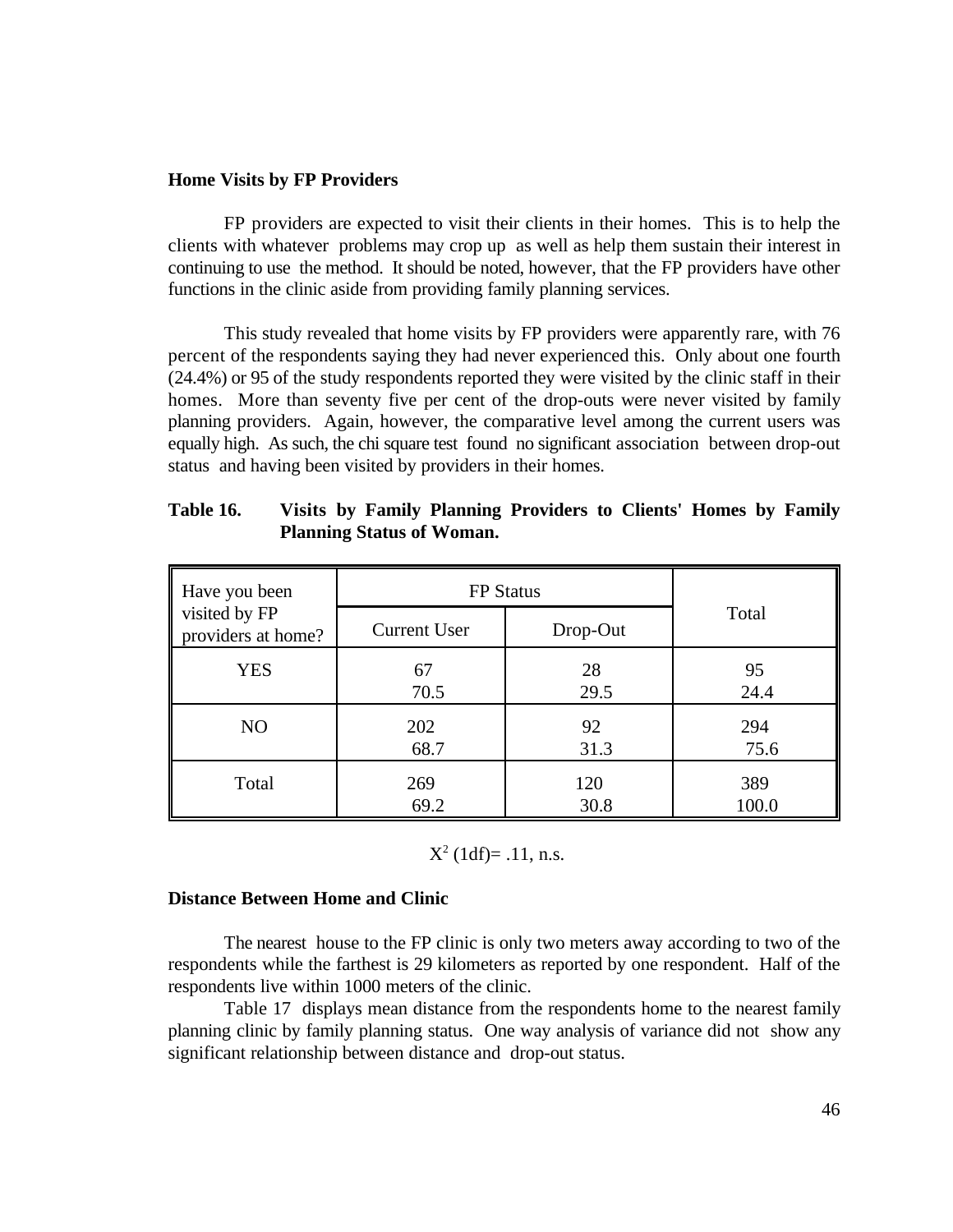| <b>FP</b> Status      | <b>Mean Distance</b><br>(in meters) |
|-----------------------|-------------------------------------|
| <b>Current Users:</b> |                                     |
| Pills                 | 1273.09                             |
| <b>IUD</b>            | 1363.04                             |
| Condom                | 1137.14                             |
| Switchers             | 1429.74                             |
| Drop-Outs:            |                                     |
| Pills                 | 1401.54                             |
| Condom                | 828.57                              |
| <b>Change Clinic</b>  | 350.00                              |
| Never Users           | 1152.50                             |

**Table 17. Mean Distance from Respondents' Home to Nearest Family Planning Clinic by Family Planning Status of Woman.**

## $F = .48$ , n.s.

Because very few of the respondents live far away from the clinic, most of them (63.5%) only walk or hike to the clinic. The most that respondents spent for fare (round trip) was  $P20.00$  and the least was  $P2.00$ . When we compare those who had to pay for their trip with those who spent nothing on this (Table 18) it turns out that those who had to spend for fare were less likely to drop out. This may indicate that they were truly interested in family planning, even to the point of spending money for it.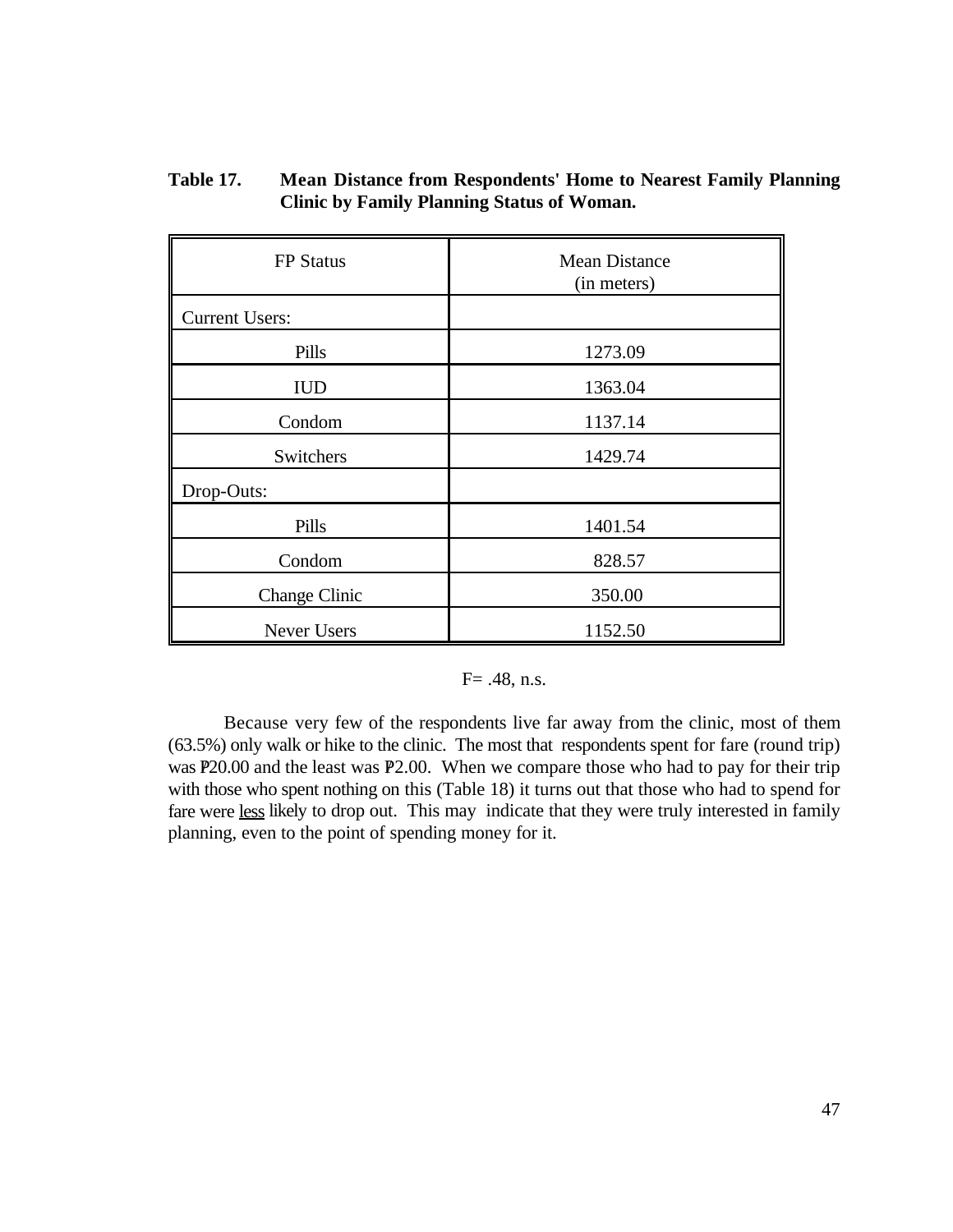| Fare (round trip)           | <b>FP</b> Status    |          |       |
|-----------------------------|---------------------|----------|-------|
| from residence to<br>clinic | <b>Current User</b> | Drop-Out | Total |
| None (hike)                 | 158                 | 89       | 247   |
|                             | 64.0                | 36.0     | 63.5  |
| P <sub>2.00</sub> or more   | 111                 | 31       | 142   |
|                             | 78.2                | 21.8     | 36.5  |
| Total                       | 269                 | 120      | 389   |
|                             | 69.2                | 30.8     | 100.0 |

**Table 18. Amount Spent for Fare (Round Trip) by Family Planning Status of Woman.**

 $X^2$  (1df)= 8.52, p < .003.

## **QUALITY OF CARE**

Selected quality of care indicators were used by the study. These included availability of free and unrestricted choice in selecting a method, provision of family planning information by the clinic staff, and the extent to which the women were satisfied with the services they received from the clinic.

## **Family Planning Lectures Attended**

Family planning lectures are regularly conducted at the different service delivery points. The family planning providers have had sufficient training in this regard. To find out how these lectures or trainings affected the use of family planning, the women were asked about their experience in this regard.

A little less than ten percent reported that they had never been given any lecture on FP. This leaves a strong majority (90.5% or 352 women) who claimed they were given some lecture or training on family planning before they started using a method. Of these however, 67.3% (or 237 women) said that they had received information on one specific method only. These statistics do not show the FP clients as being given a wide variety of choices, a pattern which seems to be a dysfunction so far as the drop-out problem is concerned. As shown in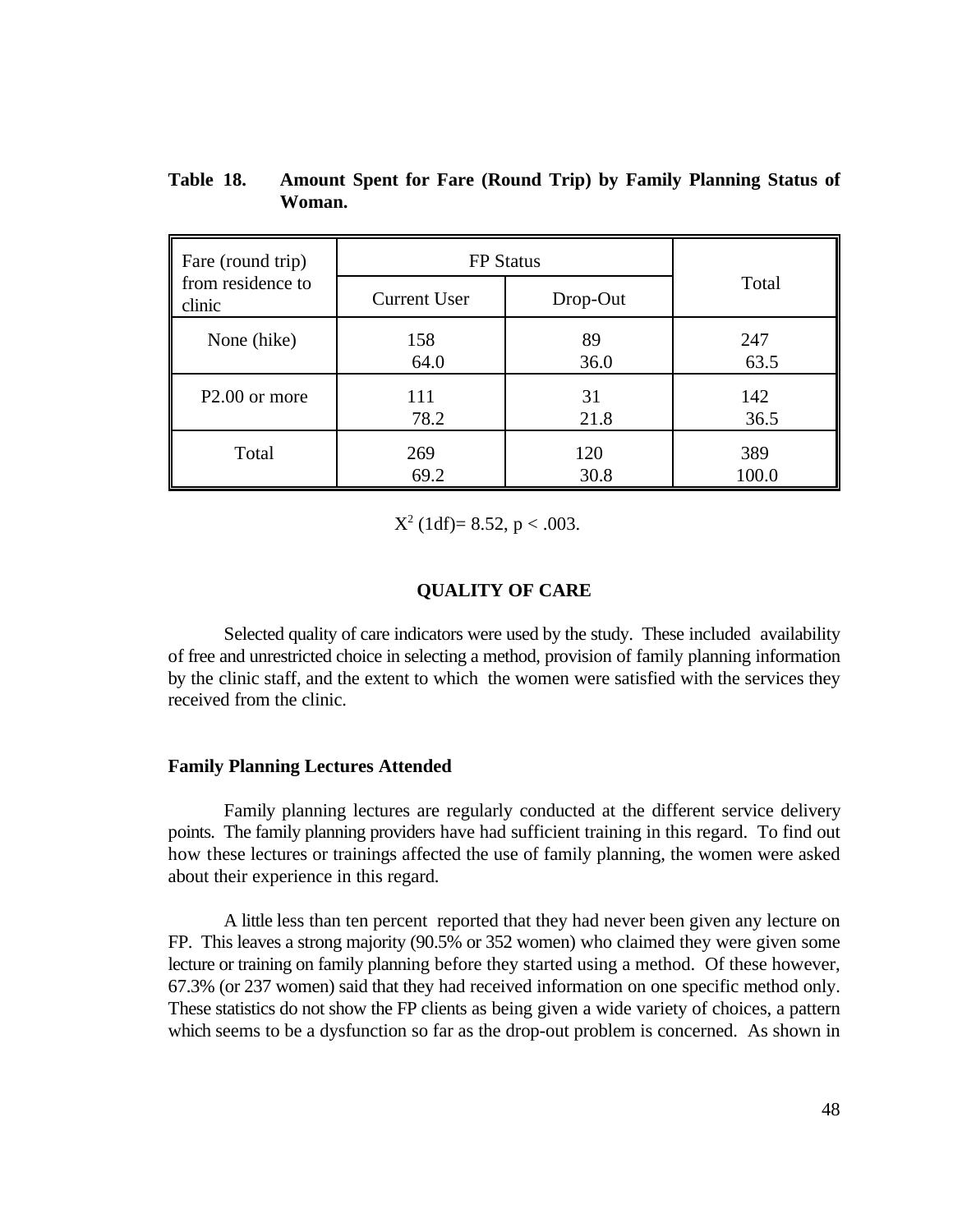Table 19, those who received information on only one method were more likely to drop out than those who were exposed to a wide variety of alternatives.

|                      | FP Lecture Coverage |                        |       |
|----------------------|---------------------|------------------------|-------|
| <b>FP</b> Status     | One Method          | Two or More<br>Methods | Total |
| <b>Current Users</b> | 157                 | 87                     | 244   |
|                      | 66.2                | 75.7                   | 69.3  |
| Drop-Outs            | 80                  | 28                     | 108   |
|                      | 33.8                | 24.3                   | 30.7  |
| Total                | 237                 | 115                    | 352   |
|                      | 67.3                | 32.7                   | 100.0 |

| Table 19. |        |  |  | <b>Family Planning Methods Learned by Family Planning Status of</b> |  |
|-----------|--------|--|--|---------------------------------------------------------------------|--|
|           | Woman. |  |  |                                                                     |  |

 $X^2$  (1df)= 3.22, p < .07.

Almost all of the lectures were conducted in government clinics. Only one acceptor asserted she had hers in a private clinic. Most of the lectures (87.2%) were conducted by the Family Planning Midwife. Others were given by a doctor (1.7%), a nurse (8.2%) or a volunteer worker (3.1%).

A strong majority (98.2%) claimed that they were free to choose the family planning method to adopt. While it is good to know that no form of coercion was used at this point, we should also note that this is contrary in some way to the earlier finding about the coverage of the lecture attended (most received information on one method only). If they heard about only one method, this indicates they were not really free to choose from among the several FP methods.

More lectures (57.7%) lasted for less than thirty minutes. Thirty per cent went on for less than an hour, and only twelve per cent took more than one hour. This validates the responses of the women on the coverage of the lecture provided by the clinic staff. In the space of less than half an hour, the lecturer would not be able to introduce all the family planning methods. Also, the data on Table 20 show that women who listened to family planning lectures for less than half an hour were more likely to drop out compared to those who were given lectures for at least an hour.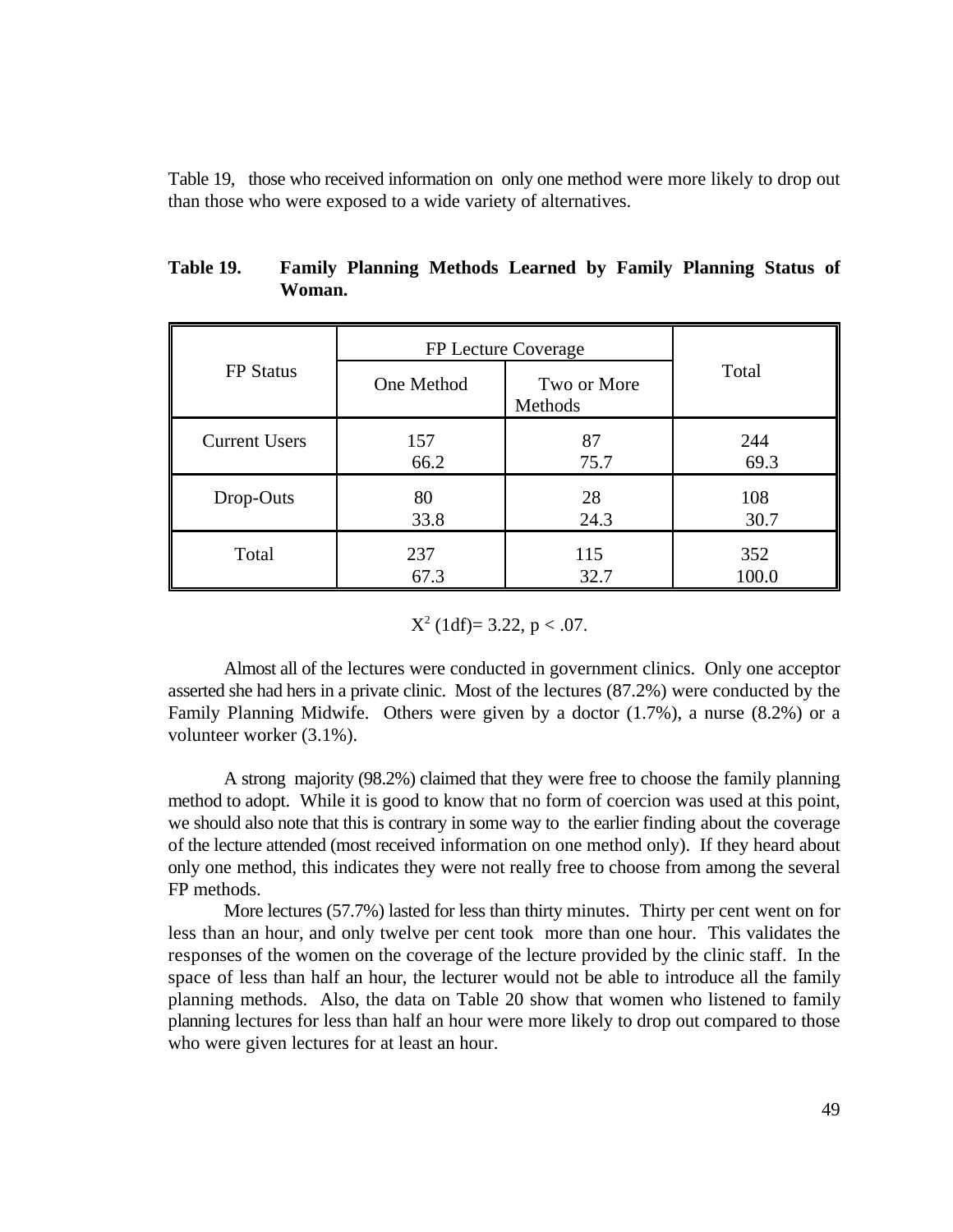| How much time<br>trainor spent<br>talking about FP? | <b>FP</b> Status<br><b>Current User</b> | Total |       |  |  |
|-----------------------------------------------------|-----------------------------------------|-------|-------|--|--|
| $<$ 30 minutes                                      | 133                                     | 70    | 203   |  |  |
|                                                     | 65.5                                    | 34.5  | 57.7  |  |  |
| 30 minutes to than                                  | 82                                      | 24    | 106   |  |  |
| 1 hour                                              | 77.4                                    | 22.6  | 30.1  |  |  |
| 1 hour & over                                       | 29                                      | 14    | 43    |  |  |
|                                                     | 67.4                                    | 32.6  | 12.2  |  |  |
| Total                                               | 244                                     | 108   | 352   |  |  |
|                                                     | 69.3                                    | 30.7  | 100.0 |  |  |

**Table 20. Time Trainor Spent Talking About FP by Family Planning Status of Woman.**

 $X^2$  (2df)= 4.67, p < .10.

The respondents were also asked to describe their family planning lecturer. Most respondents (83 percent) felt that their FP trainor had been "friendly and approachable." The chi square test showed a significant relationship between family planning status and having friendly and approachable trainors. Almost half (46.7%) of those who described their trainor as unfriendly had later dropped out of the program. Table 21 shows this finding.

**Table 21. Respondents' Description of their FP Trainor by Family Planning Status.**

| Was your FP<br>trainor       |                     | <b>FP</b> Status |       |
|------------------------------|---------------------|------------------|-------|
| friendly and<br>approachable | <b>Current User</b> | Drop-Out         | Total |
| <b>YES</b>                   | 212                 | 80               | 292   |
|                              | 72.6                | 27.4             | 83.0  |
| A little/No                  | 32                  | 28               | 60    |
|                              | 53.3                | 46.7             | 17.0  |
| Total                        | 244                 | 108              | 352   |
|                              | 69.3                | 30.7             | 100.0 |

 $X^2$  (1df)=8.69, p < .003.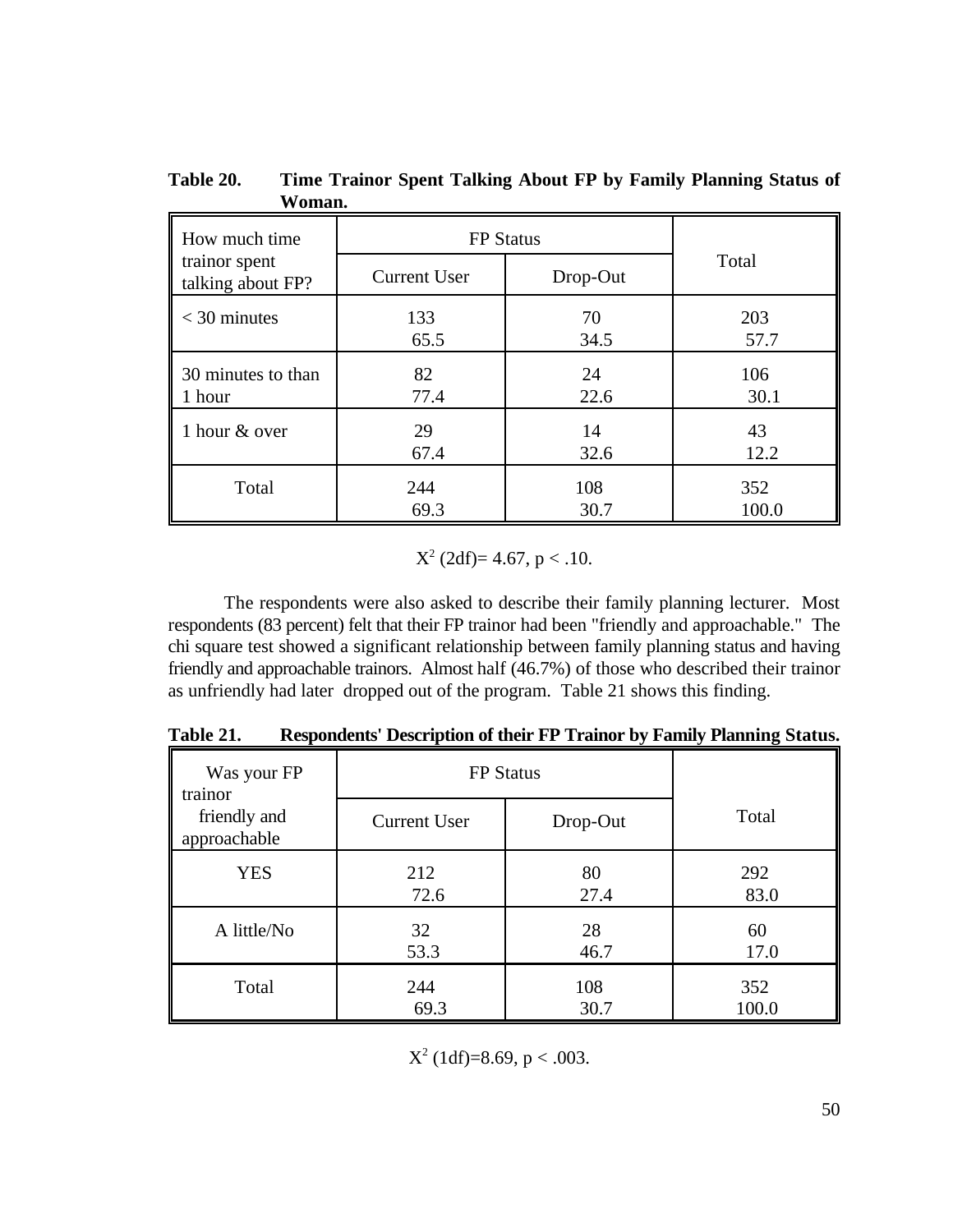Another indicator of quality care is the quality of interaction that takes place between the client and the provider during the training or lecture. This is very important because the information the client receives is supposed to help her in determining the family planning method that will really suit her. In this study, several components of the training were reviewed with the clients to determine whether the information they got was complete or comprehensive.

The respondents gave favorable assessments with regard the trainors' ability to clearly explain the method, to show how to use the method and to explain its advantages. They felt, however, that the trainors had not dwelt adequately with the method's disadvantages and probable side effects. Table 22 shows that women who attended a lecture where the trainor was able to explain the possible side effects, and where the trainor was able to explain the advantages of the method were less likely to drop use of family planning.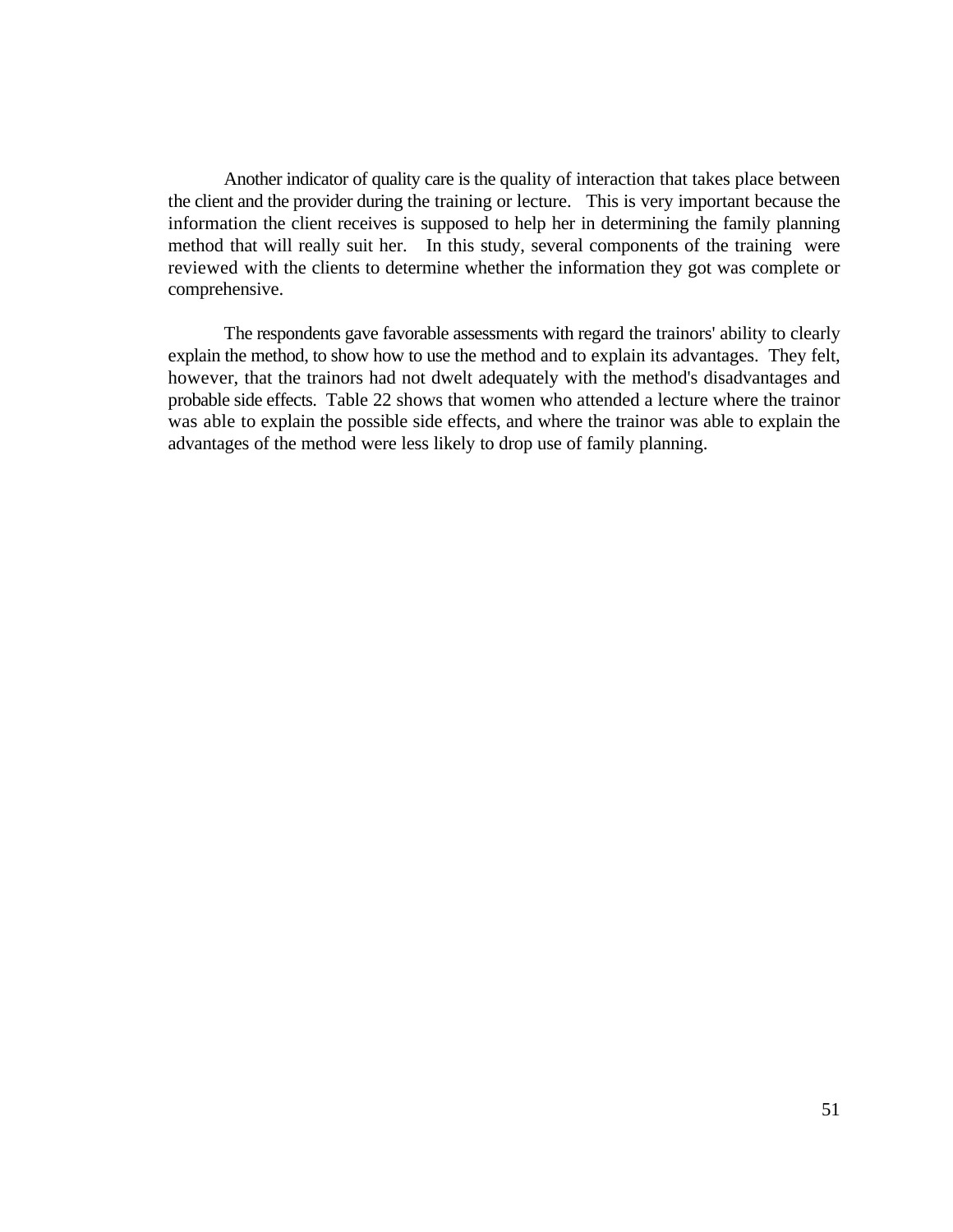| Table 22. | <b>Client-Provider Interaction During Training by Family Planning</b> |  |  |  |
|-----------|-----------------------------------------------------------------------|--|--|--|
|           | <b>Status of Woman.</b>                                               |  |  |  |

|                                                                                                                           | <b>FP</b> Status    |          |                        |
|---------------------------------------------------------------------------------------------------------------------------|---------------------|----------|------------------------|
|                                                                                                                           | <b>Current User</b> | Drop-Out | $X^2$ Values           |
| Did trainor clearly<br>explain the method?<br>(% Yes)                                                                     | 95.1                | 90.7     | $X^2 = 2.41$ , n.s.    |
| Did trainor demonstrate<br>how to use the method?<br>$(%$ (% Yes)                                                         | 93.4                | 91.7     | $X^2 = 0.36$ , n.s.    |
| Did trainor explain the<br>possible side effects of<br>method? (% Yes)                                                    | 75.8                | 64.8     | $X^2 = 4.54$ , p < .03 |
| Did trainor explain<br>what to do if compli-<br>cations/problems occur<br>before scheduled visit<br>to FP Clinic? (% Yes) | 86.1                | 81.5     | $X^2 = 1.21$ , n.s.    |
| Did trainor explain the<br>advantages of the<br>method? (% Yes)                                                           | 88.1                | 79.6     | $X^2=4.35$ , p < .03   |
| Did trainor explain the<br>disadvantages of the<br>method?<br>$(%$ (% Yes)                                                | 70.1                | 63.9     | $X^2 = 1.32$ , n.s.    |
| <b>Summary Index</b><br>(average score)                                                                                   | 5.0861              | 4.7222   | $F = 4.02$ , p < 0.05  |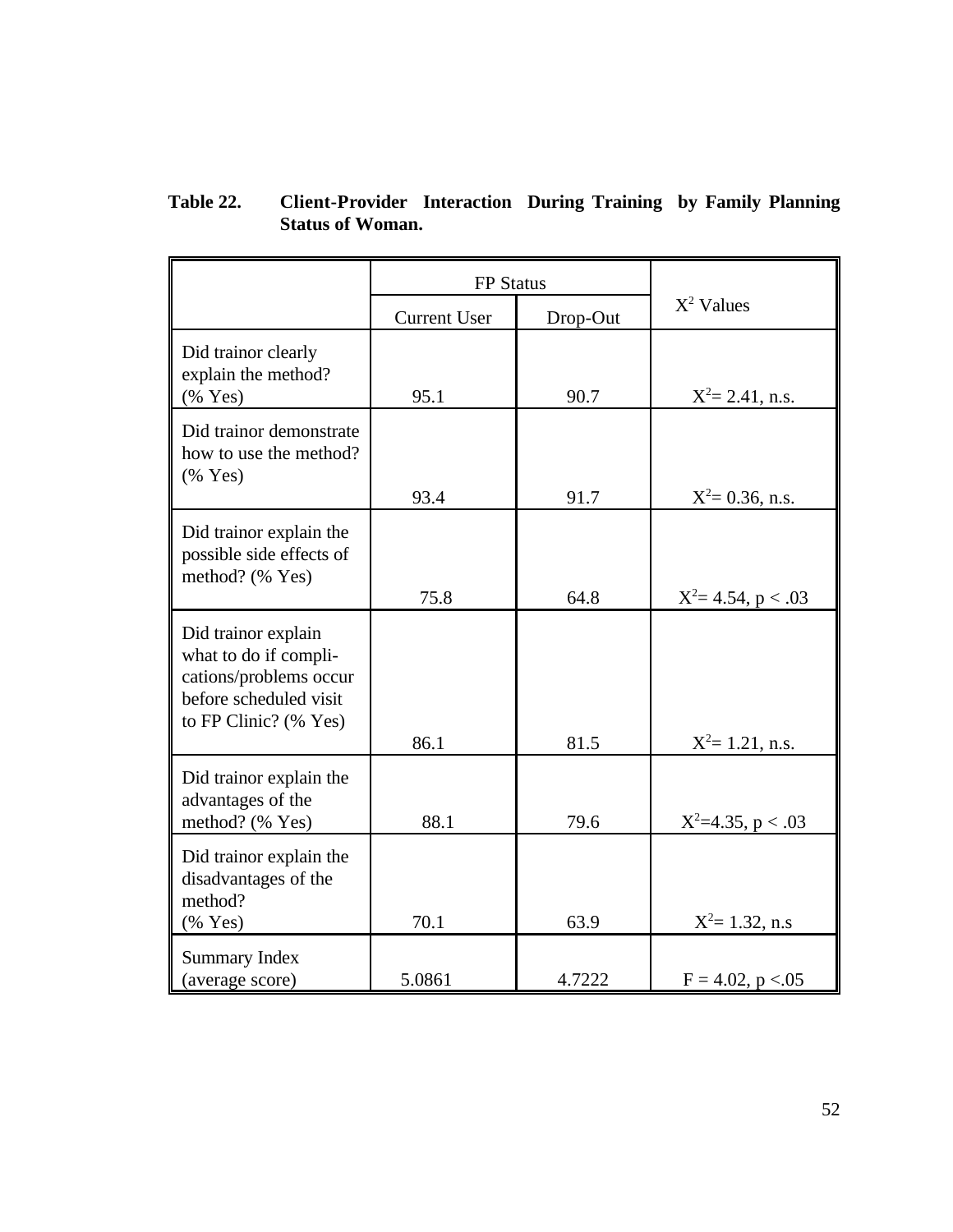## **Visits to the Family Planning Clinic**

Acceptors were instructed to return (on a scheduled basis) to the clinic either for re-supply or check-up. A majority (75.8%) of the FP acceptors visited their clinic at either one-month or two-month intervals. More than half of them, in fact, visited their clinic once a month, among whom more than one third (34.8%) had dropped the use of family planning. For those who visited their clinic less frequently (once in 6 months or only once, twice or thrice since accepting a method), less than one fourth (23.8%) had dropped. This shows that clients who were expected to return to the clinic every month for a new supply of contraceptives were less likely to stay with the program than were those who were required to return on a less frequent basis. Table 23 shows the distribution.

| Frequency of                                                                             | <b>FP</b> Status     |            |            |
|------------------------------------------------------------------------------------------|----------------------|------------|------------|
| Visit to FP Clinic                                                                       | <b>Current Users</b> | Drop-Out   | Total      |
| Once a month                                                                             | 152                  | 81         | 233        |
|                                                                                          | 64.5                 | 35.5       | 15.9       |
| Once in 2 months                                                                         | 65.2                 | 34.8       | 59.9       |
|                                                                                          | 40                   | 22         | 62         |
| Once in 3 months                                                                         | 45                   | 7          | 52         |
|                                                                                          | 86.2                 | 13.5       | 13.4       |
| Once in 6<br>months//once a<br>year/once, twice or<br>thrice since<br>accepting a method | 32<br>76.2           | 10<br>23.8 | 42<br>10.8 |
| Total                                                                                    | 269                  | 120        | 389        |
|                                                                                          | 69.2                 | 30.8       | 100.0      |

**Table 23. Frequency of Visiting the FP Clinic by Family Planning Status of Woman.**

 $X^2$  (3df)= 10.64, p < 0.01.

The respondents were also asked if they were made to wait before they were attended to during their visits to the clinic. Almost two thirds (63.5%) claimed they were immediately attended to and 36.5 percent reported theywere made to wait. About 14 percent of those who were made to wait also claimed they were made to wait for a long time. In general, clients who had been made to wait were not more likely to drop out from the program.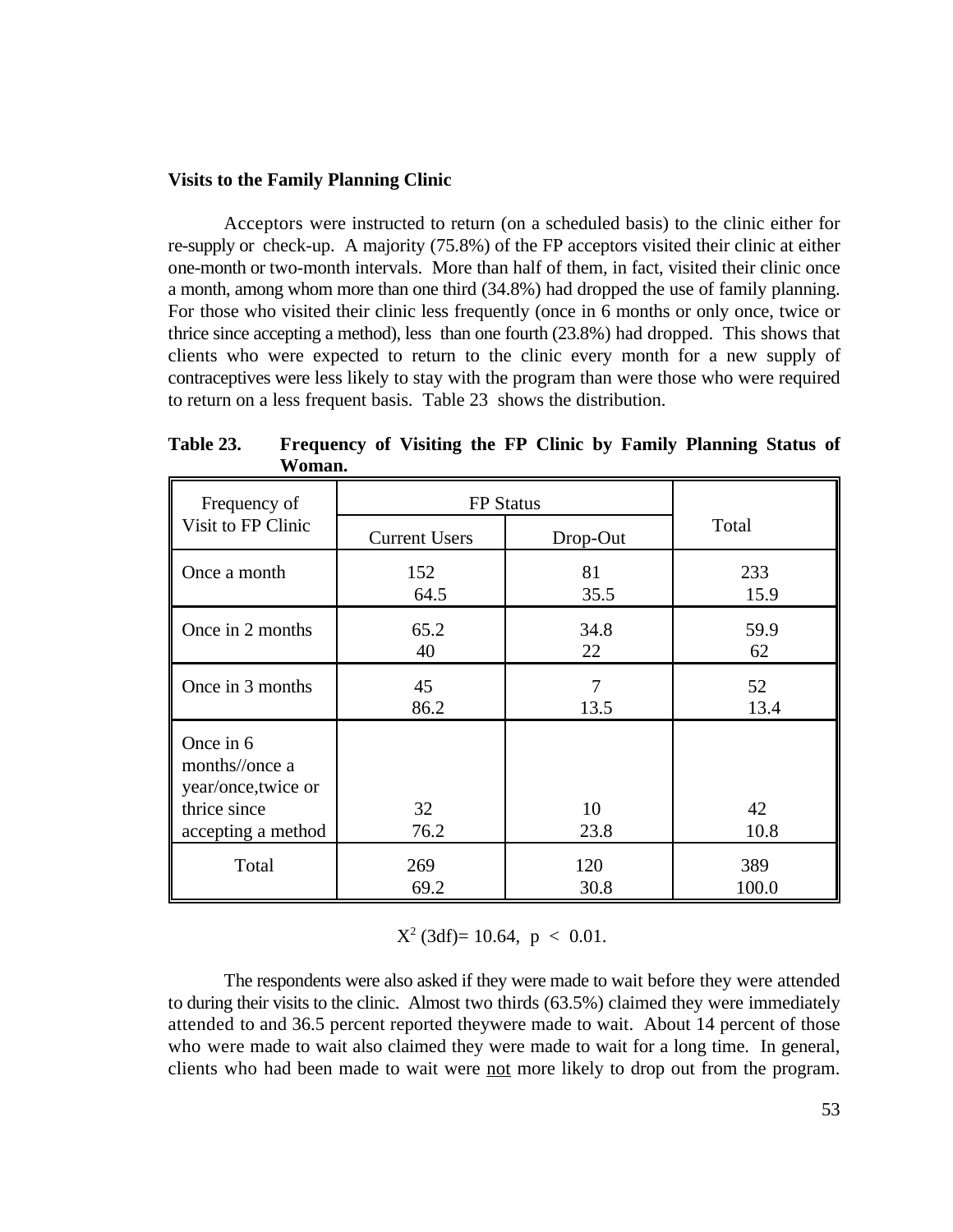Perhaps this occurred because client turnover tends to slow down somewhat in clinics where the staff take a thorough-going and supportive approach to FP provision.

Table 25 reveals that about thirty eight percent of the respondents were very satisfied with their visits to the FP clinic. Of these women, about seventy three percent (72.6%) were current users. A little more than half of the women (52.7%) revealed they were satisfied while 9.4% said they were dissatisfied. As expected, those who reported themselves as "satisfied" or "very satisfied" with their clinic's services were found to be less likely to drop out.

More than half of those who were "satisfied" or "very satisfied" reported that they felt this way because the staff at the clinic were accomodating and approachable. Another frequently cited reason concerned the steady availability of family planning supplies (Please see Tables 25a and 25b). On the other hand, most of those who were dissatisfied reported inavailability of supplies as their reason for this (Table 25c). These respondents also tended to be critical of the local midwife for various reasons, e.g. that she is "not available", "too strict", or "unfair" in giving out medicines and supplies.

| Table 24. | Number and Percent of FP Acceptors who were and not Made to Wait |
|-----------|------------------------------------------------------------------|
|           | by Family Planning Status.                                       |

| Do you have to<br>wait before being          | <b>FP</b> Status    | Total      |             |
|----------------------------------------------|---------------------|------------|-------------|
| attended to at the<br>clinic?                | <b>Current User</b> | Drop-Out   |             |
| No, I'm always<br>attended to<br>immediately | 171<br>69.2         | 76<br>30.8 | 247<br>63.5 |
| Yes, but only for a                          | 84                  | 39         | 123         |
| short time                                   | 68.3                | 31.7       | 31.6        |
| Yes, I have to wait                          | 14                  | 5          | 19          |
| for a long time                              | 73.7                | 26.3       | 4.9         |
| <b>TOTAL</b>                                 | 269                 | 120        | 389         |
|                                              | 69.2                | 30.8       | 100.0       |

 $X^2$  (2 df)= 0.22625, n.s.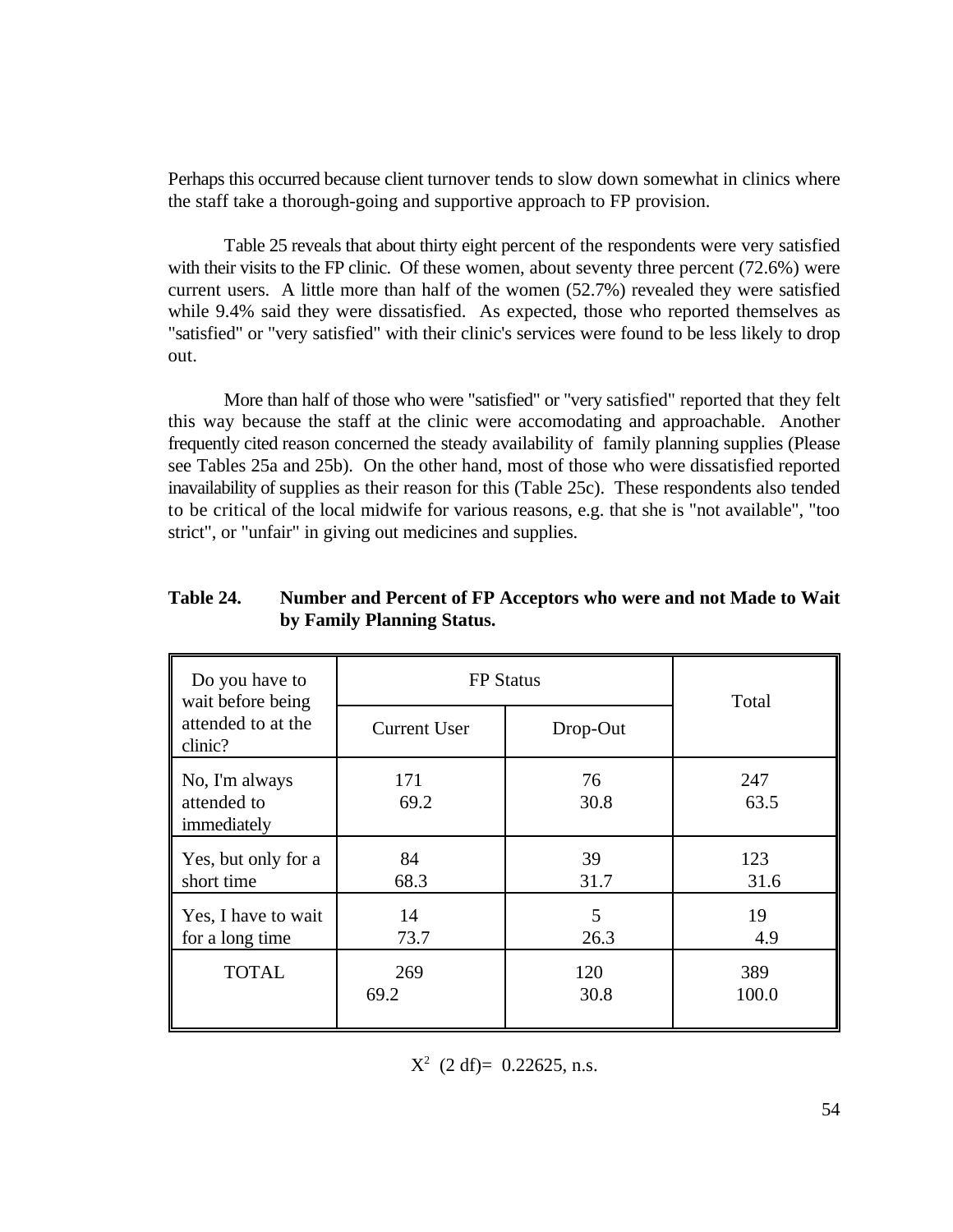| How satified were<br>you with your | <b>FP</b> Status    | Total    |       |
|------------------------------------|---------------------|----------|-------|
| visits to the FP<br>Clinic?        | <b>Current User</b> | Drop-Out |       |
| Very satisfied                     | 106                 | 40       | 146   |
|                                    | 72.6                | 27.4     | 37.9  |
| Satisfied                          | 145                 | 58       | 203   |
|                                    | 71.4                | 28.6     | 52.7  |
| Dissatisfied/Very                  | 17                  | 19       | 36    |
| dissatisfied                       | 47.2                | 52.8     | 9.9   |
| Total                              | 268                 | 117      | 385   |
|                                    | 69.6                | 30.4     | 100.0 |

**Table 25. Satisfaction with Visits to FP Clinic by Family Planning Status of Woman.**

 $X^2$  (2 df)= 9.47, p < 0.01.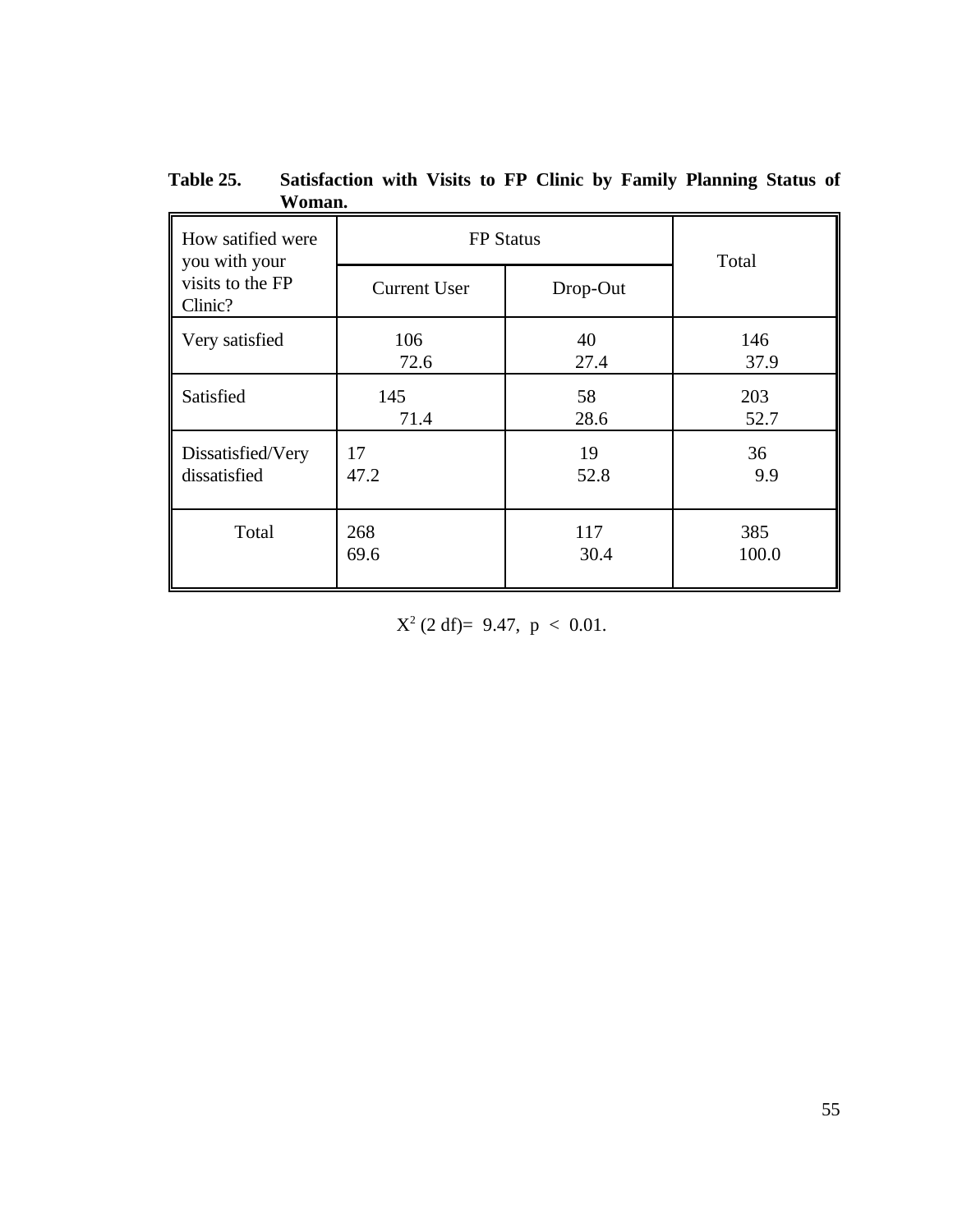| Table 25a. Reasons Given by Very Satisfied Acceptors. |  |  |  |
|-------------------------------------------------------|--|--|--|
|                                                       |  |  |  |

| Reason                                                                    |                             | $\%$ |
|---------------------------------------------------------------------------|-----------------------------|------|
| FP supplies are always available                                          | 33                          | 22.6 |
| FP Clinic offers good service - practice first come<br>first served basis | 24                          | 16.4 |
| Supplies are free                                                         | 6                           | 4.1  |
| FP Clinic is near our place                                               |                             | 0.7  |
| Staff are accomodating and approachable                                   | 75                          | 51.4 |
| Midwife is always available                                               | $\mathcal{D}_{\mathcal{L}}$ | 1.4  |
| Staff do not stop motivating clients for FP                               | $\mathcal{D}_{\mathcal{L}}$ | 1.4  |
| FP methods had been thoroughly<br>explained to<br><b>us</b>               | $\mathcal{D}_{\mathcal{L}}$ | 1.4  |
| My problem in family planning was solved                                  |                             | 0.7  |
| Total                                                                     | 146                         | 100  |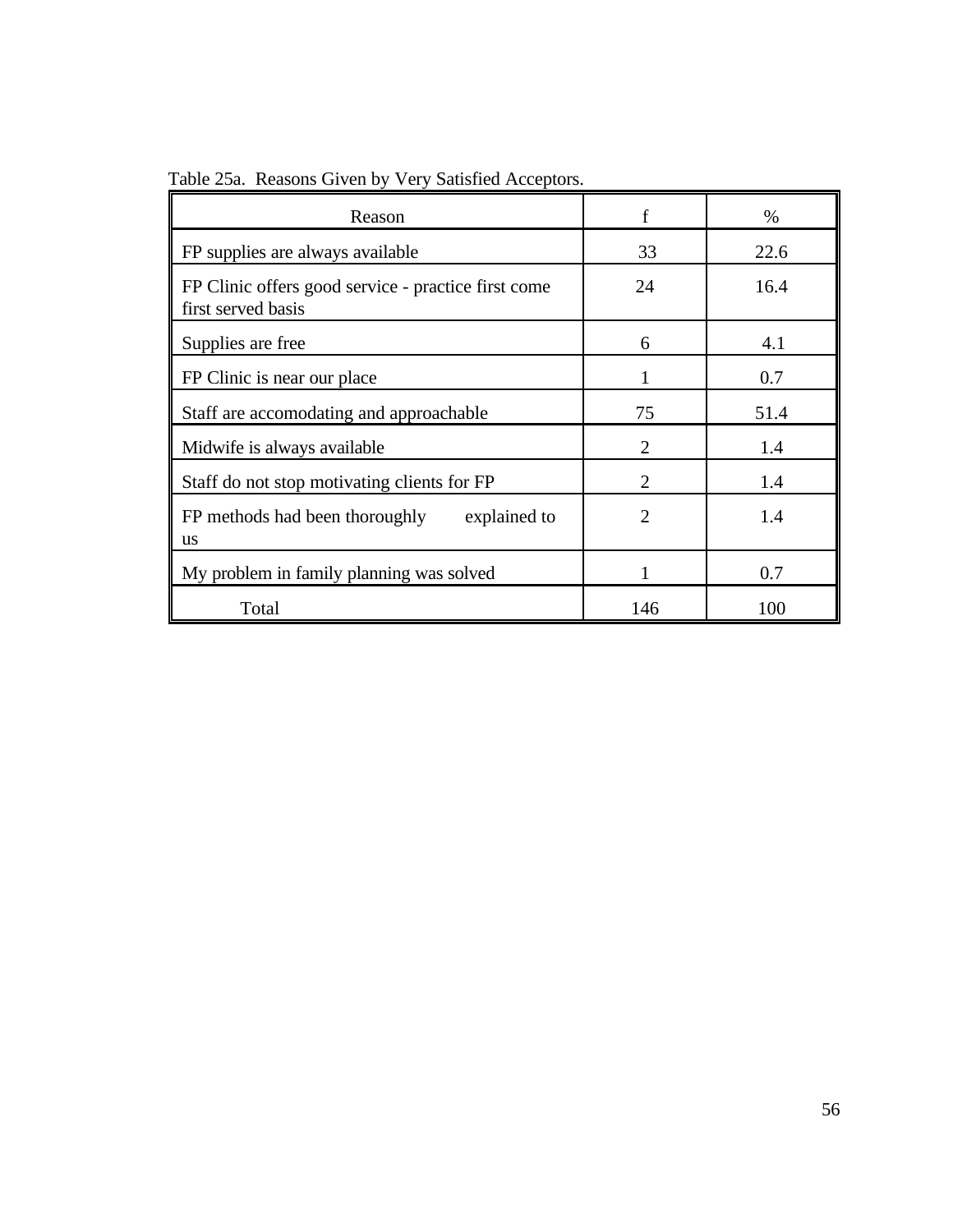|  | Table 25b. Reasons Given by Satisfied Acceptors. |  |  |  |
|--|--------------------------------------------------|--|--|--|
|  |                                                  |  |  |  |

| Reasons                                                                   | $\mathbf f$                 | $\%$ |
|---------------------------------------------------------------------------|-----------------------------|------|
| FP supplies are always available                                          | 49                          | 24.1 |
| FP Clinic offers good service - practice first<br>come first served basis | 41                          | 20.2 |
| Supplies are free                                                         | 6                           | 3.0  |
| FP Clinic is near our place                                               | 7                           | 3.4  |
| Staff are accomodating and approachable                                   | 87                          | 42.9 |
| Midwife is always available                                               | $\mathcal{R}$               | 1.5  |
| Staff do not stop motivating clients for FP                               | $\mathcal{D}_{\mathcal{L}}$ | 1.0  |
| They also give lectures on health                                         |                             | 0.5  |
| FP methods had been thoroughly explained to<br><b>us</b>                  | $\overline{2}$              | 1.0  |
| My problem in family planning was solved                                  | 5                           | 2.5  |
| Total                                                                     | 203                         | 100  |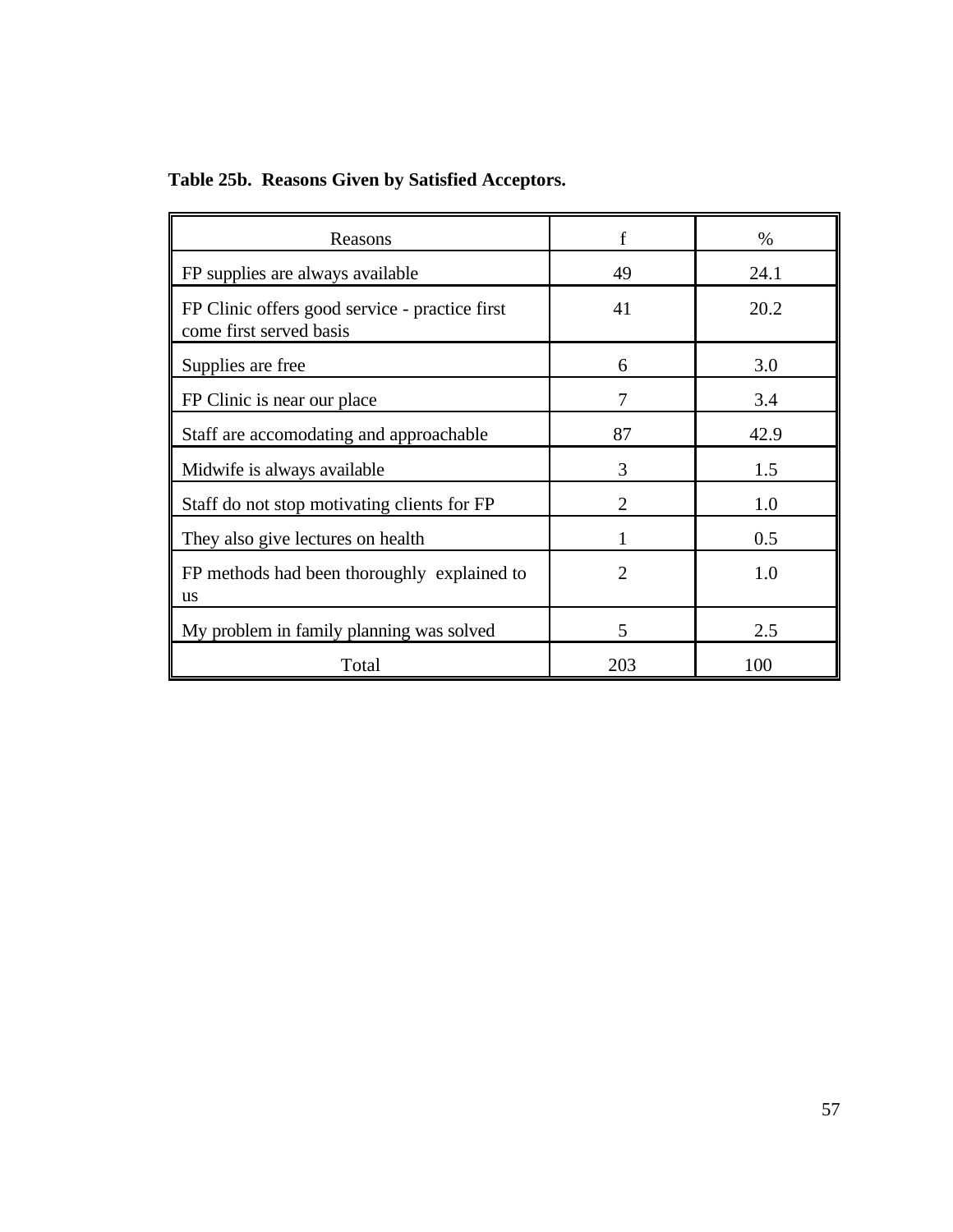**Table 25c. Reasons Given by Dissatisfied Acceptors.**

| Reasons                                                                    | f                           | $\%$ |
|----------------------------------------------------------------------------|-----------------------------|------|
| Midwife is not fair in giving supplies                                     | 4                           | 11.1 |
| Midwife is strict/cranky/irritable                                         | 4                           | 11.1 |
| Midwife is not always available                                            | 6                           | 16.7 |
| Midwife do not entertain us immediately                                    | 4                           | 11.1 |
| Supplies are not always available in the clinic                            | 12                          | 33.3 |
| Medicines/supplies are for sale                                            | $\mathcal{D}_{\mathcal{L}}$ | 5.6  |
| Midwife sometimes do not examine our blood<br>pressure                     | $\mathfrak{D}$              | 5.6  |
| Not contented with the way services are provided                           |                             | 2.8  |
| They don't give enough information about the<br>methods of family planning |                             | 2.8  |
| Total                                                                      | 36                          | 100  |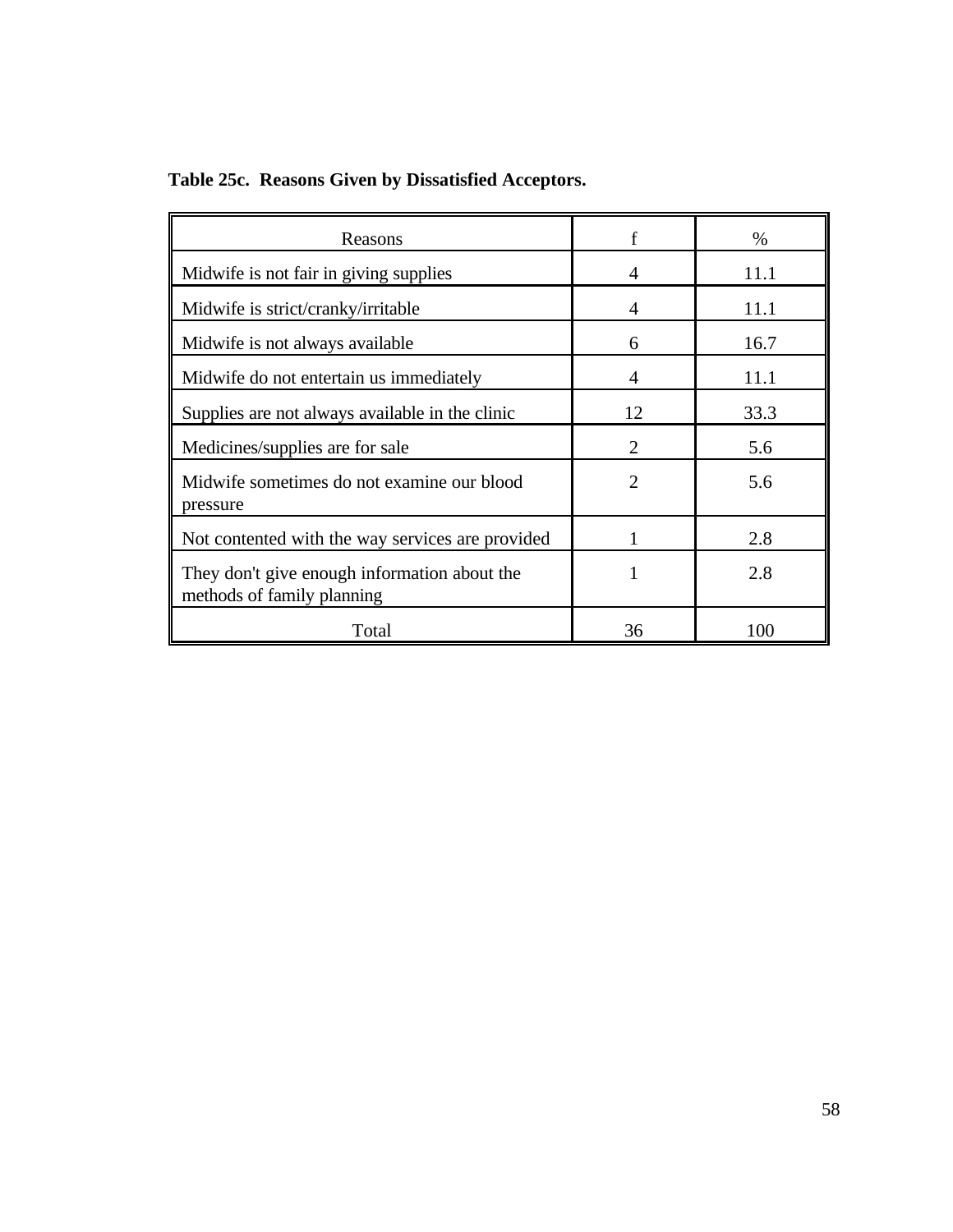## **SUGGESTIONS FOR IMPROVING FP SERVICES: CLIENTS' VIEWS**

Very relevant suggestions were also given by a majority of the study respondents (356 women) when they were asked their views on how family planning services at the clinic could be improved. Most of the suggestions given were attainable. They included concerns for improving logistic support, personnel, information, education campaign (IEC), and specific services.

On logistics, respondents believed that providing a permanent supply of contraceptives/medicines at the clinic (31.2%), including more complete FP facilities at the centers (3.9%) as well as providing free medicines (8.1%) will help improve the services at the clinic.

Some respondents (8.1%) also suggested mobilizing family planning acceptors/users to motivate/teach other women about family planning. Intensive FP information campaign/seminars including house to house visits and conducting trainings in the clients' homes was suggested by almost one third of the women (31.2%).

Other suggestions included very specific services, details of which are shown in Table 26.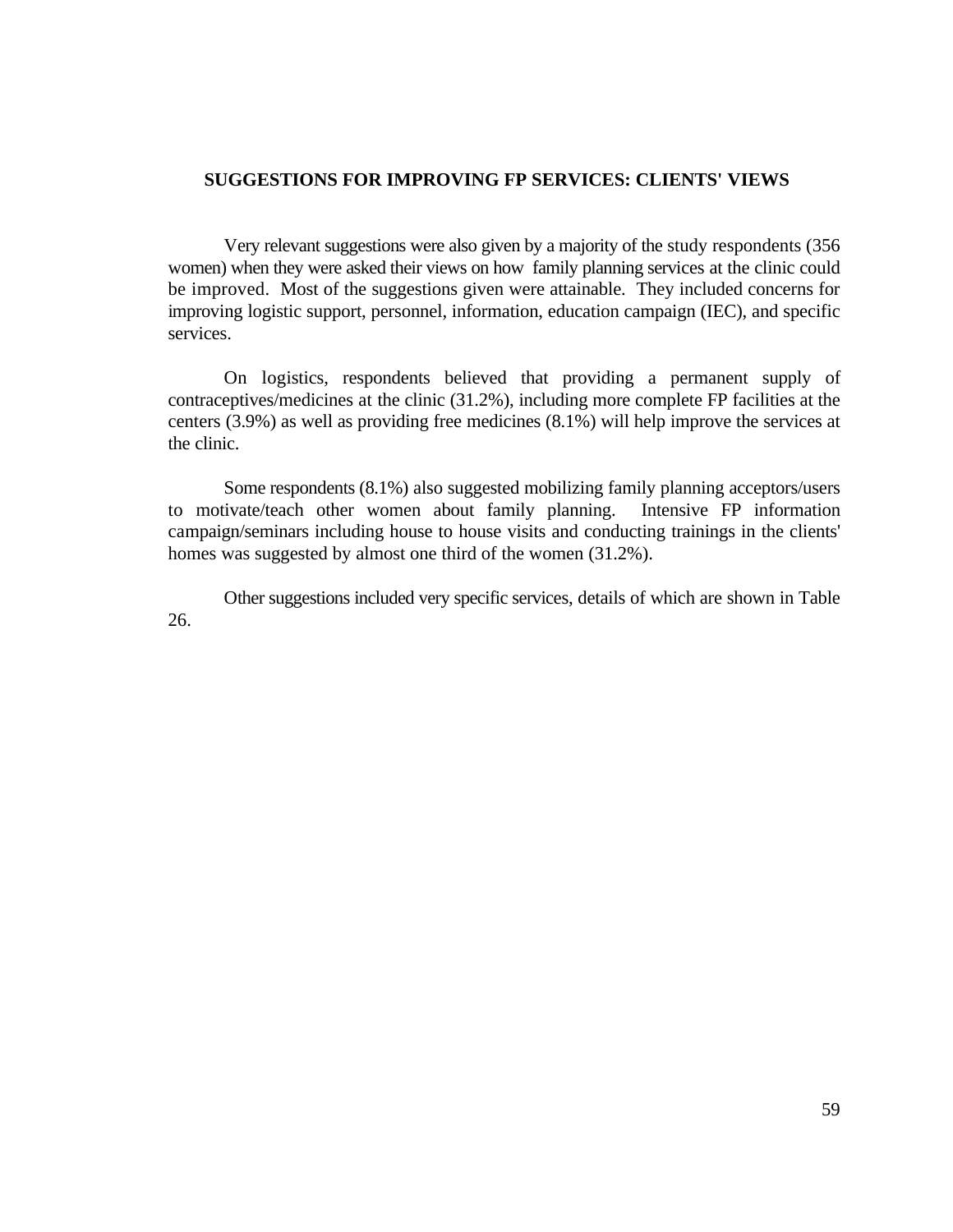# **Table 26. Number and Percent Distribution of Suggestions for Improving Services in the FP Clinic.**

| Suggestions                                                                                          | Frequency      | $\%$   |  |
|------------------------------------------------------------------------------------------------------|----------------|--------|--|
| A. Logistics:                                                                                        | (154)          | (43.3) |  |
| There should be a permanent supply of<br>contraceptives/medicines                                    | 111            | 31.2   |  |
| FP equipment/facilities should be<br>complete                                                        | 14             | 3.9    |  |
| Free medicines should be provided                                                                    | 29             | 8.1    |  |
| B. Personnel:                                                                                        | (57)           | (16.0) |  |
| Assign permanent doctor and midwife                                                                  | 21             | 5.9    |  |
| Assign additional midwives in the<br>center                                                          | $\overline{7}$ | 2.0    |  |
| Mobilize FP acceptors/users to<br>motivate/teach other women about<br>family planning                | 29             | 8.1    |  |
| C. Information, Education, Campaign (IEC)                                                            | (126)          | (35.4) |  |
| Conduct intensive FP information<br>campaign/seminars through<br>house-to-house visits and trainings | 111            | 31.2   |  |
| Increase people's awareness of the FP<br>services available at the clinic                            | 15             | 4.2    |  |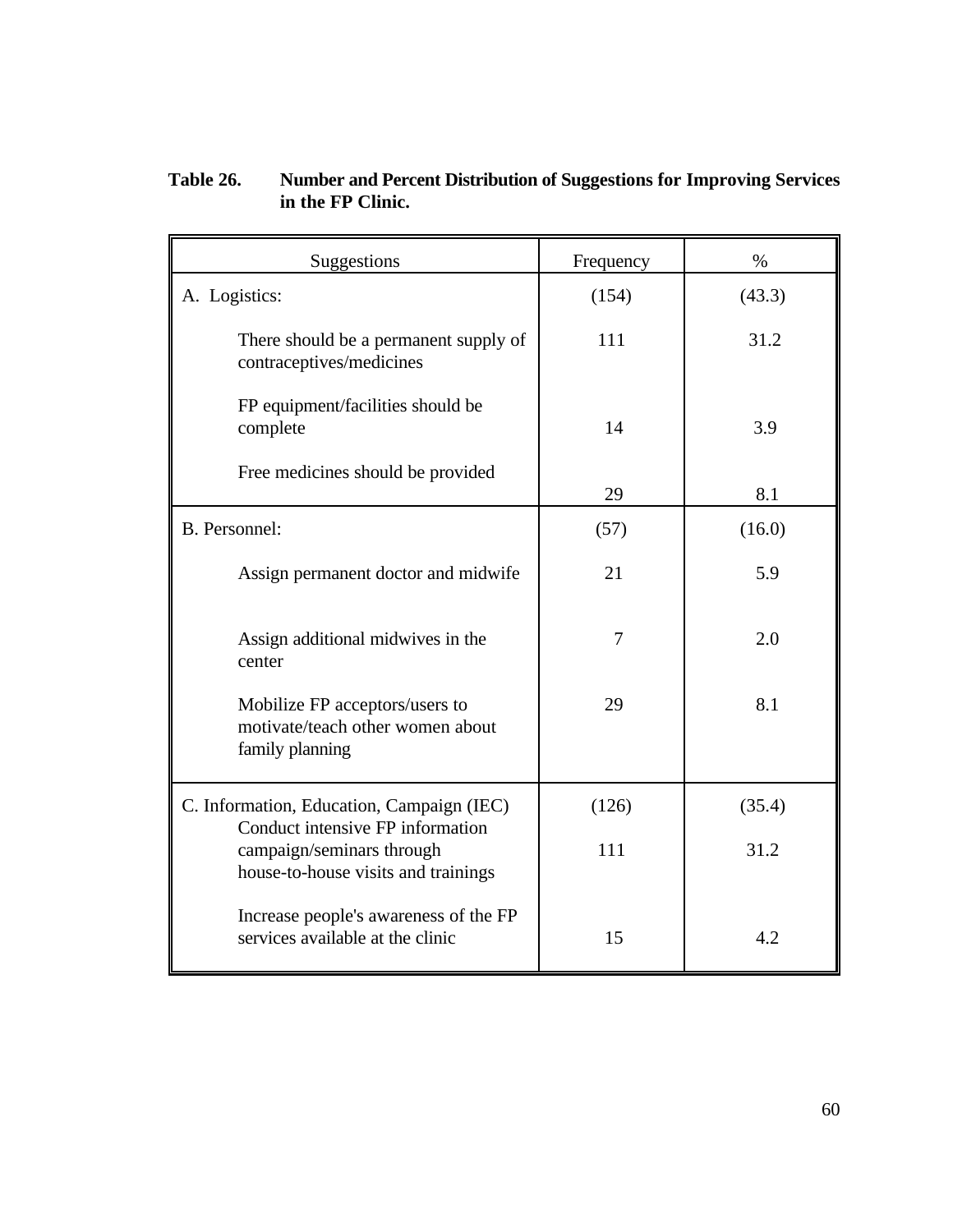| Suggestions                                                                                                                             | Frequency      | %      |
|-----------------------------------------------------------------------------------------------------------------------------------------|----------------|--------|
| D. Specific Services:                                                                                                                   | (92)           | (25.8) |
| Provide free consultation/examination                                                                                                   | $\overline{4}$ | 1.1    |
| Provide FP services daily, e.g.<br>Midwife or BHW should report to the<br>clinic daily                                                  | 9              | 2.5    |
| Midwives/motivators/BHW should<br>develop friendly and harmonious<br>relationships with women in the area                               | 33             | 9.3    |
| Midwives/motivators should always<br>conduct follow-up to monitor the<br>progress of their FP users<br>Doctors/Midwives/BHW should show | 24             | 6.7    |
| dedication in their works<br>Midwives should be more attentive to<br>problems/complaints of their clients                               | 7              | 2.0    |
| Midwives/motivators should also<br>introduce NFP                                                                                        | $\overline{4}$ | 1.1    |
| Midwives should perform IUD<br>insertion and ligation services in the<br><b>BHS</b>                                                     | 3              | 0.8    |
| Midwives/motivators should introduce<br>all methods of FP and not only limit to<br>selected methods                                     | 3              | 0.8    |
| Conduct survey of all women and<br>distinguish facilitate easy follow-up                                                                | 4              | 1.1    |
| Number of Woman $=$ 356                                                                                                                 | $\mathbf{1}$   | 0.3    |

Note: Total percent is more than 100% as some respondents gave more than one reply.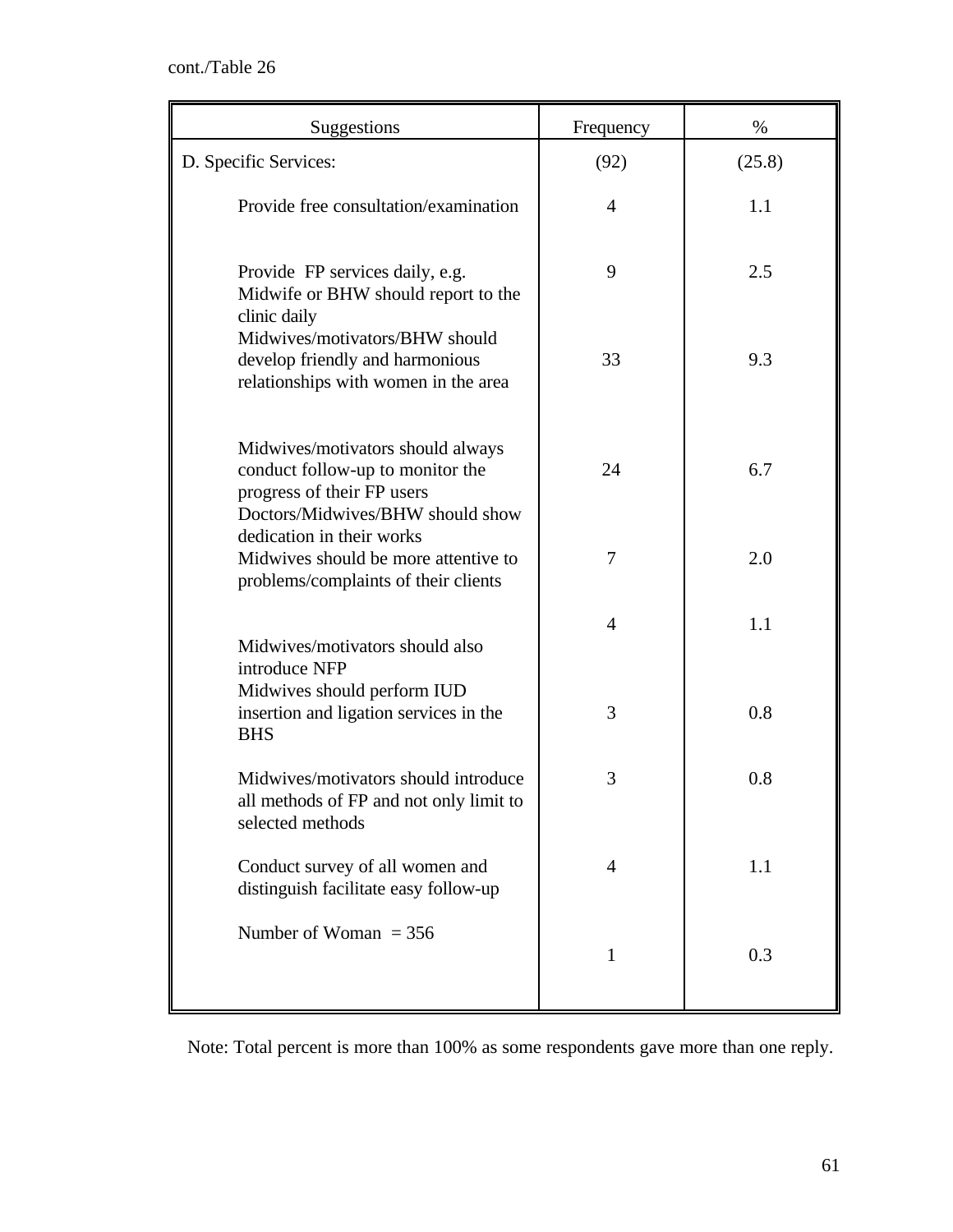### **THE FP DROP OUTS**

As noted earlier, acceptors of pills, condoms, and the IUD in 1992 are the subject of this study. Of the three groups of acceptors, dropping out was highest among those respondents who had accepted condoms (37.8 percent). The pill users followed second with a 34.3 percent drop-out rate. On the other hand, every one of the 1992 IUD acceptors was still using some FP method as of the survey date. It should be noted however, that about fifty percent of the government clinics in Bukidnon are not yet ready to provide services for IUD acceptors.

It is interesting to note that the clients who were expected to return to the clinic every month for a new supply of contraceptives (the pill and condom users) were less likely to stay with the program than were those who were required to return on a less frequent basis. In Bukidnon, pill and condom users are expected to visit the clinic once a month for re-supply.

## **Reasons for Dropping Out**

More than half (59 percent) of all drop-outs said they had stopped using FP because of side effects. This response was particularly common among those who were using contraceptive pills.

Other reasons given were much less common. These included the desire to have another child (5.0 percent), objections on the part of the husband (5.0 percent), poor health status (4.2 percent) and "too old now" (3.3 percent). As for method- and clinic-related reasons, six women said that their clinic lacked either a midwife or regular FP supplies, two said that their clinic was too far away, and four found the method accepted to be either ineffective (i.e., they became pregnant while using it) or inconvenient to use.

A detailed listing of their reasons for stopping use of the method originally accepted are shown in Table 27.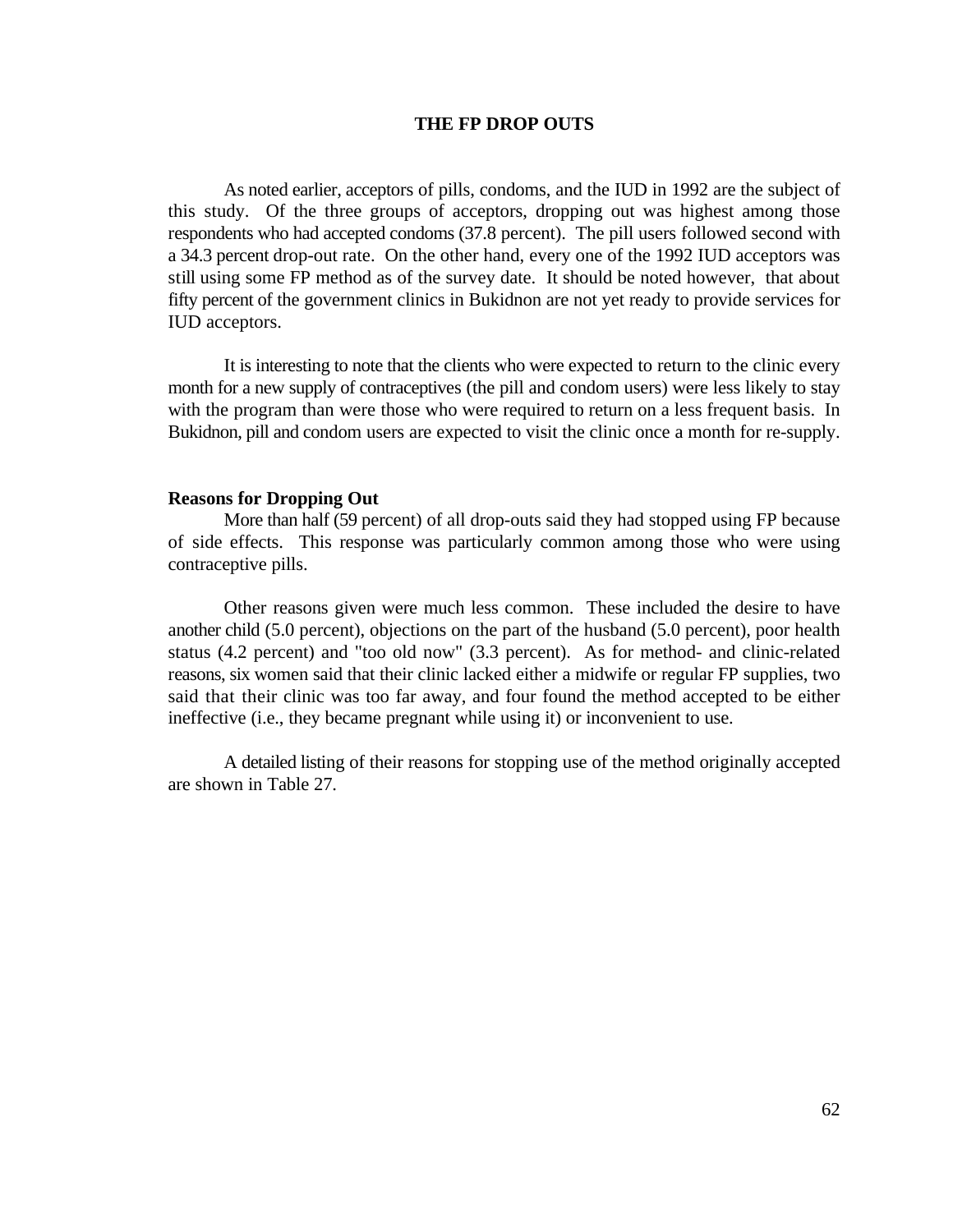|                                                                                                                                                                                   | Method Used                                                            |                                |                     |             |
|-----------------------------------------------------------------------------------------------------------------------------------------------------------------------------------|------------------------------------------------------------------------|--------------------------------|---------------------|-------------|
| Why did you stop<br>using this method?                                                                                                                                            | Pills                                                                  |                                | Condom              |             |
|                                                                                                                                                                                   | $\mathbf f$                                                            | $\%$                           | $\mathbf f$         | $\%$        |
| Due to side effects:<br>-experienced breathing difficulty<br>-menstrual flow (very little)<br>-can't sleep<br>-felt very weak<br>-developed allergy<br>-no specific symptom given | $\overline{c}$<br>$\overline{4}$<br>$\mathbf{1}$<br>$\mathbf{1}$<br>60 | 1.9<br>3.9<br>.9<br>.9<br>56.6 | 1<br>$\overline{2}$ | 7.1<br>14.3 |
| Personal Reasons:<br>-due to poor health<br>-over 35 years old<br>-want another child<br>-lazy to visit clinic<br>-afraid of side effects                                         | 5<br>$\overline{4}$<br>6<br>$\mathbf{1}$<br>$\overline{2}$             | 4.7<br>3.8<br>5.7<br>.9<br>1.9 |                     |             |
| <b>Method Related Reasons:</b><br>-method inconvenient to use<br>-got pregnant while using                                                                                        | 2<br>$\mathbf{1}$                                                      | 1.9<br>.9                      | 1                   | 7.1         |
| <b>Clinic Related Reasons:</b><br>-center far from place<br>-no permanent midwife<br>-advised by midwife to stop<br>-supplies not available at<br>clinic                          | 2<br>$\ensuremath{\mathfrak{Z}}$<br>$\mathbf{1}$                       | 1.9<br>2.8<br>.9               | 3                   | 21.4        |
| Other Reasons:<br>-husband died<br>-husband is temporarily away<br>-husband's objection/not<br>comfortable with method                                                            | $\mathbf{1}$                                                           | .9                             | 1<br>6              | 7.1<br>42.9 |
| Total                                                                                                                                                                             | 106                                                                    |                                | 14                  |             |

# **Table 27. Reasons for Dropping Out by Method Used.**

This portion of the report will discuss the results of interviews conducted with the health clinic staff, the actual observation of client-provider interaction by the research staff, the results of the inventory of facilities for family planning available at the FP clinics, and the research utilization conference/workshop.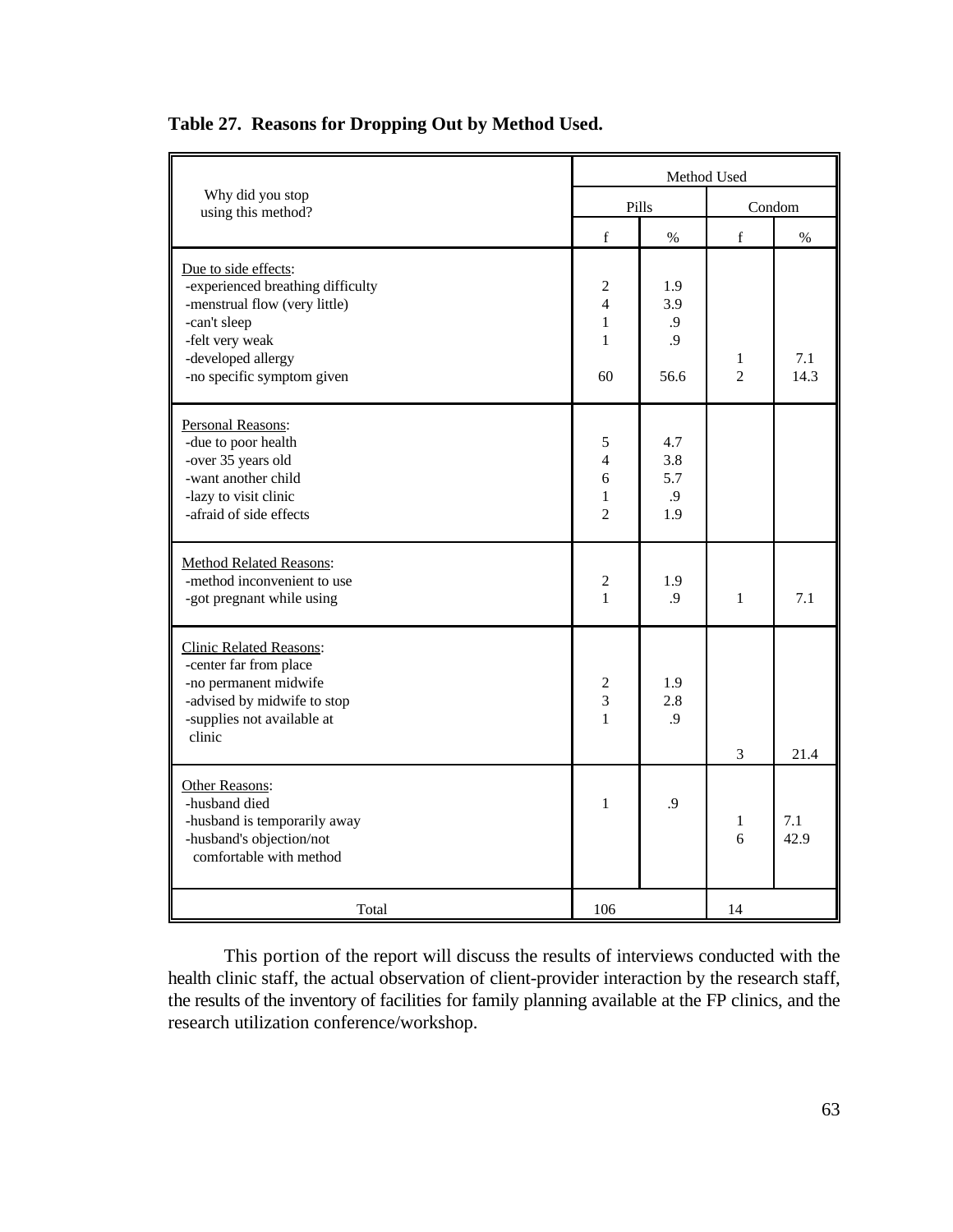#### **THE FP SERVICE PROVIDERS**

Twenty health providers were interviewed to obtain information about their experiences with providing family planning services. One FP service provider from each clinic was interviewed consisting of eighteen midwives, one nurse and one Barangay Health Worker.

The health providers interviewed were experienced in providing FP services. The average number of years reported was 11.9 years of FP service. One reported having already extended such services for 23 years.

Training courses attended by these providers include:

|                                            | No. who have attended |
|--------------------------------------------|-----------------------|
| Skills Training in FP                      | 2                     |
| Pill Dispensing                            | 3                     |
| <b>Clinical Service Provider Training</b>  |                       |
| Management/Planning Training               | 2                     |
| Supervision/Evaluation Training            | 2                     |
| Motivation & Outreach Services             |                       |
| Training                                   | 3                     |
| <b>IEC Skills Training</b>                 | 8                     |
| <b>MIS</b> Training                        | 3                     |
| <b>Information, Communication Services</b> |                       |
| & Family Planning                          |                       |
| Jone                                       |                       |
|                                            |                       |

Most respondents (80 percent) had both theoretical and practical training in providing pill and condom, as compared to 40 percent on IUD insertion/removal, and 50 percent on natural family planning.

The respondents were also asked what methods of family planning they have actually provided to clients in the last three months. A strong majority had provided pills (19 providers) and condoms (17 providers). Six providers claimed to have inserted an IUD during the last 3 months and another 6 said they had taught natural family planning to clients.

Among the methods they said they recommended for delaying and spacing pregnancy were pills (by 18 providers), IUD (14), condom (11) and NFP (10). One provider claimed to have recommemded all the FP methods to her clients. Others gave their recommendation depending on the condition of client or how suitable the method would be for her (3) as well as depending on what client wants (4). For stopping, they usually recommended female and male sterilization and the IUD.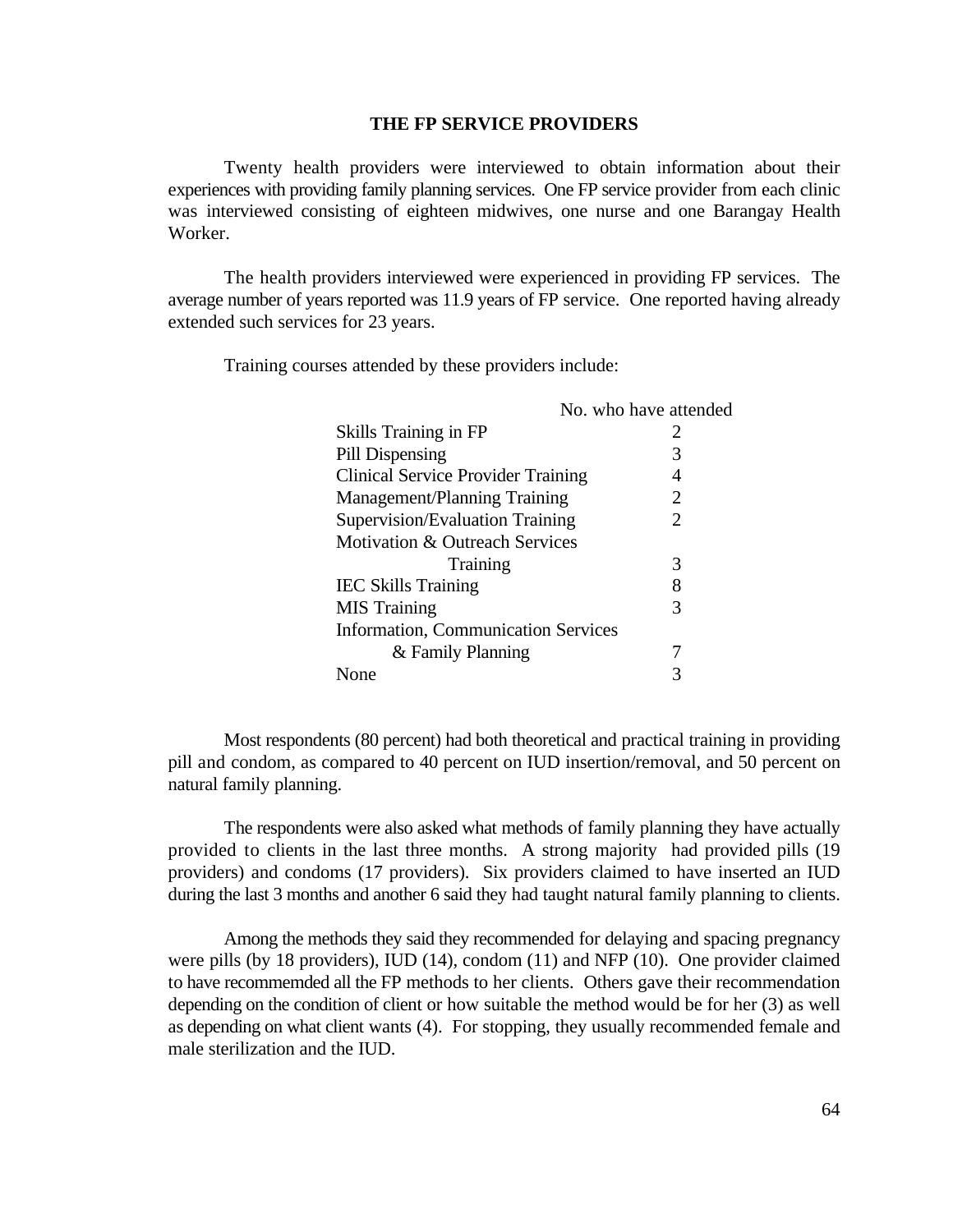Respondents were asked their knowledge about two specific FP methods, specifically the pill and the IUD (two of the methods they provide to their clients). The service providers were found to be knowledgeable about contraceptive pills. For example, most of them (18) indicated the fifth day of the cycle as the time the client should start taking the pill. One, however, said the woman should start taking it on the third week of the month while another said it should be taken at the start of the menstrual cycle. They were unanimous in saying that the woman should take one pill everyday, and should she forget to take the pill for a day, she should take the forgotten one immediately and then continue. They noted several minor problems that a client may experience after taking the pill. These included mild headache (mentioned by 19 respondents); nausea (13 respondents); spotting/bleeding (8 respondents); epigastric pain (6 respondents); and small weight gain (5 respondents). Other minor problems mentioned were infertility and feeling hungry.

Apart from the regular return visit for resupply, the respondents said they remind their pill clients to come back to the clinic if they experience major problems like severe headache (13 respondents), severe abdominal pain (6), severe chest pain/shortage of breath (5), blurred vision (4) and other major problems like epigastric pain, dizziness, nausea and vomiting.

The respondents were also found to possess a very good grasp of the mechanics of providing IUD services. Ten clinics or fifty percent of the clinics sampled offer IUD insertion and removal services. Ten service providers from these clinics knew that, for a client to check if the IUD is in place, she must touch the threads regularly. They also knew that the client may experience heavy bleeding (6), cramps (5), increased discharge (3), backache, spotting (2) and may also experience infection (PID) or infertility. Only three respondents were unable to mention any problem associated with this method.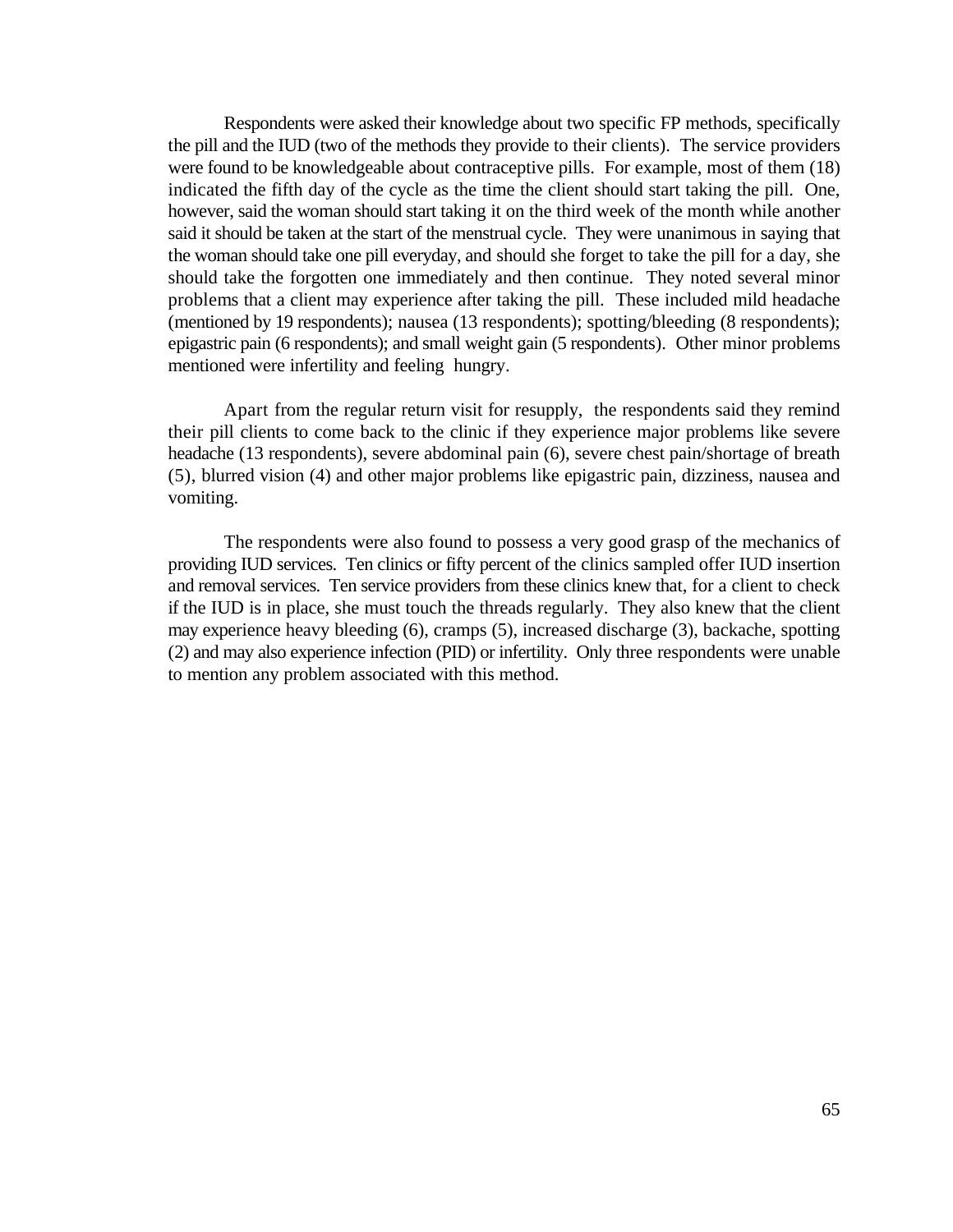## **INVENTORY OF FACILITIES AND SERVICES OF THE HEALTH CLINICS/SERVICE DELIVERY POINTS**

An inventory of facilities and services available at the twenty centers/service delivery points (SDPs) were also made for this study.

**Accessibility**. Field supervisors were given instructions to come to the clinic early in the morning to be able to determine the actual opening time of the different clinics. It was found that the official opening time was not uniform in the twenty clinics. While most (18 clinics) open at 8:00 o'clock, one opens at 7:30 a.m. and another at 8:30 a.m. Fourteen (70 percent) clinics provide service as soon as the SDP has officially opened, but three could only do this after a 30-minute wait while two more were only able to offer services an hour later.

Eight clinics provide FP services for all five working days that they are open. Others, however, have a sceduled day or days for FP. Five clinics, for example, allot 3 days for FP, three clinics 2 days for FP, one has FP services for four days, and three clinics devote only one day of the week for family planning.

Seven of the clinics do not have any sign announcing availability of FP services either outside or inside the clinic building. Nine have signs inside the building while two have a sign outside the building. Two clinics have put up signs both inside and outside their buildings.

**Infrastructure**. On the day of the visit, eleven SDPs did not have piped running water while seven did not have electricity connections yet. A majority of the clinics (18 SDPs) have a waiting room/area for clients. Three clinics did not have working toilets/latrines available for clients.

**IEC Materials and Activities.** FP posters were seen posted on walls of nineteen clinics during the survey. Other materials like samples of contraceptives, FP information sheet, FP brochure/pamphlet, flip charts, promotional materials and anatomical models were also found to be present in most clinics.

During the visit, group lecture or discussion with clients ("health talks") were held in seven of the clinics. In six of these clinics family planning was one of the topics discussed.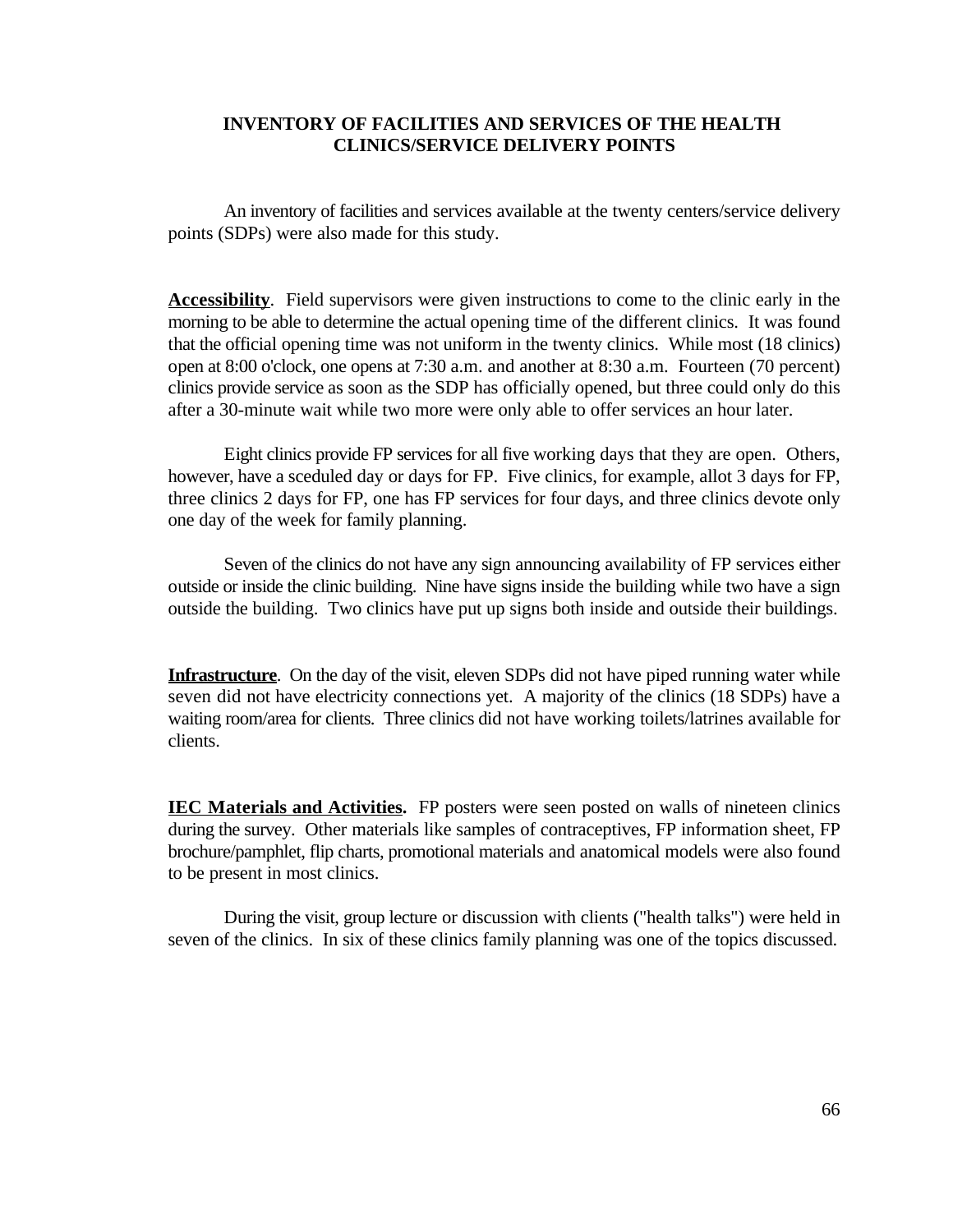**Medical Examination Facilities.** Sixteen of the clinics visited by the study team had a separate room/area for examination. Twelve of these areas were rated "clean" (with fresh linen at the start of the day, floors swept and mopped, no dust on window sills and table). Eleven clinics had adequate light while only seven had an adequate water supply. Visual privacy was upheld in ten of the examination areas, while auditory privacy was observed in nine examination areas.

**Equipment and Commodities.** The most common equipment which was available for family planning services in the clinics were the scale, blood pressure apparatus, stethoscopes, examination table/bed, and thermometers. Seventeen clinics were found to have these equipments for FP services. It was learned, however, that these equipments were also used for non-family planning services. Table 28 shows a listing of equipments available.

| Type of Equipment                                                                | No. of Clinics           |
|----------------------------------------------------------------------------------|--------------------------|
| <b>Blood Pressure Apparatus</b><br>Scale<br>Stethoscopes                         | 17<br>17<br>17           |
| <b>Examination Table/Bed</b>                                                     | 17<br>17                 |
| Gloves (pair)                                                                    | 17<br>16                 |
| Thermometer                                                                      | 8<br>7                   |
| <b>Scissors</b>                                                                  | 6                        |
| Specula<br>Sterilizer                                                            | 5<br>$\overline{4}$<br>3 |
| <b>Uterine Sound</b>                                                             |                          |
| Tenacula                                                                         |                          |
| <b>Flashlight or Angle Poise Lamp</b><br><b>Sterilizing Lotion</b><br>Microscope |                          |

# **Table 28. Equipments Available in Clinics.**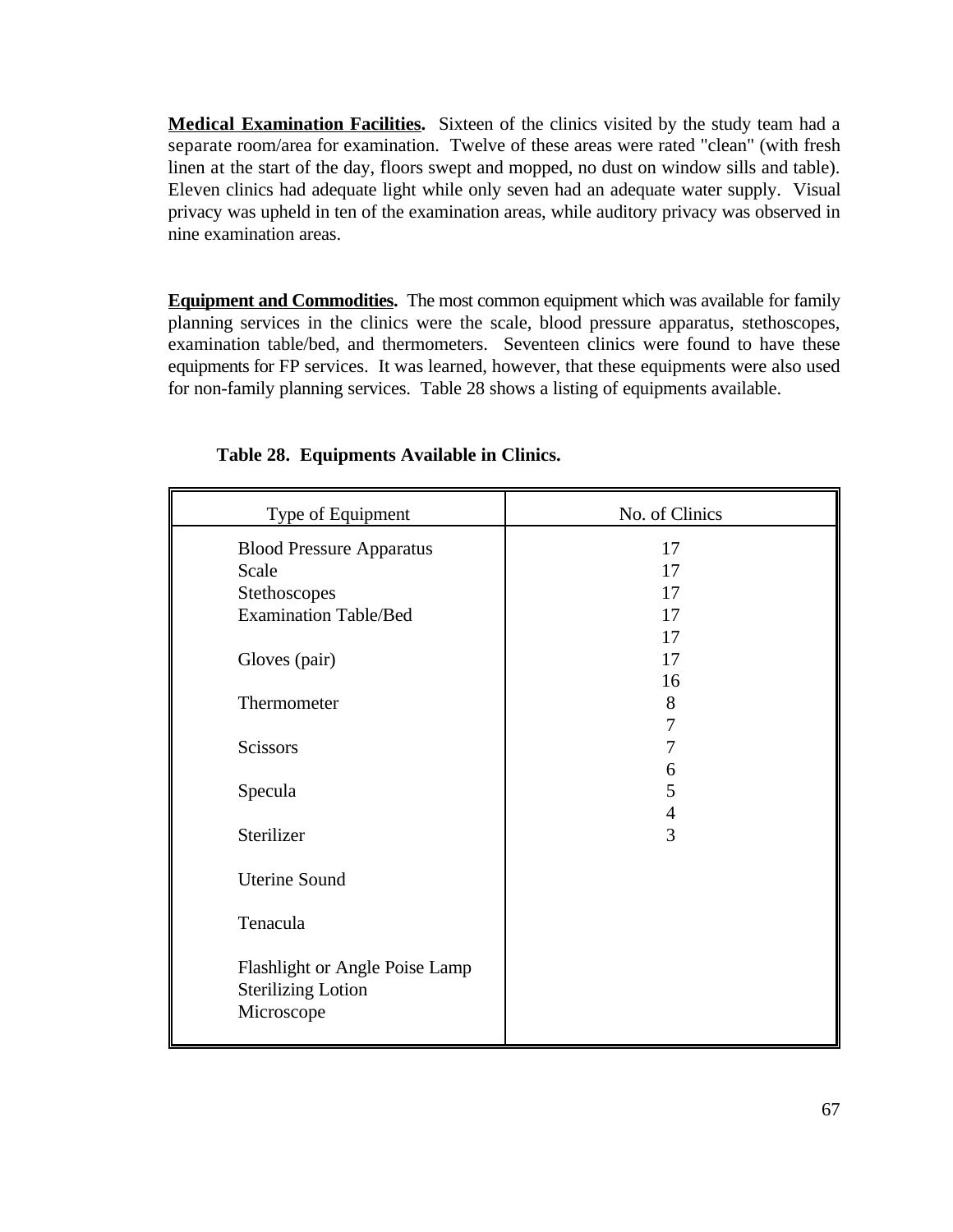All twenty clinics provide services for pills and condom users while only ten provide IUD insertion and removal services. Seven clinics indicated they also provide services for "natural" family planning. All of the twenty clinics also had available supplies of pills and condoms at the time of the visit. In comparison, however, only five clinics had available IUD devices. Four clinics admitted having run out of stock of condoms during the last six months, one clinic ran out of its stock of pills and another clinic ran out of its stock of IUDs. This also supports the complaints of some clients that supplies were not always available at their local clinic.

A record system for keeping track of FP commodities received and dispersed was present in 19 clinics. It was also found that FP commodities were stored according to their expiration date in all the twenty clinics. Storage facilities for contraceptives were generally found to be adequate.

**Recording and Reporting.** Most clinics (18) kept a multiple visit card for each client. Ten of these were found to be well-ordered and eight were partially ordered but still usable. On the other hand, only twelve clinics maintained a daily family planning activity register. Preparation of statistical reports about FP activity were regularly done in 17 clinics. They also submit these reports to a supervisor on a monthly basis. Seven of these clinics claimed they usually get feedback on these submitted reports.

The staff of three clinics reported they have never been visited by their supervisor, 12 were visited within the last three months, 4 four to six months ago, and one was visited more than six months ago.

**Services.** The following non-family planning services were also available in the twenty clinics studied:

| <b>Non-Family Planning Services</b> | No. of Clinics |    |
|-------------------------------------|----------------|----|
| <b>Consultation for Infertility</b> | 11             |    |
| <b>Consultation for STDs</b>        |                | 3  |
| <b>Deliveries</b>                   |                | 20 |
| Immunization                        |                | 20 |
| Nutrition & Growth Monitoring       | 20             |    |
| Antenatal Care                      |                | 20 |
| <b>Postnatal Care</b>               |                | 20 |
| <b>Oral Rehydration Therapy</b>     | 19             |    |
| Information/Counselling on Aids     | 6              |    |
| <b>Curative Services</b>            |                | 15 |
| <b>Environmental Sanitation</b>     | 19             |    |
| Malaria Prevention & Treatment      |                |    |
|                                     |                |    |

Services at the twenty clinics are given free. Ten clinics, however, admitted that they sometimes ask the clients to give minimal cash donations.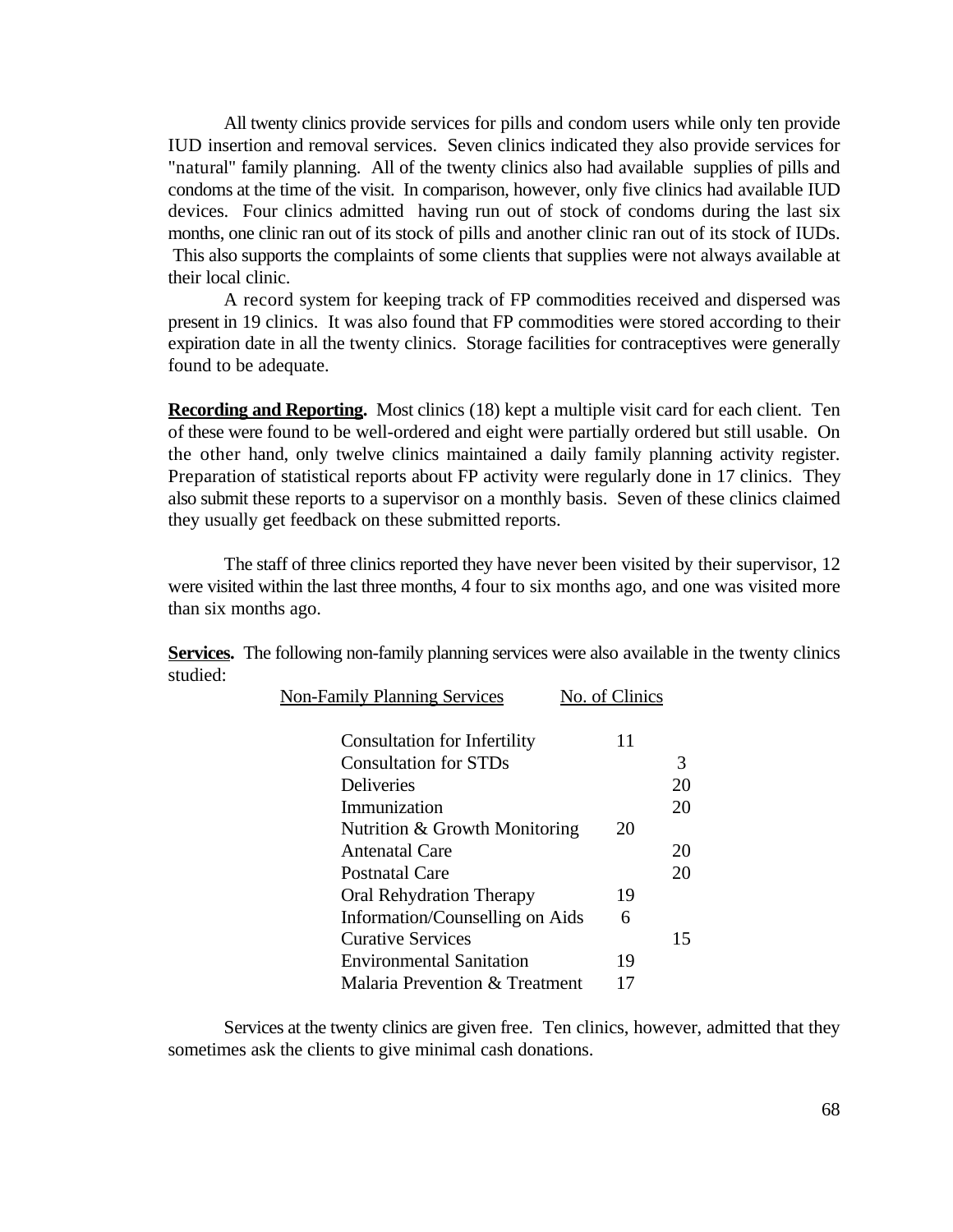## **HEALTH PROVIDER-CLIENT INTERACTION: AN OBSERVATION**

An observation of actual client-provider interaction was also made to help validate the responses of both the clients and the service providers. There were two types of clients who were served in the different clinics during the visit. These were, first, the new acceptors and, secondly, clients who came for resupply or regular follow-up. Interactions were observed in only 17 clinics because staff of the other three clinics were out on training during the scheduled observation day.

**The New Family Planning Clients.** In the seventeen clinics observed, six clients were noted to have visited the FP clinics to become new acceptors. It was observed that all the providers were very friendly to the clients who were greeted immediately upon entering the clinics. This observation concurs with the clients' description of the clinic staff as "friendly and approachable."

|                             | Mentioned | How to use | Advantages | Side Effects |
|-----------------------------|-----------|------------|------------|--------------|
| Pill                        |           |            |            |              |
| Condom                      |           |            |            |              |
| <b>IUD</b>                  |           |            |            |              |
| <b>Female Sterilization</b> |           |            |            |              |
| Vasectomy                   |           |            |            |              |
| Natural Methods             |           |            |            |              |

During the consultation, the providers talked about the pill (in 3 clinics), condom (4), IUD (4), female sterilization (1), vasectomy (1) and natural methods (1). Details of the topics discussed are given below.

Discussions of possible side effects were rarely held during their interactions. This supports an earlier contention of the clients to this effect.

It was also observed that in three of the six consultations, one method was particularly overemphasized like the IUD and condom. The most common IEC materials used during the consultation were samples of contraceptives, flipcharts and posters.

Four new clients had an IUD insertion. It was observed that in each of these cases the providers conducted the following examination and insertion procedures: a) performed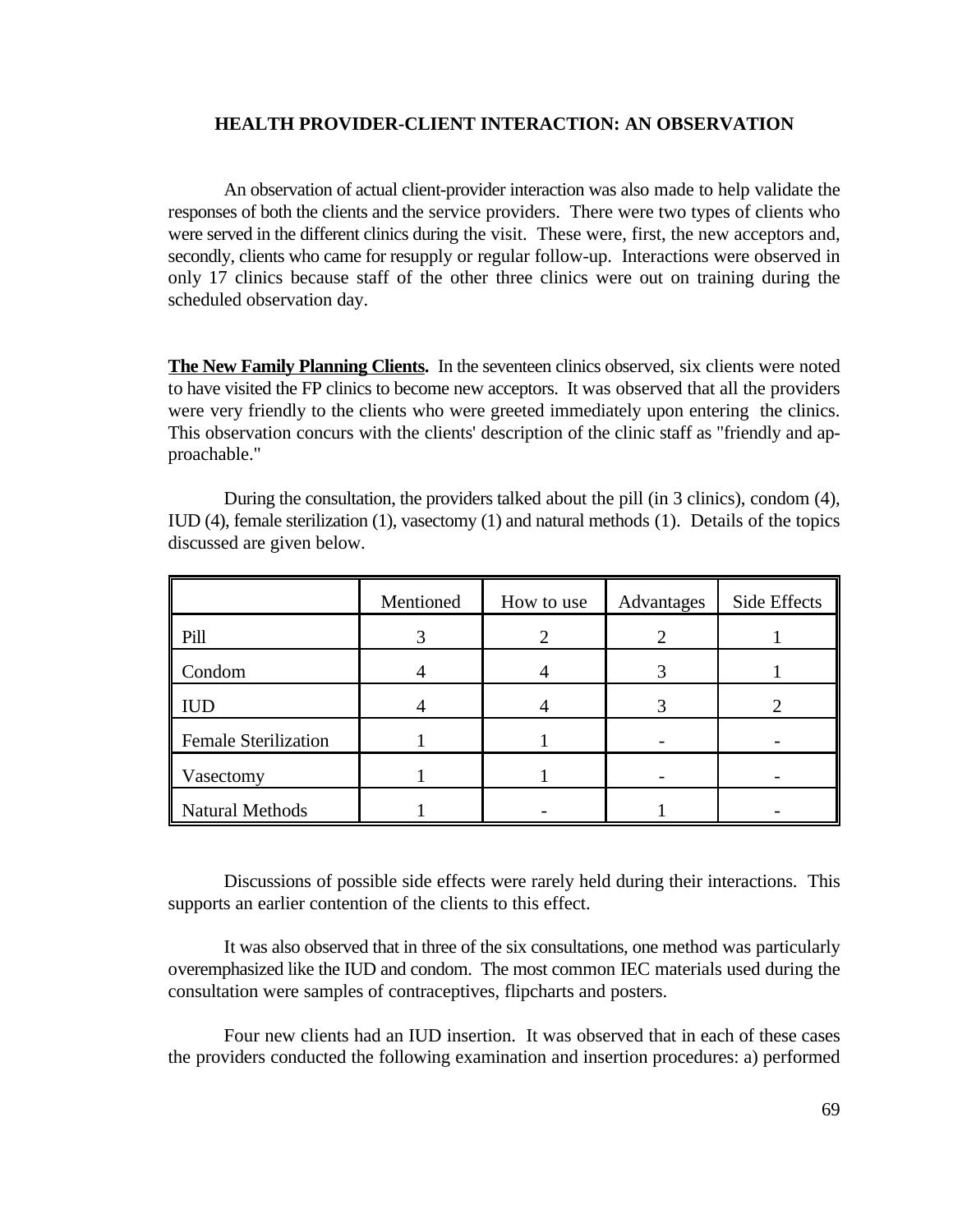a pelvic exam using sterile speculums, b) washing of hands by the provider before the exam as well as using clean gloves, c) informing the client of what would happen before the exam, and d) informing the client about the outcome after the exam. During the IUD insertion, the clients were also given emotional support and the IUDs were handled using sterile procedures.

The only other health issue discussed during the clients' visit was child immunization.

**Returning Family Planning Clients.** Interactions with twelve returning FP clients were also observed. In eight cases the provider was heard and seen greeting the clients in a friendly manner. Three other clients were also greeted but in this case with a less friendly demeanor. One client, unfortunately, was not greeted by the provider in one clinic. Nine of the clients were pill users, two were IUD users and one was a condom user.

During the consultation, topics like supplies and whether the client had any problem with the method were mentioned and discussed. Three clients were asked whether they still wanted to space or limit pregnancy while two clients were aksed whether they wanted to change methods or to stop using family planning.

Blood pressure and weights of seven clients were determined during the visit while five clients were asked about their menstrual cycle. Most of the other medical examinations which were supposed to be done by the provider were not carried out or were done in a sporadic fashion. Examples of this are asking the client about unusual vaginal bleeding, unusual discharge or performing physical exam, breast exam, pelvic exam, and the like.

Two of the returning clients had their FP methods discontinued, while ten continued using their pre-existing method.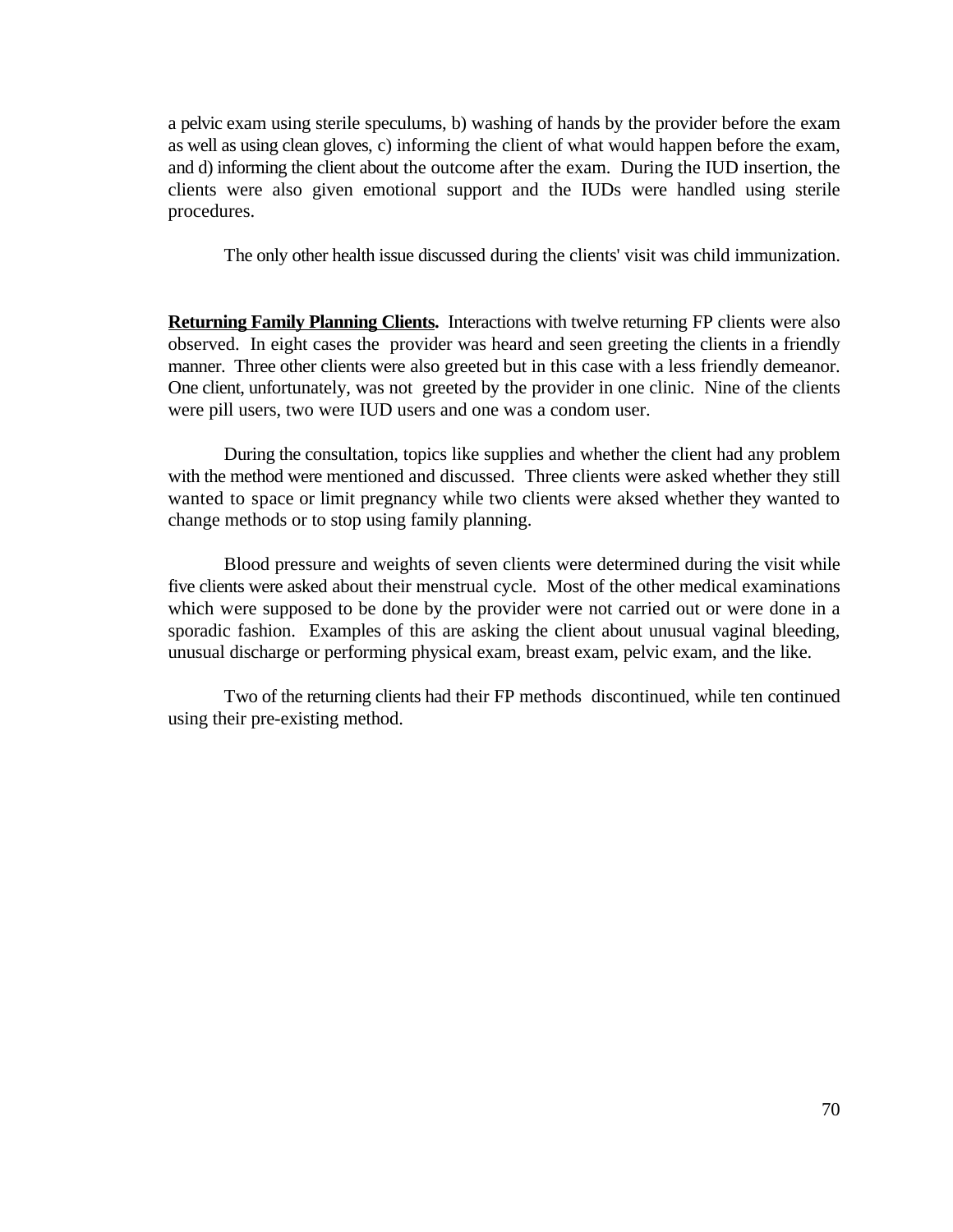## **THE RESEARCH UTILIZATION CONFERENCE/WORKSHOP**

A research utilization conference/workshop was held on May 6, 1994 where this principal investigator and the DOH Regional Family Planning Manager together presented their preliminary findings of the study along with some initial plans for the program in the region.

Thirty three service providers from DOH Region X and from Bukidnon (including the Provincial Health Officer) were in attendance during the conference/workshop. A number of local government executives were also invited. Only one mayor, however, was able to make it to the session. Other participants were from the academe, from other government agencies like POPCOM, or were representatives from other research units or funding agencies like the Population Council and US-AID.

Aside from the presentation of the study results, the FP Program Manager also discussed the implications of the study results for the family planning program of the region. She specifically noted some aspects of the program that can be improved and/or sustained.

Time for open forum was also alloted to clarify certain issues which stem from the findings or which pertain to the FP program itself.

The following topics were discussed by three separate work groups: (1) issues regarding "quality of care," (2) issues concerning the FP program methods as well as on devolution, and (3) issues concerning the FP acceptors. Towards the end of the workshop, problems on these three broad topics were discussed. Other problems (including some not identified by the study) were also identified and solutions or interventions were suggested by the participants.

The workshop outputs were also presented to the participants. Individual group outputs are presented in Tables 29 to 31.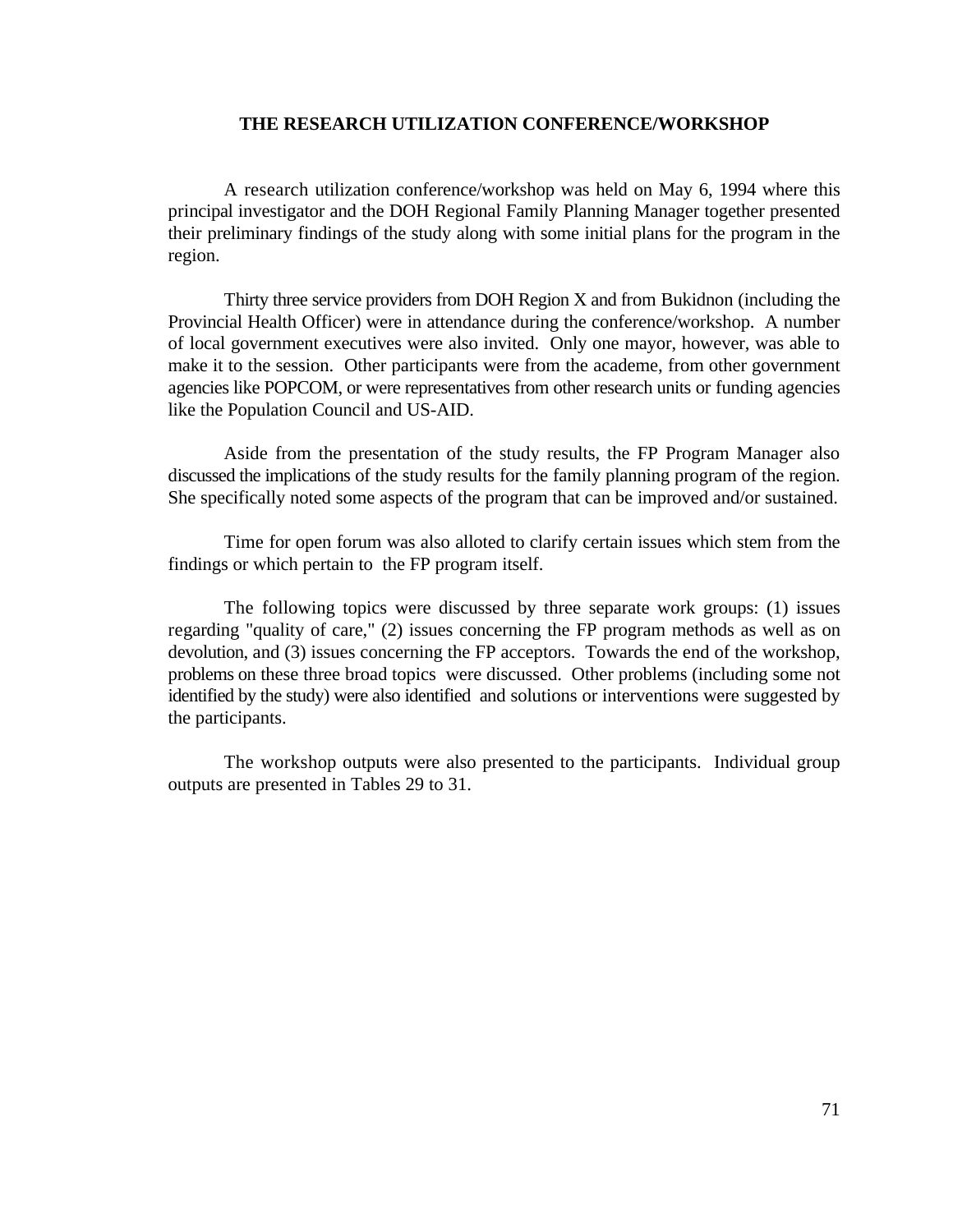| Issues/Problems                                                            | <b>Suggested Interventions</b>                                                                                                   |
|----------------------------------------------------------------------------|----------------------------------------------------------------------------------------------------------------------------------|
| Supply mechanism                                                           | -Follow strictly manual operation<br>-All RHUs & BHS should be provided<br>copies of manual                                      |
| Overloading of RHMs<br>(IEC often overlooked)                              | -Re-train & utilize services of BSPOs,<br>BHWs, & Hilots in the follow-up<br>and distribution of FP supplies                     |
| <b>Untrained Personnel in FP</b>                                           | -Continue training of RHMs on Basic<br><b>Comprehensive Family Planning</b>                                                      |
| High drop-out rate of various categories<br>of mothers                     | -Focus on high risk groups                                                                                                       |
| Charges for FP services in Hospitals                                       | -Tap the services of NGOs<br>-Tap the services of the<br>German doctors                                                          |
| Clients' fear of side effects                                              | -Clients should be assured of the<br>availability of service in case of<br>complications during IEC                              |
| Lack/Inadequate supervision due to<br>budgetary constraints (LGU concerns) | -Provision of TEV for program<br>supervisor (A memo of agreement<br>should be forged at the provincial<br>and<br>municipal level |

# **Table 29. Issues/Problems and Suggested Interventions on Quality of Care.**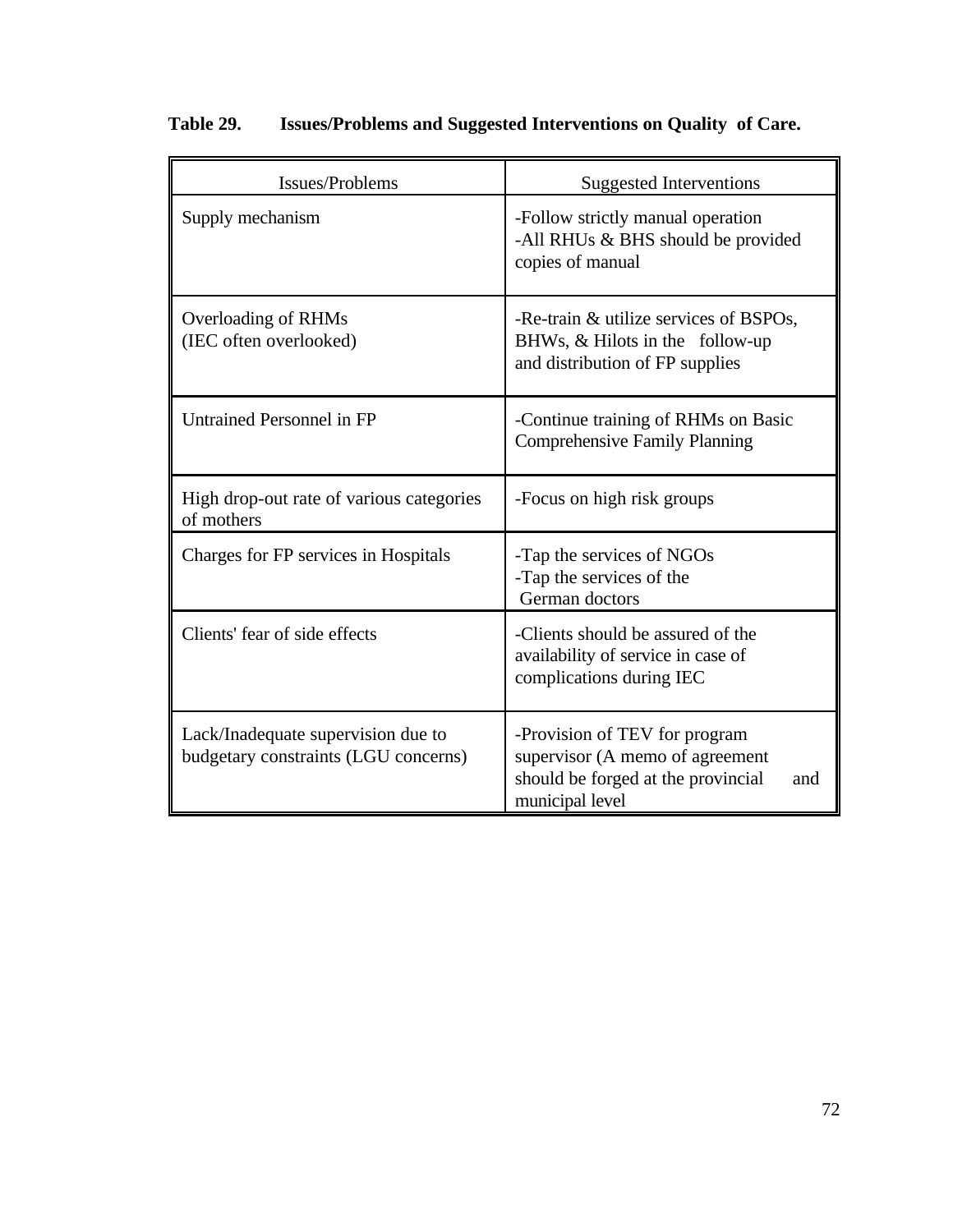## **Table 30. Issues/Problems and Suggested Interventions Concerning the FP Acceptors.**

| Issues/Problems                                                                                                                                                                                                                     | <b>Suggested Interventions</b>                                                                                                                                                                                                                                                                                                                                                                                                       |
|-------------------------------------------------------------------------------------------------------------------------------------------------------------------------------------------------------------------------------------|--------------------------------------------------------------------------------------------------------------------------------------------------------------------------------------------------------------------------------------------------------------------------------------------------------------------------------------------------------------------------------------------------------------------------------------|
| Clients' perception<br>Causes:<br>Poor counselling<br>Inadequate KAS/motivation<br>Some IEC materials are<br>inappropriate<br>Negative attitude of clients which also<br>influence others/past experiences<br>(among ethnic groups) | -Recommend training on Basic FP and ICS<br>-Adding cultural specific dimensions to<br>respond to the needs of ethnic groups<br>-On motivation : sustain support for trials as<br>well as continuing use<br>-Reinforcement of volunteers for motivation<br>-Strengthen linkages with BSPOs to also utilize<br>them as motivators<br>-Orientation of lay/church leaders<br>-Strengthen motivation campaign at the grass<br>root level. |
| Lower level of educational attainment<br>Causes:<br>Low economic status<br>Inappropriate IEC materials for their level                                                                                                              | -Better communication skills<br>value of practice in FP<br>-Use of visual IEC materials rather than textual<br>-Radio programs focusing on<br>misconceptions about FP                                                                                                                                                                                                                                                                |
| Lack of husband/male participation<br>Causes:<br>Chauvinistic attitude<br>Negative attitude                                                                                                                                         | -Tapping members of credit cooperatives $\&$<br>other male associations for FP motivation and<br>advocacy<br>-Review/revitalize the contents of PMC<br>sessions (both church and govt.) making them<br>gender sensitive                                                                                                                                                                                                              |
| Low income<br>-Clients do not return for follow-up visit due to<br>charges on oral contraceptives                                                                                                                                   | -Conduct dialogue with LGU for free FP<br>services<br>-Require volunteers to give re-supply to FP<br>clients<br>-LGU must mobilize more volunteers<br>-Tap other community-based workers                                                                                                                                                                                                                                             |
| Too many pregnancies                                                                                                                                                                                                                | -Recommend permanent FP method for those<br>who have completed their family size<br>-Pre/Post natal counselling                                                                                                                                                                                                                                                                                                                      |
| Unemployment                                                                                                                                                                                                                        | -Encourage women to organize cooperatives<br>for<br>livelihood projects                                                                                                                                                                                                                                                                                                                                                              |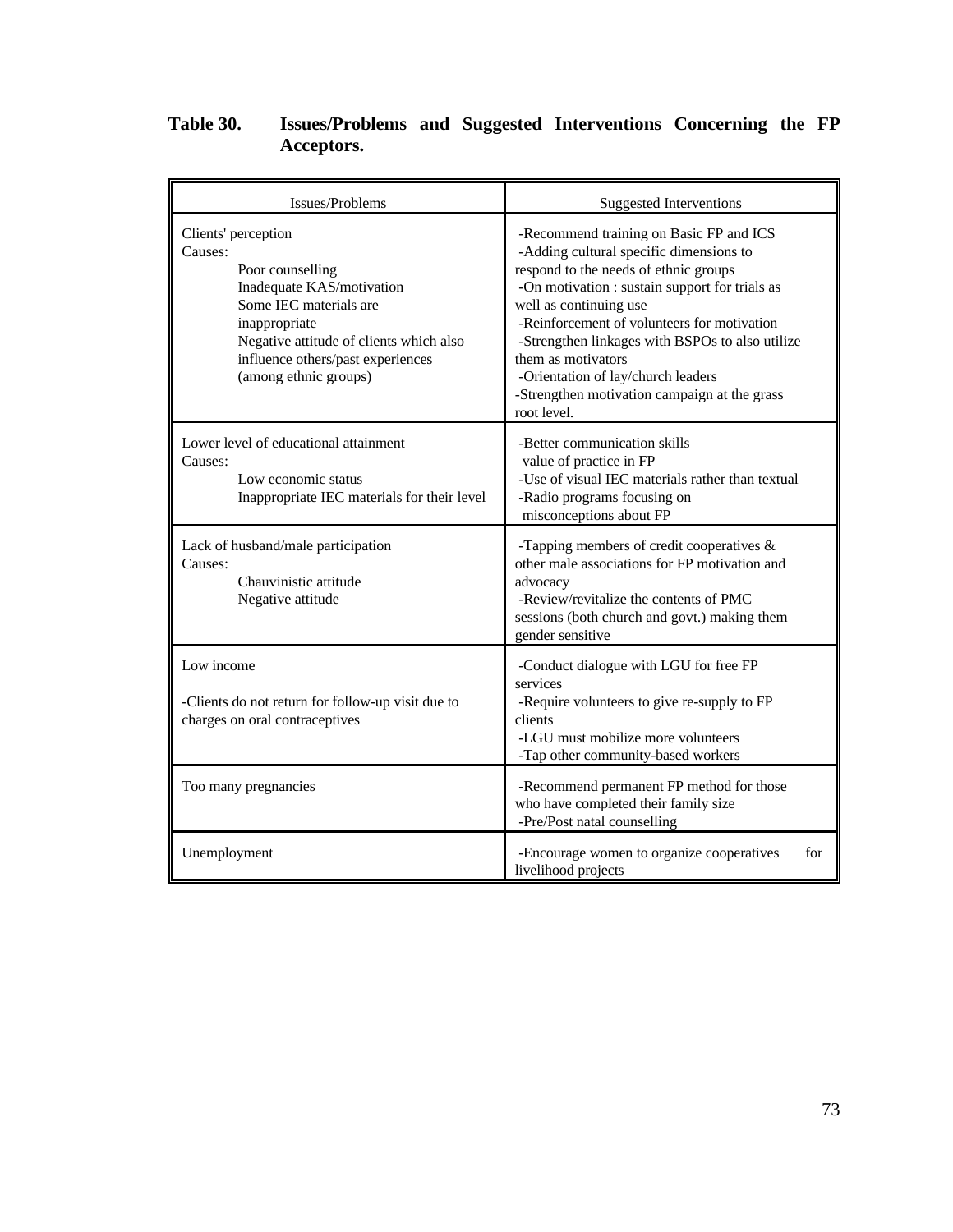|                                                              | Issues/Problems                                                                    | <b>Suggested Interventions</b>                                                                                                                                                                  |    |
|--------------------------------------------------------------|------------------------------------------------------------------------------------|-------------------------------------------------------------------------------------------------------------------------------------------------------------------------------------------------|----|
| Condom:<br>condom users<br>method<br>patient's choice        | High drop-out rate among<br>-usually used as a temporary<br>-use can be stopped at | -Motivate for more effective and<br>acceptable method<br>-Improve recording system                                                                                                              |    |
| Pills:                                                       | Rumors about pills' side effects<br>No choice of pill brand                        | -Intensify IEC campaign<br>-Assign health workers who will<br>provide FP services only                                                                                                          |    |
| IUD:<br><b>Infections</b>                                    | Surgical complications                                                             | -Conduct a study of IUD related<br>infections<br>-Provide funds for surgical<br>intervention of complications<br>-Conduct periodic evaluation of<br>personnel trained to give IUD<br>insertions |    |
| Devolution:<br>Mobility problems<br>-Lack of TEV<br>vehicles | -Misuse/lack of service                                                            | -LGU should allocate funds for<br>workers' TEV<br>-Provide service vehicles, issue<br>memorandum to officials misusing<br>vehicles                                                              |    |
|                                                              | Lack of LGU support for family planning                                            | -Conduct meetings with LGU<br>executives who are not supportive<br>the program                                                                                                                  | of |

### **Table 31. Issues/Problems and Suggested Interventions Concerning the FP Program Methods and Devolution.**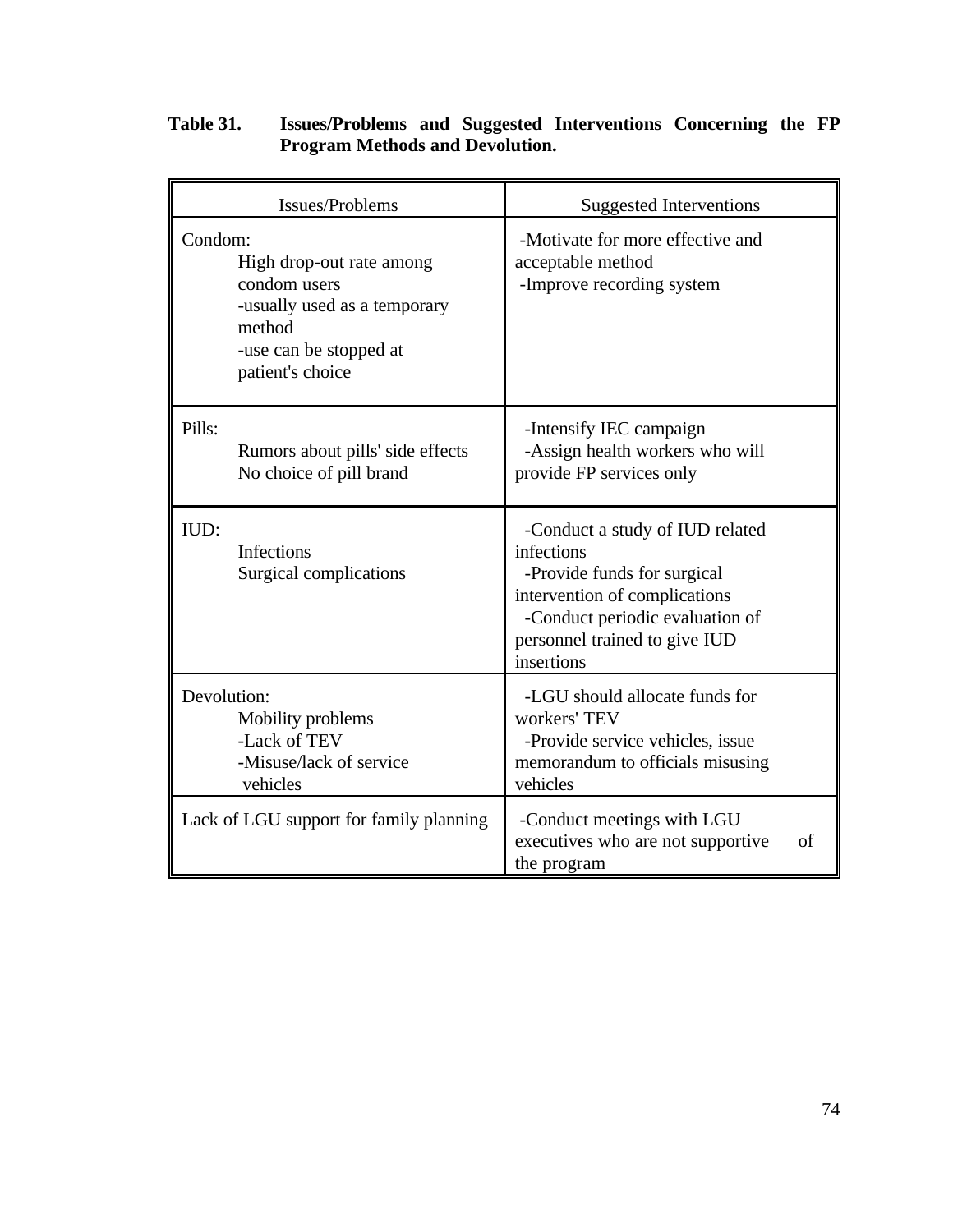### **SUMMARY AND POLICY IMPLICATIONS**

**Background.** This study has involved interviews with a randomly selected sample of 389 family planning (FP) acceptors from twenty barangays in Bukidnon province. The respondents were currently married women who had either continued to use family planning since their initial acceptance (current users) or who had stopped using FP altogether (drop-outs). Findings from the present study may be expected to shed light on several aspects of the drop-out problem namely:

- 1. How extensive is this problem and how accurate are the DOH records in this regard?
- 2. How do FP acceptors view their local FP clinic and the services offered therein?
- 3. What reasons are given by the drop-outs for their decision to stop using FP?
- 4. What are the factors associated with dropping out?

**The Extent of the Drop-out Problem.** The study found that 30.8 percent of the women who had adopted FP at some time in 1992 had dropped out of the program as of the survey date (September to October, 1993). This is somewhat lower than the 60 percent drop-out rate which had earlier been reported for Bukidnon and may therefore indicate that the dropping out phenomenon has become somewhat less pervasive in that province.

Clinic records about current FP users were found to be fairly accurate. Actual interviews showed few inconsistencies with the DOH categorization of the respondents. The categories were current users, drop-outs and switchers. The DOH classification was found to be correct in 73.4 percent of all cases.

**Views and Experiences Regarding the Local FP Clinic.** As FP acceptors, the respondents were in a good position to assess their local program. In all only 9 percent said that they were dissatisfied with their visits to the clinic. Another 53 percent said they were "satisfied" while 38 percent claimed to be "very satisfied." Clients who were "dissatisfied" reported inavailability of supplies as their reason. These respondents also tended to be critical of the local midwife for various reasons, e.g. that she is "not available", too "strict", or "unfair" in giving out medicines and supplies.

A little less than ten percent had never been given any lecture about FP. Another 61 percent had received a lecture about only one method. These statistics do not show the FP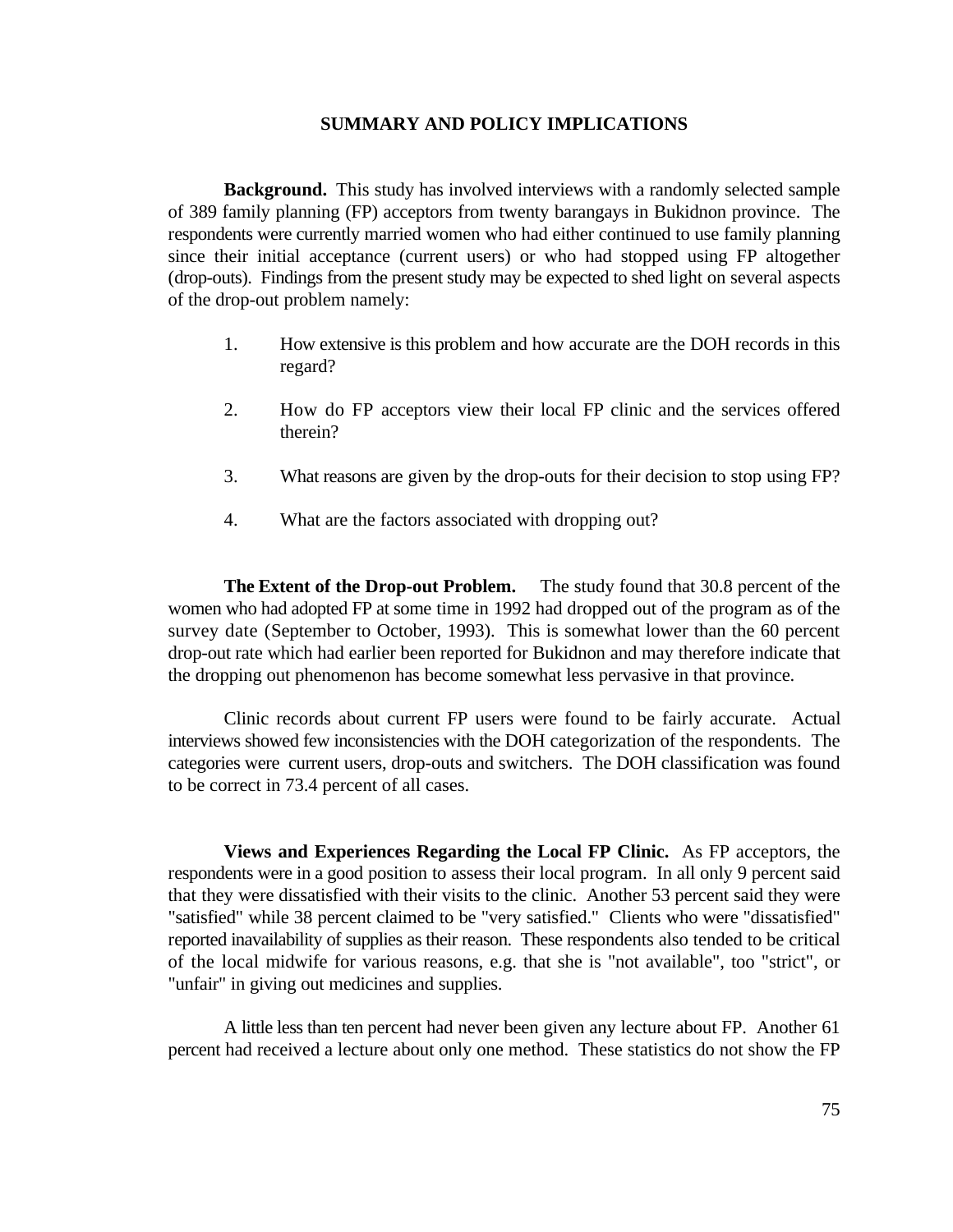clients as being given a wide variety of choices. Even so, 98 percent of all respondents said they were allowed the freedom to adopt whatever FP method they desired.

Most respondents (83 percent) felt that their FP trainor had been "friendly and approachable." They also gave favorable assessments with regard the trainors' ability to "clearly explain" the method, to show how to use it, and to explain its advantages. There was, however, less agreement with the idea that the trainors had dealt adequately with the method's disadvantages and potential side effects.

Exposure to IEC materials on FP was relatively high (only 24 percent said that they had never been so exposed). Home visits by FP providers, however, were rare, with 76 percent of the respondents not experiencing these.

Respondents gave several suggestions as to ways in which the program could be improved. The most commonly cited themes included the following:

- 1. There should be a permanent supply of contraceptives on hand.
- 2. There is a need for an intensive FP information campaign (e.g. seminars, house-to-house visits).
- 3. The midwives and motivators should develop friendly relations with local residents.
- 4. FP acceptors could be mobilized to teach/motivate other potential clients.
- 5. Free medicines should be provided by the local clinic.
- 6. Midwives/motivators should follow up the FP acceptors to monitor their progress.

**Reasons for Dropping Out.** More than half of all drop-outs said that they had stopped using FP because of side effects. This response was particularly common among those who were using contraceptive pills.

Other reasons given were much less common. These included the desire to have another child (5.0 percent), objections on the part of the husband (5.0 percent), poor health status (4.2 percent) and "too old now" (3.3 percent). As for method or clinic related reasons, six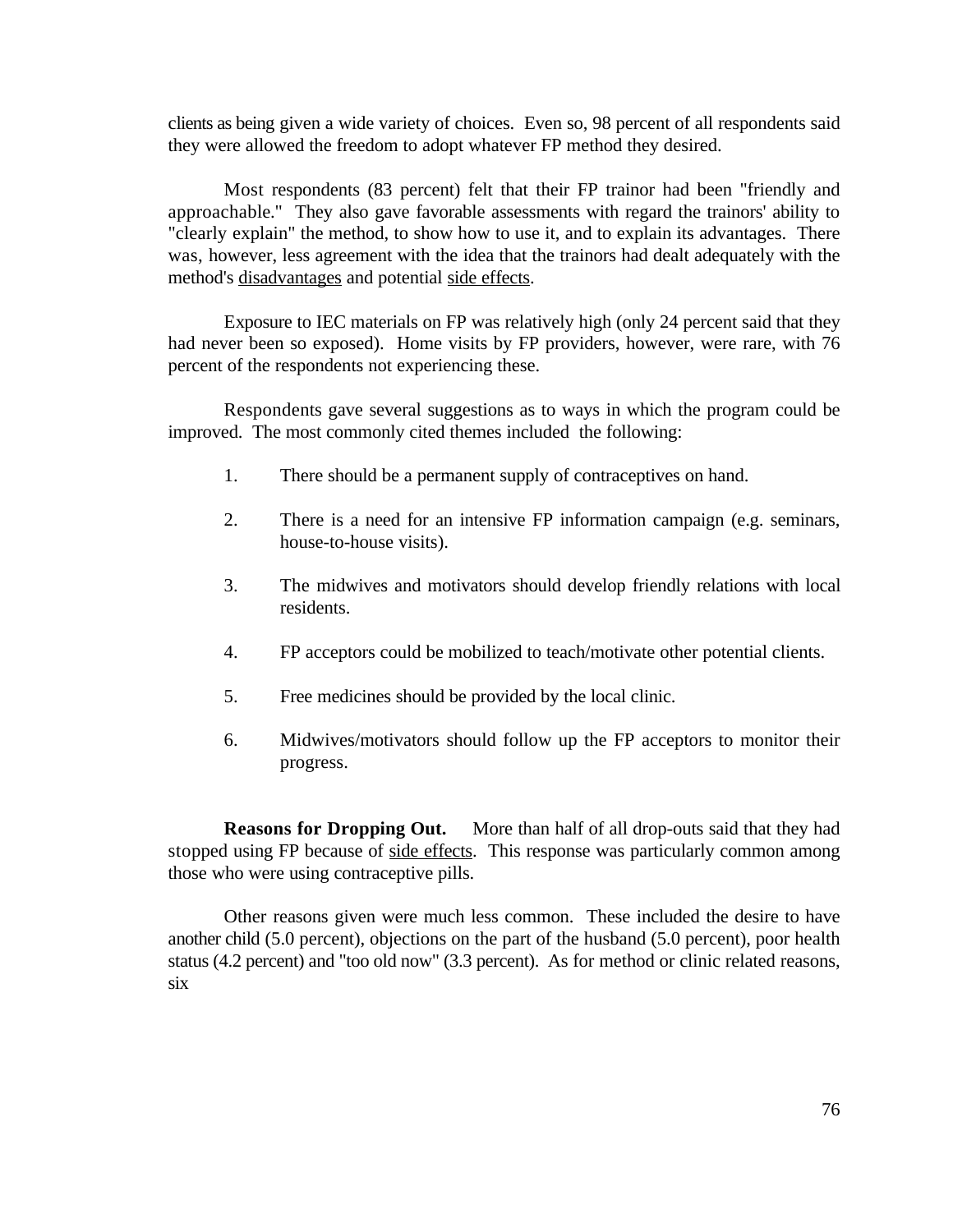women said that their clinic lacked either a midwife or regular FP supplies, two said the clinic was too far away, and four found the method to be either ineffective (i.e. they became pregnant while using it) or inconvenient to use.

**Factors Related to Dropping Out.** Factors associated with the decision to terminate FP use may be seen as falling within three major categories, i.e. those relating to (1) the individual acceptor (2) the method accepted and (3) the quality of services provided by the local clinic. Each of these dimensions was explored by the study.

**Client Factors.** When drop-outs were compared to current users they were found to be significantly more likely to possess the following characterisitics:

- 1. A lower level of educational attainment,
- 2. A lower rating on a scale of household economic status (ownership of consumer items),
- 3. A smaller likelihood of having been employed during the past year,
- 4. A greater number of previous pregnancies, and
- 5. Less favorable attitudes toward FP.

For the attitudinal factor it is interesting to note that the attitudes of the husband were a better predictor of current use than those held by the respondent herself.

Various other factors (e.g. age, religion, ethnicity) were not found to be significantly related to current user status.

**FP Method.** Dropping out was highest among those respondents who had accepted condoms (37.8 percent), followed by pill users (with a 34.3 percent drop-out rate) and IUD acceptors (every one of whom was still using some FP method as of the survey date). It is also interesting to note that the clients who were expected to return to the clinic every month for a new supply of contraceptives were less likely to stay with the program than were those who were required to return on a less frequent basis.

**Program Factors.** In general, provision of improved services ("quality of care") was found to be associated with <u>lower</u> levels of dropping out. Among those respondents who said that their FP trainor was "friendly and approachable", drop-out rates were significantly lower than for those who did not feel that way. Similarly, those who reported themselves as "satisfied" or "very satisfied" with local services were found to be less likely to drop out. A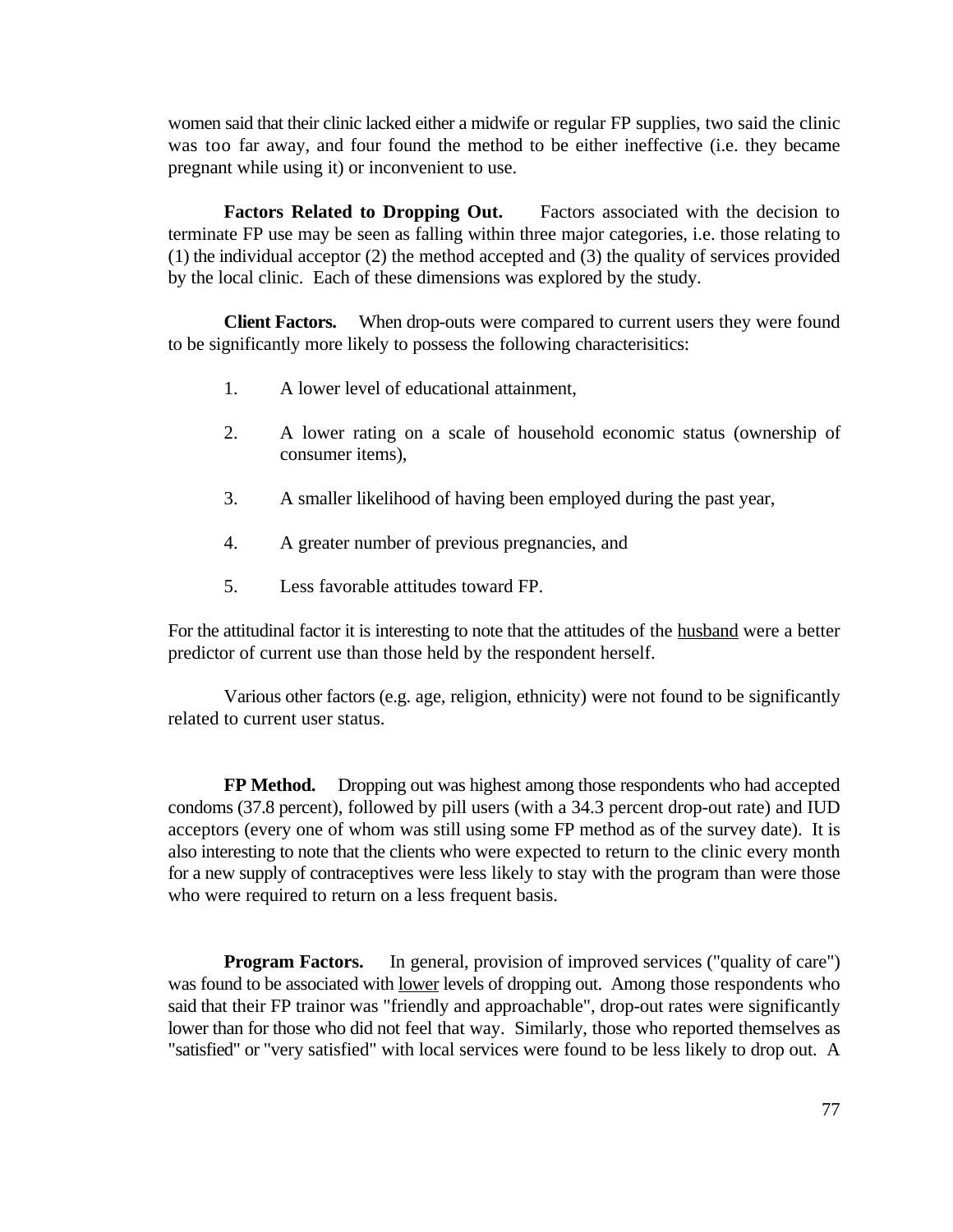summary index of client-provider interaction was formed from various items. Current users gave significantly higher scores to their trainors on this scale than did the drop outs. Particularly important in this regard was the experience of having been told the advantages of the method in question (thereby strengthening client motivation for continued use) and its potential side effects (thereby helping the client to become less alarmed about these experiences when they did happen). Clients who were only given an orientation on one method were found to be less likely to continue using FP than those exposed to a wider variety of choices.

**Interviews with FP Service Providers.** Service providers were found to be well experienced. A good number of them had both theoretical and practical training in providing contraceptive pills and condoms. However, only 40 percent had been trained for IUD insertion and removal. They were found to be knowledgeable in providing the pill including those who were authorized to provide IUD insertion and removal services.

**Facilities and Services of the Health Clinics.** Most clinics (18) observed the official opening time. The number of days alloted for family planning were not uniform. While some (8 clinics) have FP services for five days, others offer this on only one day.

Infrastucture facilities of the clinics were far from ideal. Eleven SDPs, for example, did not have piped running water at the time of the visit.

IEC materials were found to be available in almost all clinics. Most clinics were also "clean". Equipment in all clinics was often being used for non-family planning services. Six clinics experienced running out of stock of FP supplies.

Commodities were stored according to their expiration date in all 20 clinics. Storage facilities for contraceptives were also found to be adequate.

Visits by supervisors were not regular in some clinics. Services in all twenty clinics were provided free, although some (ten clinics) would at times ask for a minimal donation.

**Health Provider-Client Interaction.** Most health providers were observed to be friendly and approachable. Discussion of possible side effects was rarely done

during the consultation. This supported the earlier contention of the clients concerning the infrequent discussion of side effects.

It was observed that in some consultations some methods were overemphasized to the exclusion of others. This was particularly true for the IUD, condom and pills.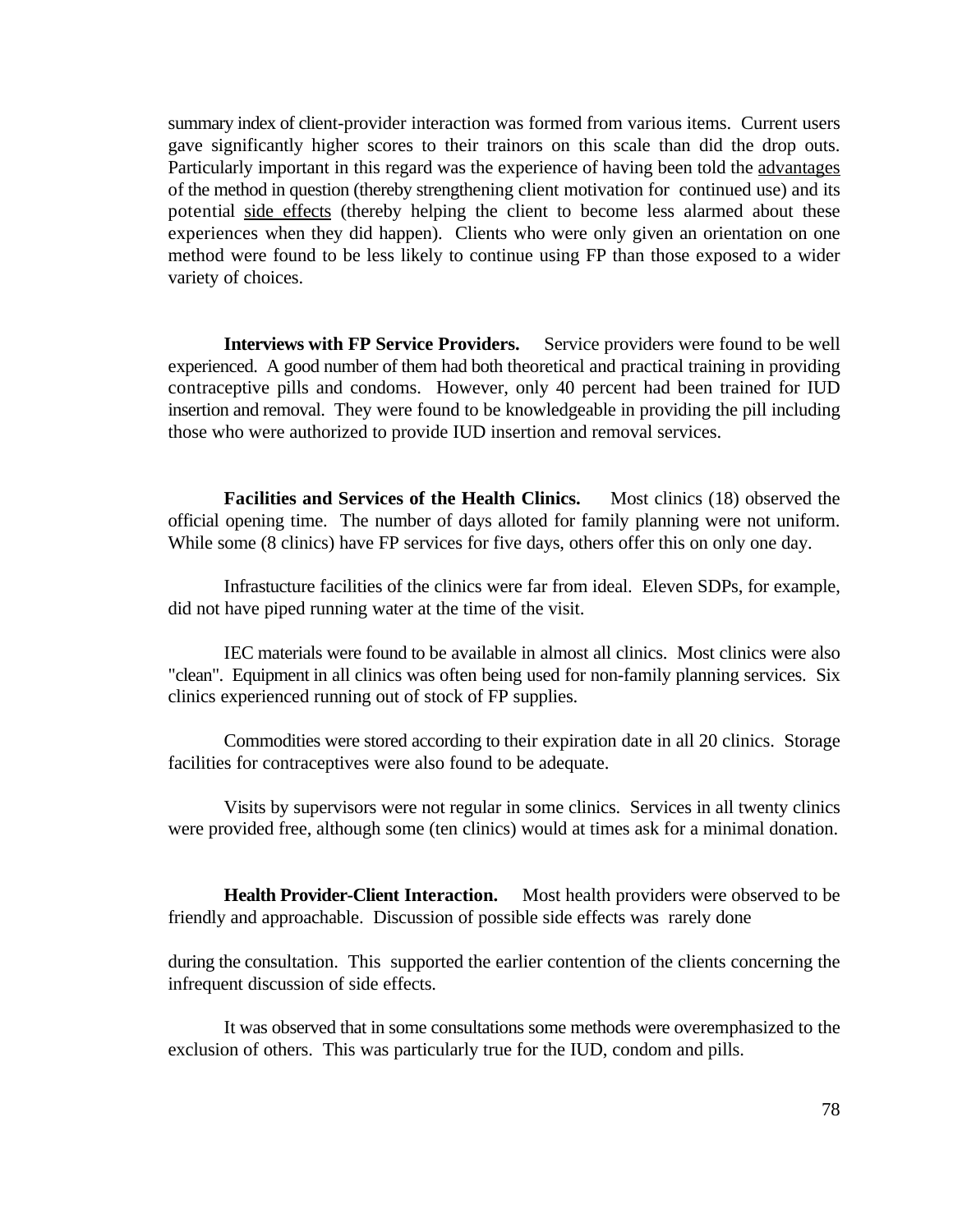**Program Implications.** Some of the major implications of the study for the current FP program are listed below:

- 1. The FP drop-out phenomenon continues to be pervasive in Bukidnon, although levels are perhaps not quite as high as is sometimes believed. The major problem in this regard appears to be the wide-spread belief that the various FP methods (especially pills) cause harmful or disturbing side effects.
- 2. A large majority of FP acceptors claim to be satisfied with the current program. Most also perceive the FP personnel as competent and friendly. Sustaining proficiency and favorable attitudes of personnel towards work would prove advantageous to the program.
- 3. Some programmatic weaknesses were also uncovered, however. Acceptors were generally not given an orientation on a wide variety of FP methods. Discussions of the side effects issue were often missing. Home visits by program personnel are rare.
- 4. Respondents gave several suggestions for improving the program, focusing in particular upon improvements in the logistics system and a more intensive educational/motivational campaign.
- 5. The drop-out problem appears to be most prevalent among poorer and less educated women, housewives (i.e. those not gainfully employed), those with many previous pregnancies and with less favorable attitudes toward FP. Strengthened efforts to reach out to these groups will be needed.
- 6. Campaigns to bring about more favorable opinions toward FP should focus on husbands as well as on the wife.
- 7. Increased use of the IUD should help to bring about declines in the drop-out problem. However, efforts to convince more women to use this method should not run counter to the goal of free and informed choice of method by the client.
- 8. Greater emphasis on high quality FP services (quality of care) will help to reduce FP drop-out rates. Providers should be both competent and friendly, and concerned as well with fulfilling client expectations. They should offer as much as possible, a wide variety of FP choices, bringing out in a clear and objective fashion the advantages, disadvantages and possible side effects of each method.
- 9. A number of local government executives are not supportive of the FP program. Convincing them of the importance of the program should be given priority.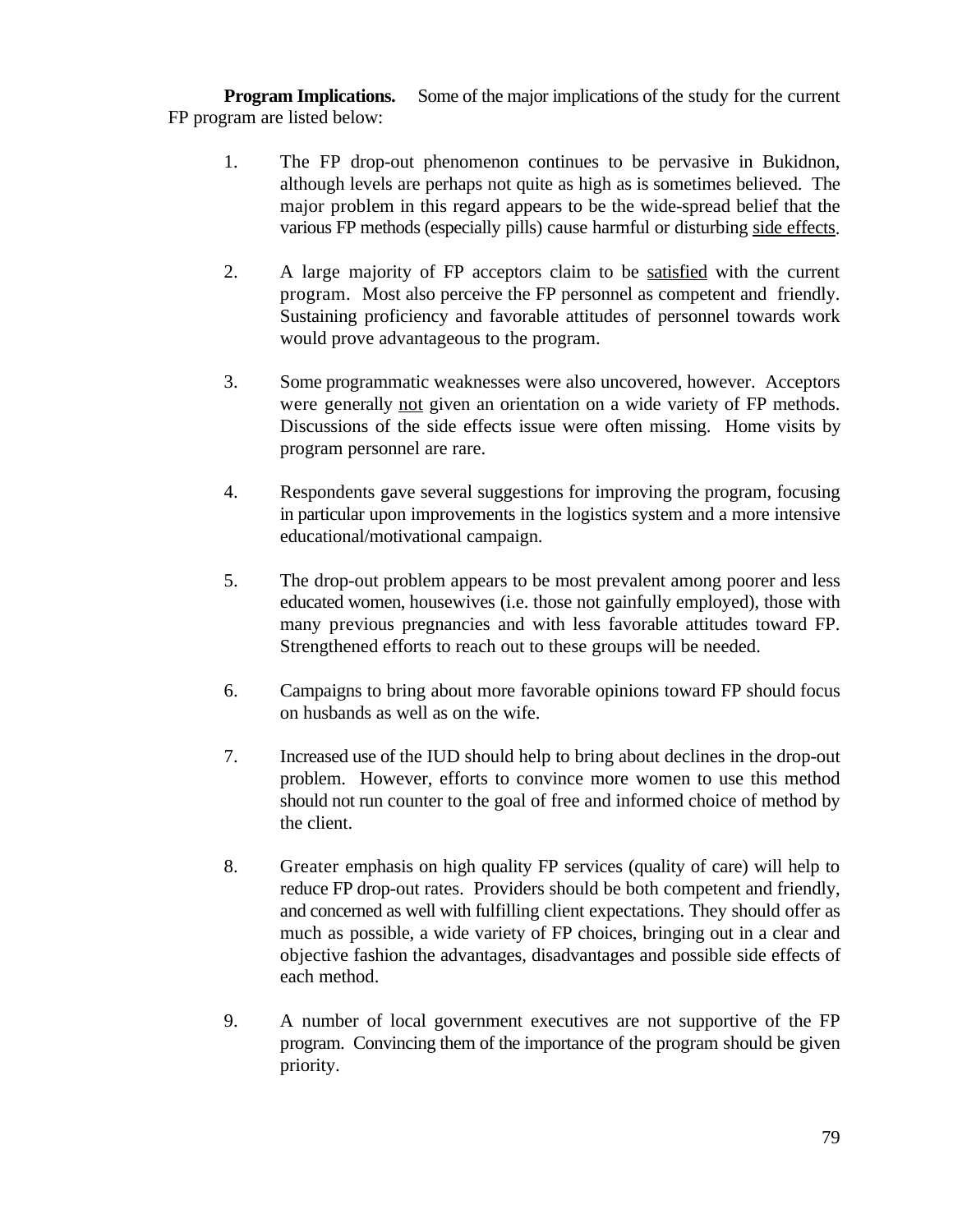- 10. Some FP clinics are not well equipped. An effort to upgarde these facilities will help improve the delivery of services.
- 11. Some FP services providers have not been trained yet. For example, about fifty percent of the clinics in Bukidnon are not prepared to provide IUD insertion and removal services. Providing the staff with the appropriate training will be a help.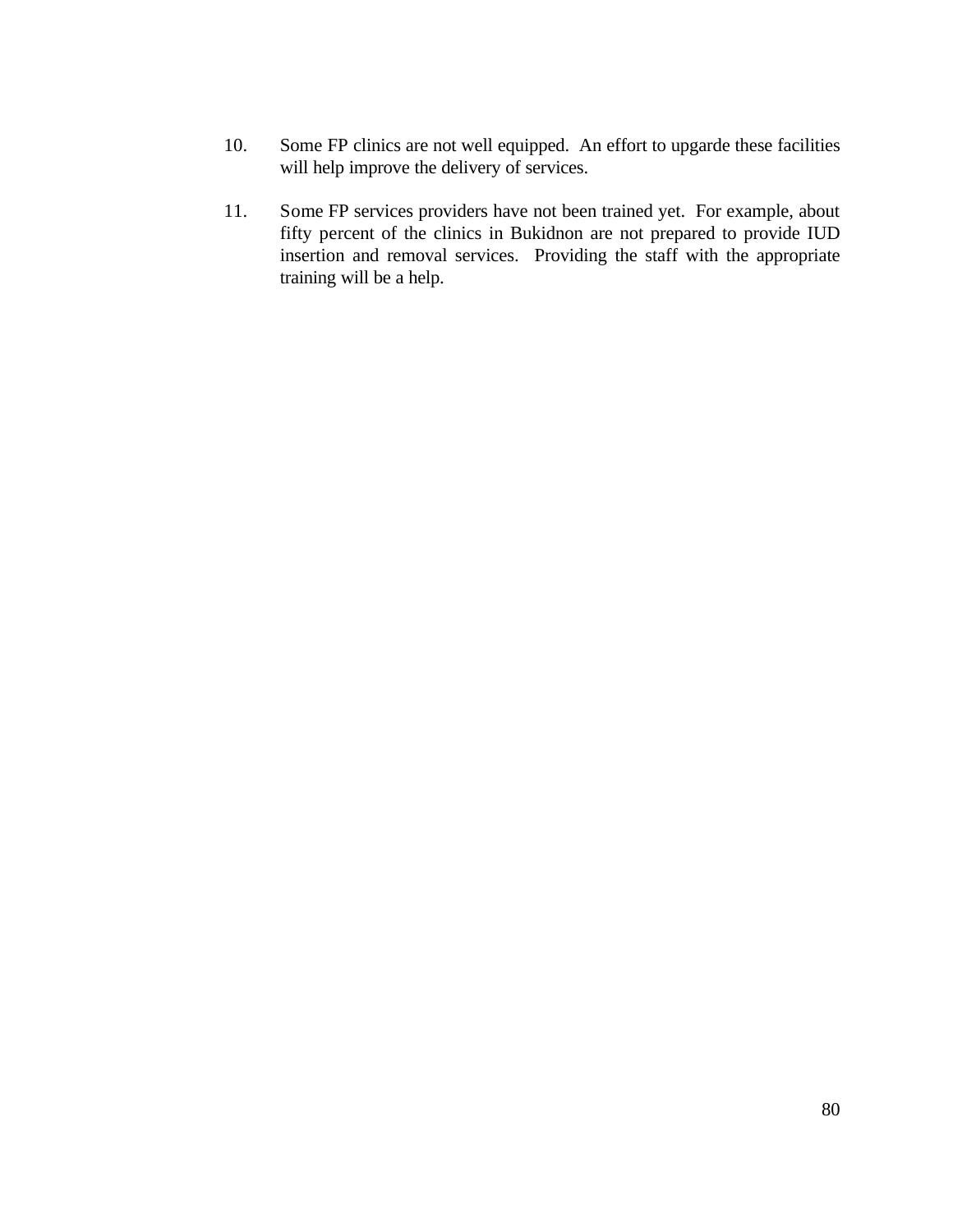#### **References**

- Anonymous, 1988. Views and Practices of the Philippine Family Planning Clinic "Drop-outs." Progress 5:5, 8.
- Arce, Wilfredo F. and Aurora S. Go. 1972. Family Planning in Tondo: Housewives, Husbands and Clinics. Final report of the IPC/POMCH Tondo Family Planning Study to the Commis sion on Population. Quezon City: Institute of Philippine Culture, Ateneo de Manila.
- Ballweg, John A. and Donald W. MacCorquodale. 1974. Family Plan ning Method Change and Dropouts in the Philippines. Social Biology 21: 88-95.
- Cabigon, J.V. 1980. Fertility and Family Planning Knowledge, Attitude and Practice (KAP) in Central Luzon and Metro Manila: 1979 AFS. Area Fertility Survey Special Report No. 18. Manila: Population Institute, University of the Phil ippines.
- Department of Health. 1992. Philippine FP Program Medium Term Plan. N.p. Mimeographed.
- Fisher, Andrew A., John E. Laing, John E. Stoeckel and John W. Townsend. 1991. Handbook for Family Planning Operations Research Design. Second Edition. New York: The Population Council.
- Laing, John E. 1985. "Continuation and Effectiveness of Contra ceptive Practice: A Cross Sectional Approach." Studies in in Family Planning, Volume 16, No. 3, May-June 1985.
- Navarro, R.C. 1979. Probing Discontinuance: Why People Stop Using Contraceptives. Initiatives in Population. 5 (1/2): 12:16, 18-19.